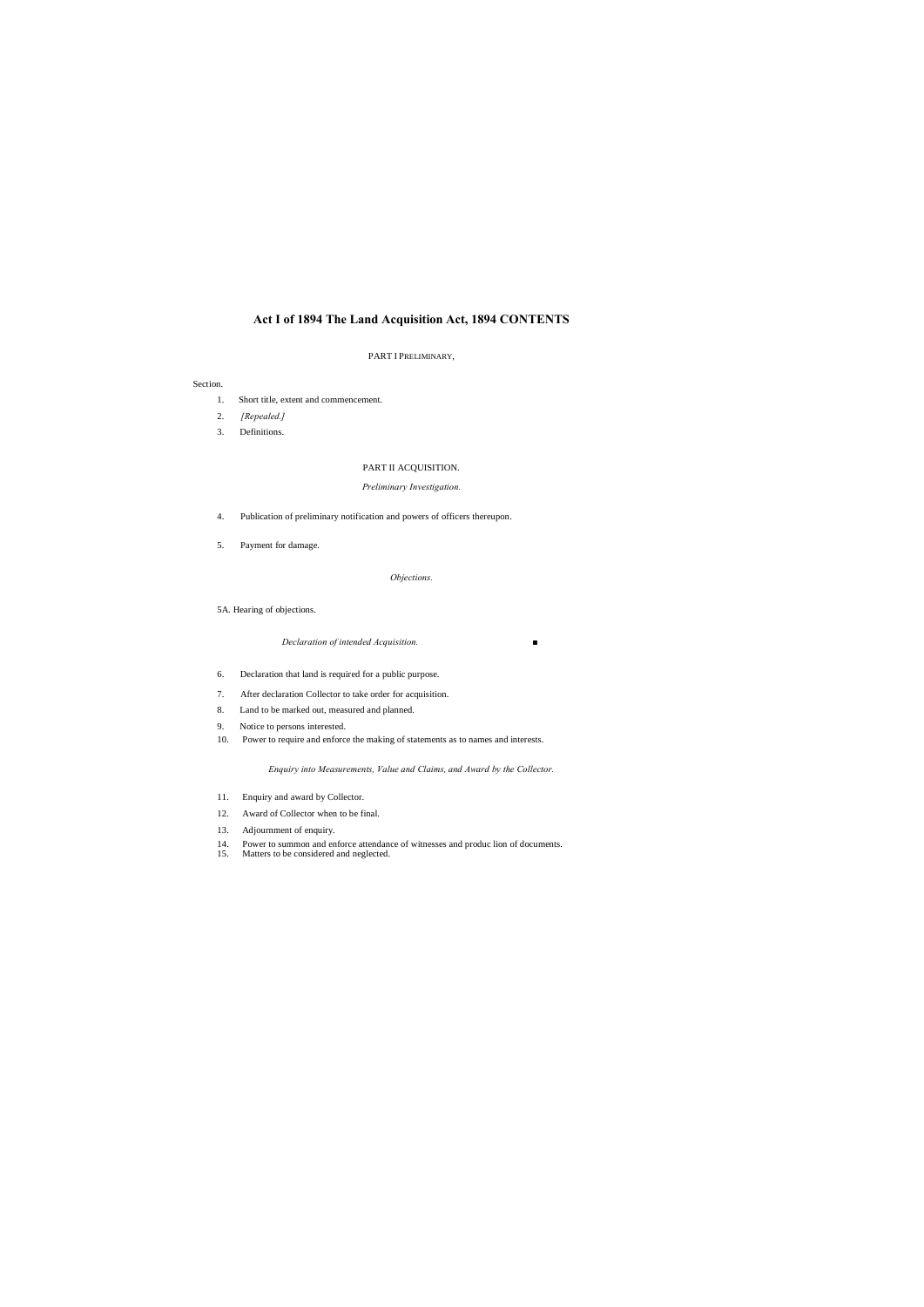# 424 *The Land Acquisition Act, 1894.*

## [Act I *Taking Possession.*

### Section.

- 16. Power lo take possession,
- 17. Special Powers in eases of urgency.

# PART III

### REFERENCE TO COURT AND PROCEDURE THEREON.

- 18. Reference to Court.
- 19. Collector's statement to chc Court,
- 20. Scrvice of noticc.
- 21. Restriction on scope of proceedings.
- 22. Proceedings to be in open Court.
- 23. Matters to be considered in determining compensation.
- 24. Matters to be neglected in determining compensation.
- 25. Rules as to amount of compensation.
- 26. Form of awards,
- 27. Costs.
- 28. Collector may be directed lo pay interest on excess compensation.

# PART IV

### APPORTIONMENT OF COMPENSATION.

- 29. Particulars *of* apportionment to be specified,
- 30. Dispute as to apportionment.

# PART V PAYMENT.

- 31, Payment of compensation or deposit of same in Court,
- 32. Investment of money deposited in respect of lands belonging lo persons incompetent to alienate.
- 32A. Compensation awarded to minors and lunatics to be paid.
- 33, Investment of money deposited in other cases.
- 34. Payment of interest.

## PART VI

# TEMPORARY OCCUPATION OF LAND.

35. Temporary occupation of waste or arable land. Procedure when difference as to compensation exists.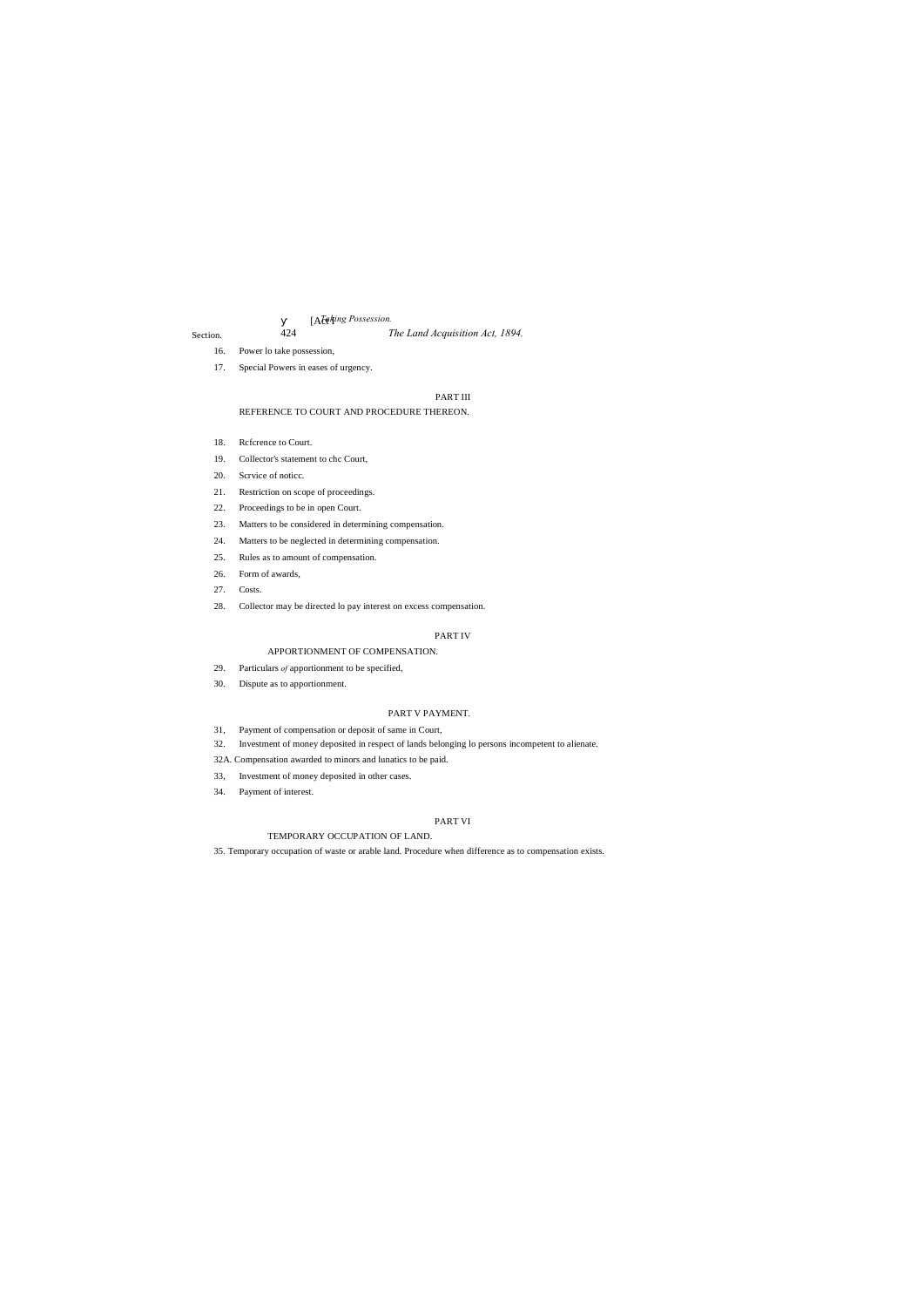## Section.

of 1894.1 *The Land Acquisition Act, 1894.* 425 36. Power to enter and lake possession, and compensation on restoration.

37. Difference as to condition of land.

### PART vn

# ACQUISITION OF LAND FOR COMPANIES.

38. Company may be authorised to enter and survey.

38A. Industrial concern **Co** be deemed Company for certain purposes.

- 39. Previous consent of appropriate Government and execution of agreement necessary.
- 40. Previous enquiry.
- 41. Agreement with appropriate Government.
- 42. Publication of agreement.
- 43. Sections 39 to 42 nol to apply where Government bound by agreement to provide land for Companies.
- How agreement with Railway Company may be proved.
- 44A. Restriction on transfer, etc.
- 44B. Land not to be acquired under this Part except for certain purpose for private companies other than Government companies.

## **PART** vm

## MISCELLANEOUS.

- 45. Service of notices.
- 46. Penalty for obstructing acquisition of land.
- 47. Magistrate io enforce surrender.
- 48. Completion of acquisition not compulsory, but compensation to be awarded when nol completed.
- 49. Acquisition of pail of house or building.
- 49A. Circumstances in which section 49 shall be put in force.
- 50. Acquisition of land at cost of a local authority or Company.
- 51. Exemption from stamp-duty and fees,
- 52. Notice in case of suits for anything done in pursuance of Act.
- 53. Code of Civil Procedure to apply to proceedings before Court.
- 54. Appeals in proceedings before Court.
- 55. Power to make rules.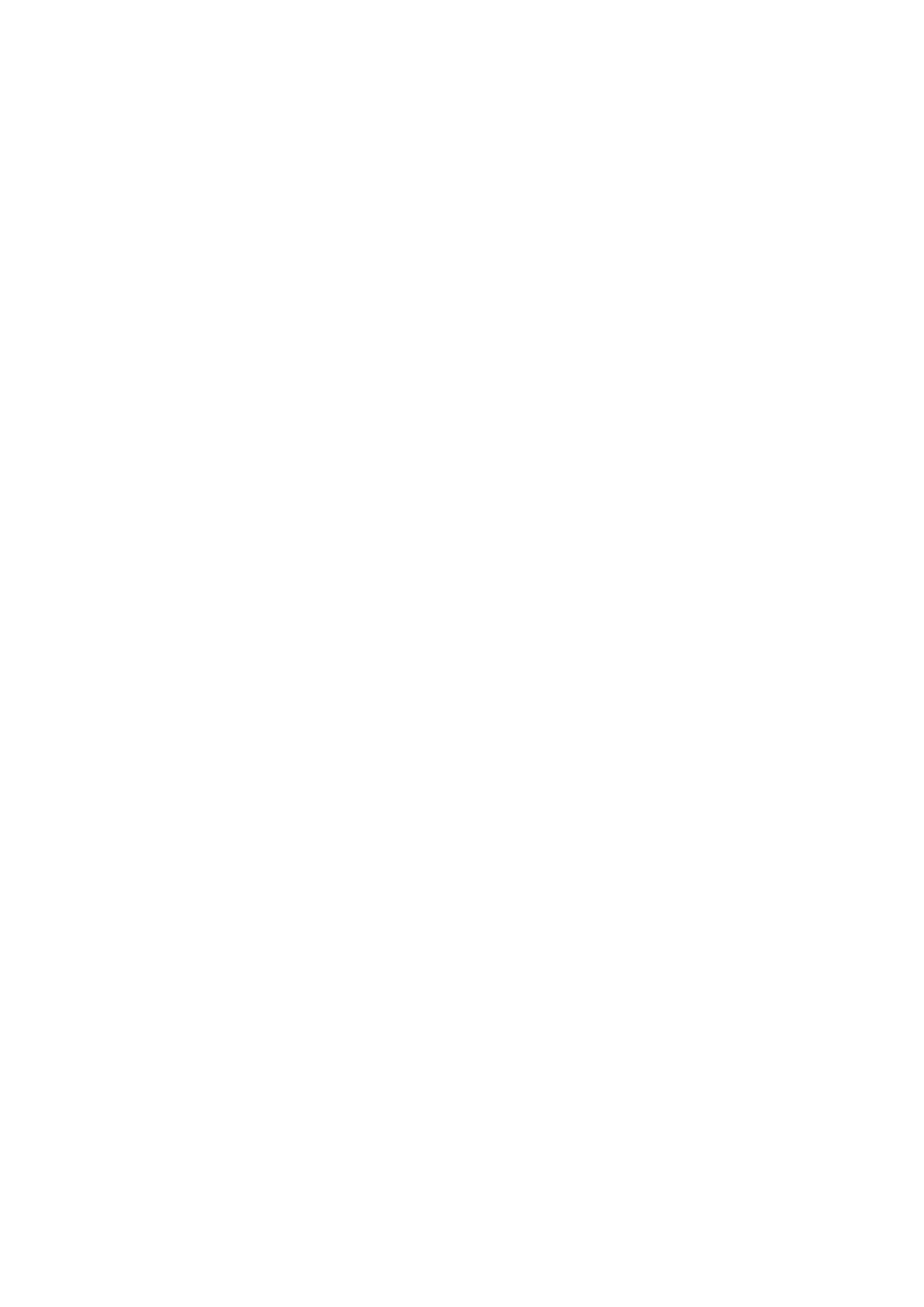

<sup>1</sup> Sonthal Parganas by ihe Sonthal Parganas Settle mem Regulation, 1872 (III or

words "the territories which, immediately before the 1st November, 1956, were comprised in Pan B Stales" were substituted for the

and Seh, ; and<br>The words "all the Provinces of Mia" were first substituted for the words "the whole of British India" by para. 3(2) of the Indian Independence (Adaptation of Central Acts and Ordinances) Order, 1948. Thereafter the words "the whole of India except Part B States" were substituted for the words "all the Provinces of India" by para. 4(7) or the Adaptation of Laws Order, 1950. Then the

<sup>1872),</sup> s. 3 : 2 Khondmals District by the Khondmali Laws Regulation, 1936 {IV of 1936), s. 3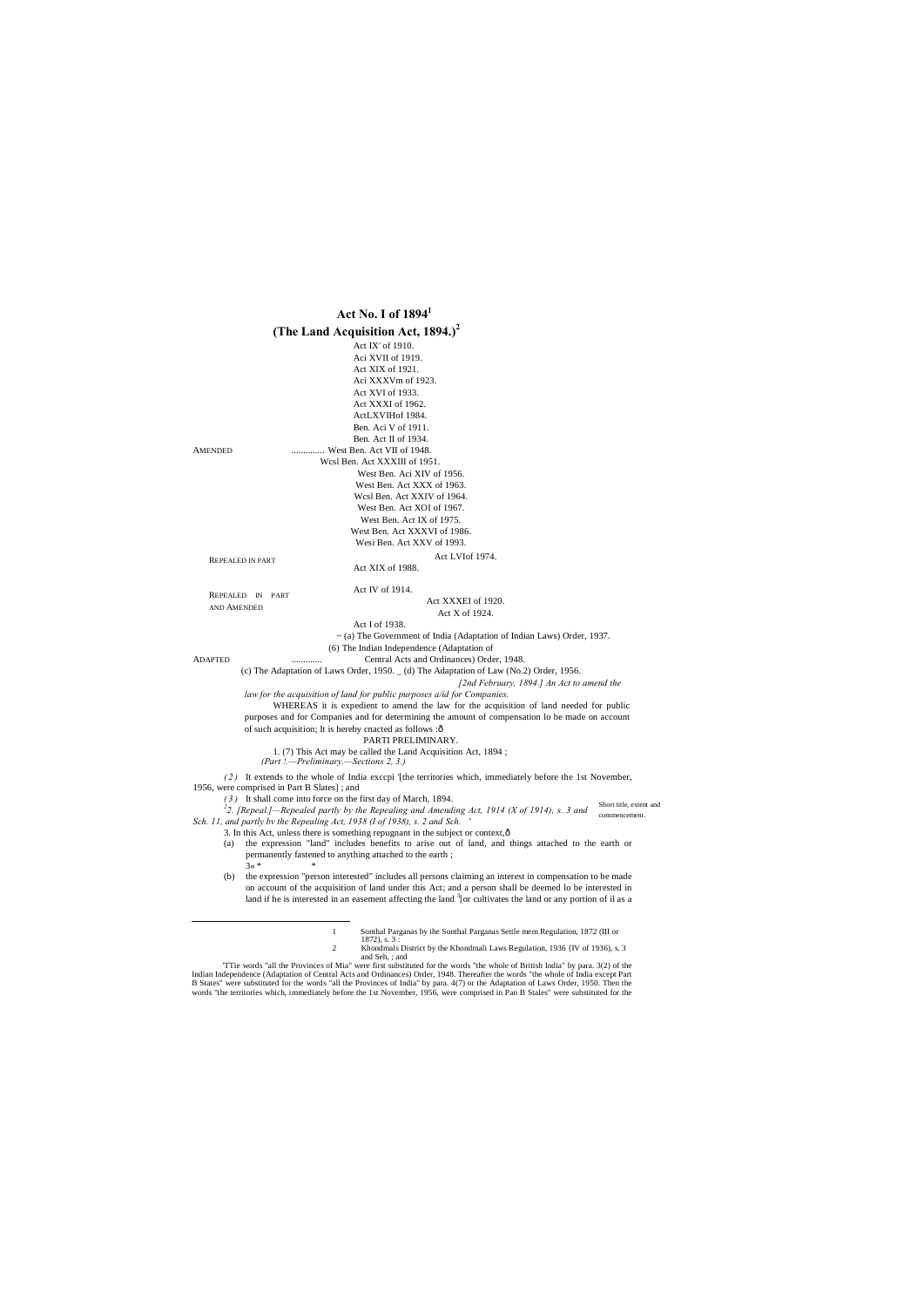*bargadar] ; '*

- [Act I 428 *The Land Acquisition Act, 1894. ^Explanation.—*A *bargadar* is a person who under the system generally known as *adhi, barga* or *bhag* cultivates the land of another person on  $\frac{d^n \xi}{d^n}$  of  $\frac{d^n \xi}{d^n}$  and  $\frac{d^n \xi}{d^n}$  and  $\frac{d^n \xi}{d^n}$  for the produce of such land to that person ;
- (c) the expression "Collector" means the Collector of a district, and includes a Deputy Commissioner and any officer especially appointed by the <sup>1</sup>[appropriaie Government] to perform the functions of a Collector under this Act ;  $7*$  \* \* \*

XIX of 1988).

words "Part B Stales" by para. 3 and the Schedule of the Adaptations of Laws (No. 2) Order, 1956. Thereafter the words "the State of Jammu and Kashmir" were substituted for the words, figures and letters within square brackets by s.2 of the Land Acquisition (Amendment) Act, 1984 (Aci LXVIII of 1984). Finally this substitution was nol in force as s.2, *ibid* was repealed by s.2 of, and the 1st Schedule to, the Repealing and Amending Act, 1988 (Act XIX of 1988).

<sup>&</sup>quot;Clause (aa) was inserted by s. 3(a) of the Land Acquisition (Amendment) Act, 1984 (Act LXVIII of 1984), Later this insertion was nol in force as s. 3(o), *ibid* was repealed by s.2 of, and the 1st Schedule to, the Repeali (Act XIX of 1988).

So much of section 2, as had not been repealed, was repealed by s. 3 of, and the Second Schedule to, the West Bengal Repealing and Amending Aci, 1948 {West Ben. Act VII of 1948).

<sup>&#</sup>x27;These words were added wilh reuospeciive effect by s. 3(f) of the Land Acquisition (West Bengal Amendment) Act, 1963 (West Ben. Aci XXX of 1963).

The words "Provincial Government" were first subsitituied for the words "Local Government" by para. 4{/) of the Government of India (Adaptation of Indian Laws) Order, 1937. Thereafter the words "appropriate Government" were substituted for the words "Provincial Government" by para. 3 and the First Schedule of the Adaptation of Laws Order, 1950.

<sup>&#</sup>x27;Clause (cc) was inserted by s. *3(b)* of the Land Acquisition (Amendment) Act, 1984 (Act LXVIII of 1984). Later this insertion was not in force as s. 3(b), *ibid* was repealed by s.2 of, and the 1st Schedule to, the Repealing and Amending Aci, 1988 (Act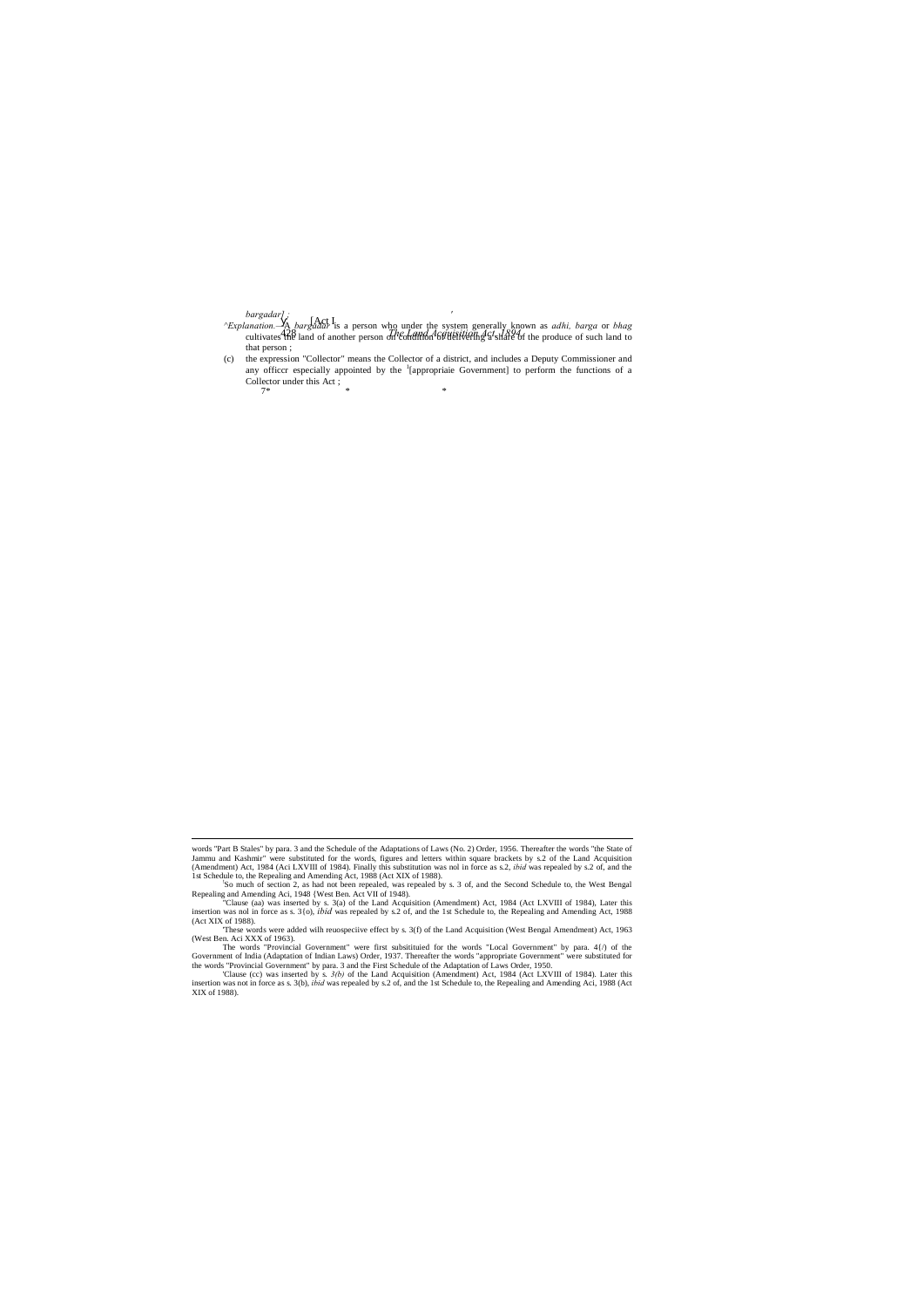oF 1894.] *The Land Acquis!lion Act, 1894.* 429

### *(Part !.—Preliminary.—Section 3.)*

*\d)* [he expression "Court" means a principal Civil Court of original jurisdiction, and includes the Court of any Additional Judge, Subordinate Judge or *Munsif* whom the <sup>z</sup>[State Government] may appoint, by name or by virtue of his office, lo perform, concurrently with any such principal Civil Court, all or any of the functions of the Court under this Act within any specified local limits

and, in the case of a *Munsif,* up lo the limits of the pecuniary jurisdiction with which he is vested under scction 19 of the Bengal, Agra and Assam Civil XII of 1887. Courts Aci, 1887 ;

 $3$ (t) the expression "Company" means a Company registered

under the "Indian Companies Act, 18S2 or under the (En- VI of IB82. . glish) Companies Acts, 1862 to 1890, or incorporated by an

Act of Parliament <sup>5</sup>[of the United Kingdom] or <sup>6</sup>[by an Indian Law], or by Royal Charter or Letters Patent  $T$ [and includes a socicty registered under the Societies Registration Act, 1860, xxi  $Eg$ <sup>o</sup>. and a registered society within the meaning of the Co-oper- ativc Socieiies Act, 1912],  $u_0 f$  [\$]2.

of the Court under this Act ; Tlie words "Provincial Government" were originally substituted far the words "Local Government" by paragraph 4(/) ef ihc Government of India (Adaptation of Indian Laws) Order, 1937 and thereafter the word "Stale" was substituted for the word "Provincial" by paragraph 4(/) of the Adaptation of Laws Order, 1950.

 ${}^{J}$ Clnusc («) was substituted for the original by s. 3 (c) of (fie Land Acquisition (Amendment) Act, 1984 (Act LXVin of 1984). Later, this substitution was not in force as s. 3 (c), *ibid* was repealed by s. *2* of, and the 1st Schedule to, the Repealing and Amending Act,

8\* \* \* *m* 9\* \* \* \* 'Substituted Tar ihc original clause by s. 3 of the Land Acquisition'

(Bengal Amendment) Aci, 1934 (Ben, Act II of 1934).

The original clause is as fallows, namely :ô

'For >lhc purpose of acquisition of-land for the Board of Trustees for lhe improvement of Calcutta under the Calcutta Improvement Act, 1911 (Ben. Act V of 1911). after clause (e) Lhe following shall be deemed to be inserted, namely :ô

(,d) (he expression "Court" means a principal Civil Court of original jurisdiction, unless the appropriate Government has appointed (as it is hereby empowered lo do) a special judicial officer within any specified local limits lo perform lhe functions

"(ef) lhe expression 'local authority' includes the Board of Trustees constituted under the Howrah Improvement Act, 1956;"

I9B8 (Act XIX of 1988). *'See* now the Indian Companies Act, 1956 ( t of 1956).

'Inserted by para. 3 and the First Schedule or the Adaptation of Laws Order,

1950.

"Substituted for the words "of the Governor-General in Council" by pira. 3 and the First Schedule of the Government of India (Adaptation of Indian Laws)

Order, 1937.

'Instertcd by s, 2 of the Land Acquisition (Amendment) Act, 1919 (XVII of 1919),

The words "or any other law relating to Co-operative Societies Tor the lime being in forc<i in any Suite." were inserted by s. 2 of lhe Land Acquisition (Amendment) Aci, 1962 (Act XXXI of 1962). Later s. 2, *ibid* was repealed by s,2 of the Repealing and Amending Act, 1974 (Act LVr of 1974).

"(cJ) the expression 'local authority' includes Ihc Board of Trustees constituted under ihc Calcutta Improvement Act, 1911."

*Vide* section 71 of, and paragraph 1 of the Schedule to, that Act.

"For the purpose of acquisition of land for the Board of Trustees for Ihc improvement of

Howrah under the Howrah Improvement Act, 1956 (West Ben. Act XIV of 1956), after clause (e) the following clause shall be deemed lo be inserted, namely :—

*Vide* scction 70 of, and paragraph 1 of Ihc Schedule to, thai Act.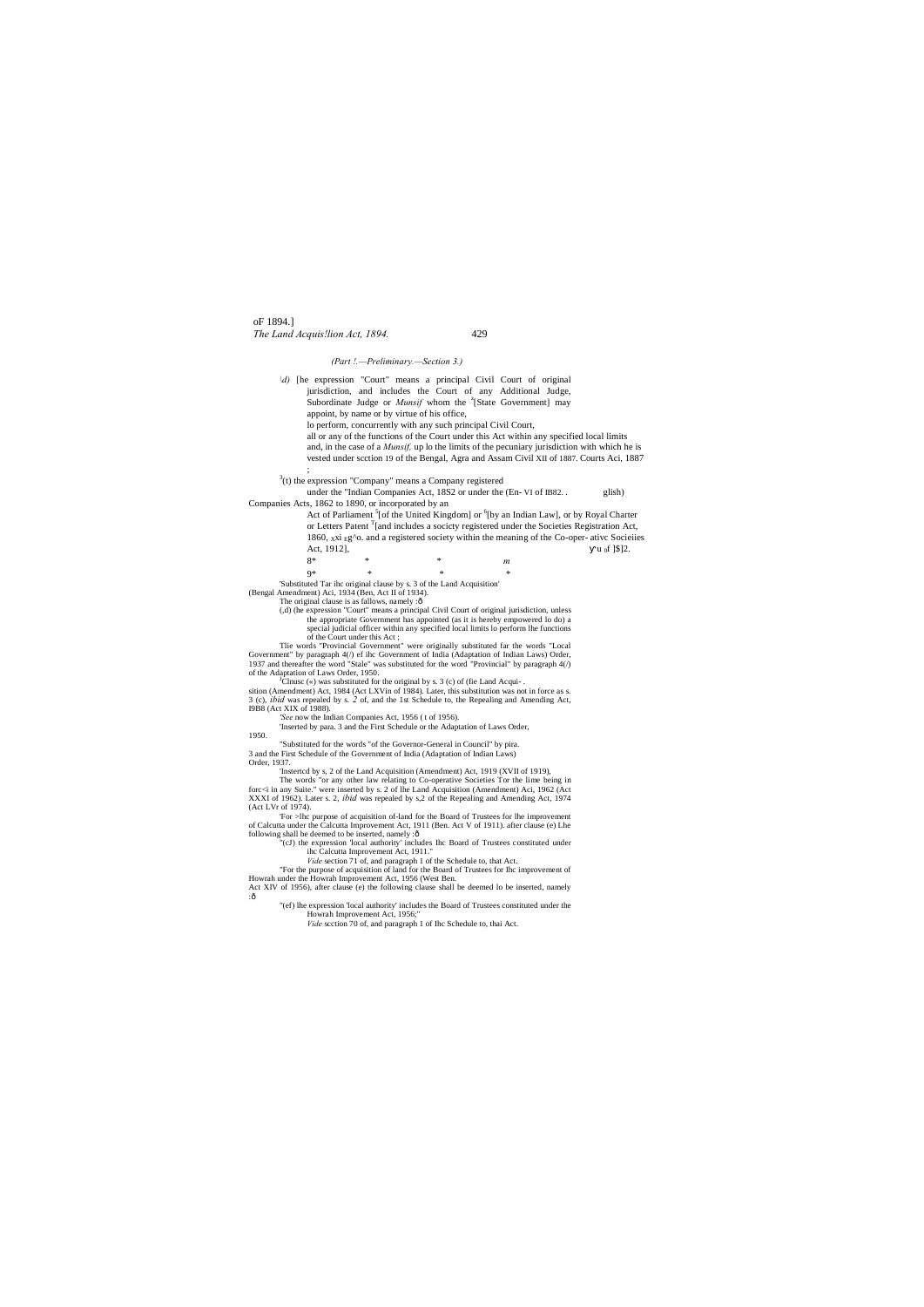### 430 77ie *Land Acquisition Act, J 894.*

[Act I

### *(Part /.—Preliminary,—Section 3.)*

- *\{ee)* the expression "appropriate Government" means, in relation to acquisition of land for the purposes of the Union, the Central Govemmeni, and, in relation to acquisition of land for any other purposes, the State Government;]
- $^{2}$ ( $\prime$ ) the expression "public purpose" includes the provision of village-sites in districts in which the ^appropriate Government] shall have declared by notification in the *Official Gazette* thai it is customary for the Government to make such provision; and (5) the following persons shall be deemed persons "entitled to act" as and to the extent hereinafter provided (thai is 10 say) $\hat{o}$
- trustees for other persons beneficially interested shall be deemed the persons entitled to act with reference to any such case,
	- and that to the same extent as the persons beneficially interested could have acted if free form disability;
- a married woman, in cases to which Lhe English law is applicable,
	- shall be deemed the person so entitled to aci, and whether of full age or nol, lo the same extent as if she were unmarried and of full age; and the guardians of minors and the committees or managers of lunatics or idiots shall be deemed respectively the persons so entitled to act, (0 the same extent as the minors, lunatics, or idiots themselves, if free from disability, could have acted :
- Provided thatô
- (0 no person shall be deemed "entitled to act" whose interest in the subject-matter shall be shown to the satisfaction of the Collector or Court to be adverse to the interest of (he person interested for whom he would otherwise be entitled to act;
- 00 in every such case the person interested may appear by a next friend or, in default of his appearancc by a next friend, the Collector or Court, as the case may be, shall appoint a guardian for the ease to aci on his behalf in the conduct thereof;
- 0(0 the provisions of <sup>^</sup>[Chapter XXXI of the <sup>5</sup>Codc of Civil XIV of Procedure] shall, *mutatis mutandis,* apply in the case of 1882. persons interested appearing before a Collector or Court by a next friend, or by a guardian for the case, in proceedings under this Act; and

'Inserted by para. 3 and lhe First Schedule or the Adaptation of Laws Order,

### 1350.

'Clause ( $\ell$ ) was substituted for the original by s.  $3(d)$  of the Land Acquisition (Amendment) Act, I9S4 (Act LXVtfl of 1954). Later iflis substitution was not in force as s, 3 (J), *ibid* was repealed by s.2 of, and the 1st Schedule io, the Repealing and Amending Act, 1988 (Act XIX of 1988).

*See* foot-note 6 on page 42S, *ante.*

'Tfie words, figures and leuers "Order XXXd of the First Schcduli to the Code of Civil Procedure, 1908" were substituted for the words and letters within square brackets by s. 3(f) of ihc Land Acquisition (Amendment) Act, 1984 (Act LXVJ1I of 1984), Later this substitution was not in force us s. 3(^), *ibid* was repealed by s.2 of, and the 1st Schedule to, the Repealing and Amending Act, 1988 (Act XIX of 1988).

*'See* now the Code of Civil Procedure, 1908 (Act V or 1908), Sch. I, Order

XXXI I.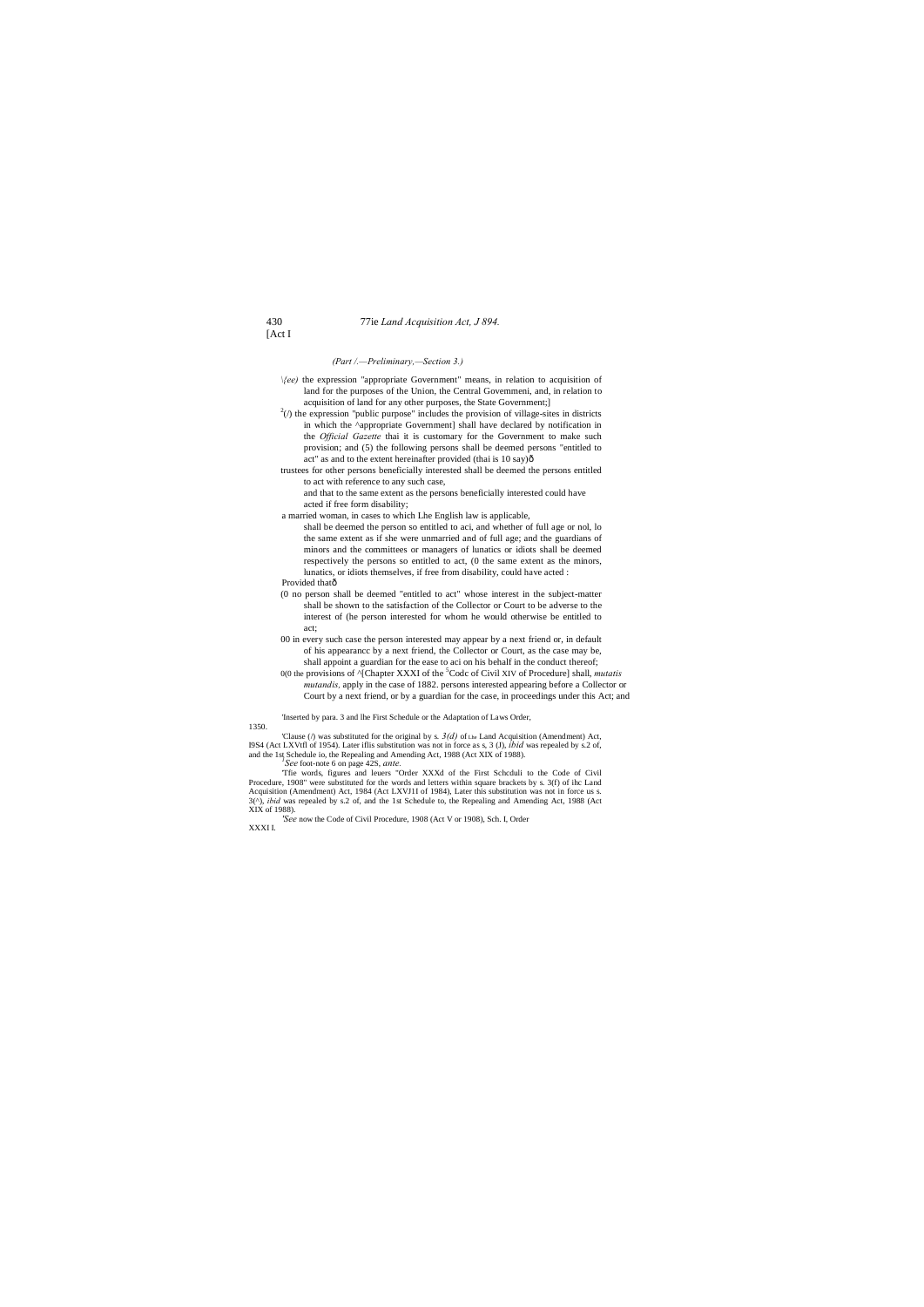# of 1894.1 *The Land Acquisition Act, 1894.* 431

### *(Part 11.—Acquisition.—Section 4.)*

- *Preliminary Investigation.*
- 4. (*J*) Whenever il appears to ihc <sup>2</sup> [appropriate Government] Publication of pre- [hal land in any Ipcaliiy  $\frac{3\text{Li}}{2}$  and  $\frac{3\text{Li}}{2}$  and  $\frac{3\text{Li}}{2}$  and  $\frac{3\text{Li}}{2}$  and  $\frac{3\text{Li}}{2}$  and  $\frac{3\text{Li}}{2}$  [is needed or] is likely to be needed liminary notifica- for any public purpose  $** * *$ , a notification lo that effect <sup>,ion</sup>- <sup>3011</sup> powers of shall be published in the *Official Gazette* <sup>s\*</sup> \* \*, and the officers thereupon. Collector shall causc public notice of the substance of such notification to be given al convenient places in the said locality  $6***$ .
	-
- (2) Thereupon it shall be lawful for any officer, either generally
	- or specially authorised by such Government in this behalf,
	- and for his servants and workmen, $\hat{o}$
- to enter upon and survey and lake levels of any land in such locality;
- to dig or bore into the sub-soil:

(iv) no person "cnlillcd lo act" shall be competent to receive the compensation-money payable to lhe person for whom he is cnlillcd to act unless he would have been competent to alienate ihc land and rcccivc and give a good discharge for Ihc purchase-money on a voluntary sale.

### PART n

# ACQUISITION.

to do all other acts necessary to ascertain whether the land is adapted for such purpose;

to set out the boundaries of the land proposed lo be taken and lhe intended line of the work (if any) proposed to be made thereon;

to mark such levels, boundaries and line by placing marks and cutting trcnchcs; and

where otherwise the survey cannot be completed and the levels taken and the boundaries and line marked, to cut down and clear away any pari of any standing crop, fence or jungle :

Provided lhat no person shall enter into any building or upon any enclosed court or garden attached to a dwelling-house (unless with the consent of the occupier thereof) wilhoul previously giving such occupier at leasl seven days' notice in writing of his intcniion to do so.

'As lo the amendments with which this section should be read when land is required for lhe purposes of a Company, *see* s. 38(2), *infra.* A protected monument may be acquired under this Act as if its preservation were a "public purpose" within the meaning of the Aci, *see* s, 10 of the Ancienl Monuments Preservation Act, 1904 (VII of 1904).

'.See foot-note 6 on page 428, *ante.*

'Inserted by s. 2 of the Land Acquisition (Amendment) Act, 1923 (XXXVIII of 1923). The words "or for a Company" were inserted by s. 4(a) of the Land Acquisition (Amendment) Act, 1934 (Act XLVIII of 1984). Later this insertion was not in force as s. 4(a), *ibid* was repealed by s,2 of, and the 1st'Schedule to, the Repealing and Amending Act, 1988 (Act XIX of 1988).

'The words "and in two daily newspapers circulating in that locality of which at least one be in lhe regional language" were inserted by s. *4(b)* of tlie Land Acquisition (Amendment) Act, 1984 (Act XLVIII of 1984). Later this insertion was not in force as s.4 *(b), ibid* was repealed by s.2 of, and lhe 1st Schedule to, the Repealing and Amending Act, 1988 (Act XIX of 1988).

The brackets and words "(the last of the dates of such publication and the giving of such public notice, being hereinafter referred to as the date of the publication of lhe notification)" were inserted by s.4 (c) of the Land Acquisition (Amendment) Act, 1984 (Act XLVIII of 1984), Later this insertion wns not in force as s.4 (c), *ibid* was repealed by s.2 of, and the 1st Schedule lo, the Repealing and Amending Act, 1988 (Act XIX of 1988).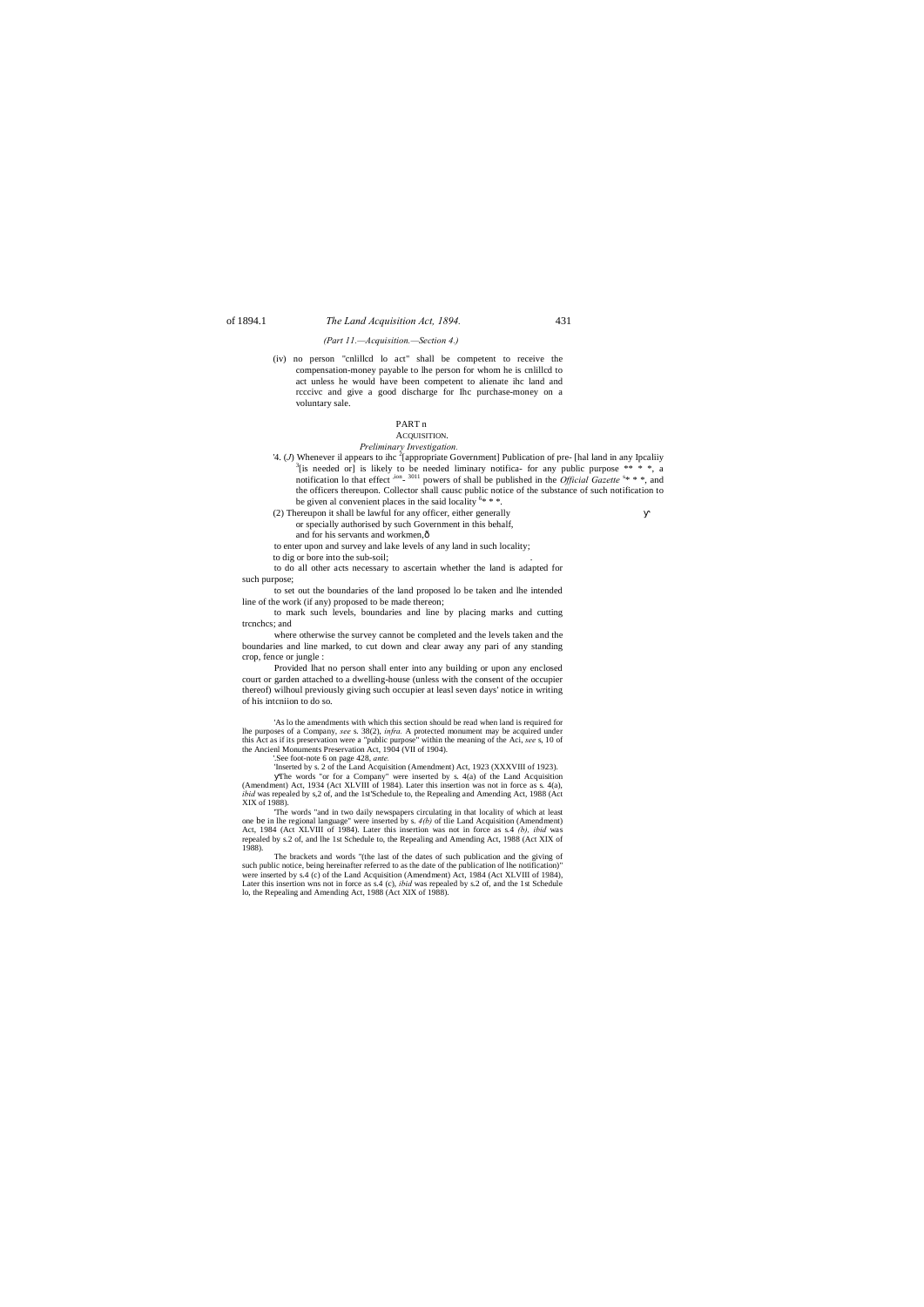|             | [Act]                                                                                                                                                                                              |
|-------------|----------------------------------------------------------------------------------------------------------------------------------------------------------------------------------------------------|
| 432         | The Land Acquisition Act, 1894,<br>(Pari 11,—Acquisition.—Seclions 5, 5A.)                                                                                                                         |
| Payment for | 5. The officer so authorised shall at the lime or such entry pay or                                                                                                                                |
| damage,     | lender payment for all necessary damage lo be done as aforesaid,                                                                                                                                   |
|             | and, in case of dispute as to the sufficiency of the amount so paid or tendered, he                                                                                                                |
|             | shall at once refer the dispute to the decision of the Collector or other chief                                                                                                                    |
|             | revenue-officer of the district, and such decision shall be final.                                                                                                                                 |
|             | $\gamma$ Objections.]                                                                                                                                                                              |
| Hearing or  | $(\wedge)$ <sup>An</sup> V person interested in any land which has been notified under                                                                                                             |
| objections  | section 4, sub-section (1), as being needed or likely to be needed                                                                                                                                 |
|             | for a public purpose or for a Company may, '[within thirty days after                                                                                                                              |
|             | the issue of the notification, object to the acquisition of the land                                                                                                                               |
|             | or of any land in the locality, as the case may be.                                                                                                                                                |
|             |                                                                                                                                                                                                    |
|             | (2) Every objection under sub-section $($ ) shall be made to the Collector in writing, and<br>the Collector shall give the objector and opportunity of being heard <sup>3</sup> [either in         |
|             | person] or by pleader and shall, after hearing all such objections and after making                                                                                                                |
|             | such further inquiry, if any, as he thinks necessary, ""(submit the case for the                                                                                                                   |
|             | decision of the '[appropriate Goveammenl], together with the record of lhe                                                                                                                         |
|             | proceedings held by him and a report containing his recommendations on the                                                                                                                         |
|             | objections). The decision of the ^[appropriate Government] on the objections shall                                                                                                                 |
|             | be final.                                                                                                                                                                                          |
|             |                                                                                                                                                                                                    |
|             | This section with its heading was inserted by s, 3 of (he Lund Acquisition (Amendment)<br>Act. 1923 (Act XXXVIII of 1923).                                                                         |
|             | The words "within thirty days from the date or the publication of the notification" were                                                                                                           |
|             | subsiti luted for the words within square bracketi by s. 5 (n) of the Land Acquisition (Amendment)                                                                                                 |
|             | Act, I9B<1 (Act LXVIII of 1984). Later, this substitution was not in force as s. 5 (a), <i>ibid</i> was                                                                                            |
|             | repealed by s, 2 of, and the Isi Schedule lo, the Repealing and Amending Act, 1988 (Act XIX of<br>1988).                                                                                           |
|             | The words "in person or by any person authorised by him in this behalf" were substituted                                                                                                           |
|             | for (he words within square brackets by s. 5(b) or (he Land Acquisition (Amendment) Act. 1934 (Act                                                                                                 |
|             | LXVIII of 1984). Later, this substitution was not in force as $s.5(fi)$ , <i>ibid</i> was repealed by $s.2$ of, and                                                                                |
|             | (he 1st Schedule to, the Repealing and Amending Act, 1988 (Act XIX of 1988),                                                                                                                       |
|             | The words "either make a report in respect of the land which has been notified under<br>scction 4, sub-section (J), or make different reports in respect of different parccis of such land, lo the |
|             | appropriate Government, containing his recommendations on (he objections, together with the record                                                                                                 |
|             | of the proceedings held by him, for the decision of thol Government" were substituted Tor the words                                                                                                |
|             | within the first brackets by s.2 of the Land Acquisition (Amendment and Validation) Act, 1967 {Act                                                                                                 |

XIII of 1967). Later, this substitution was not in force as s,2, *ibid* was repealed by s.2 of the Repealing and Amending Act. 1974 .(Act LVI of 1974). 'See foot-note 6 on page 428, *ante.*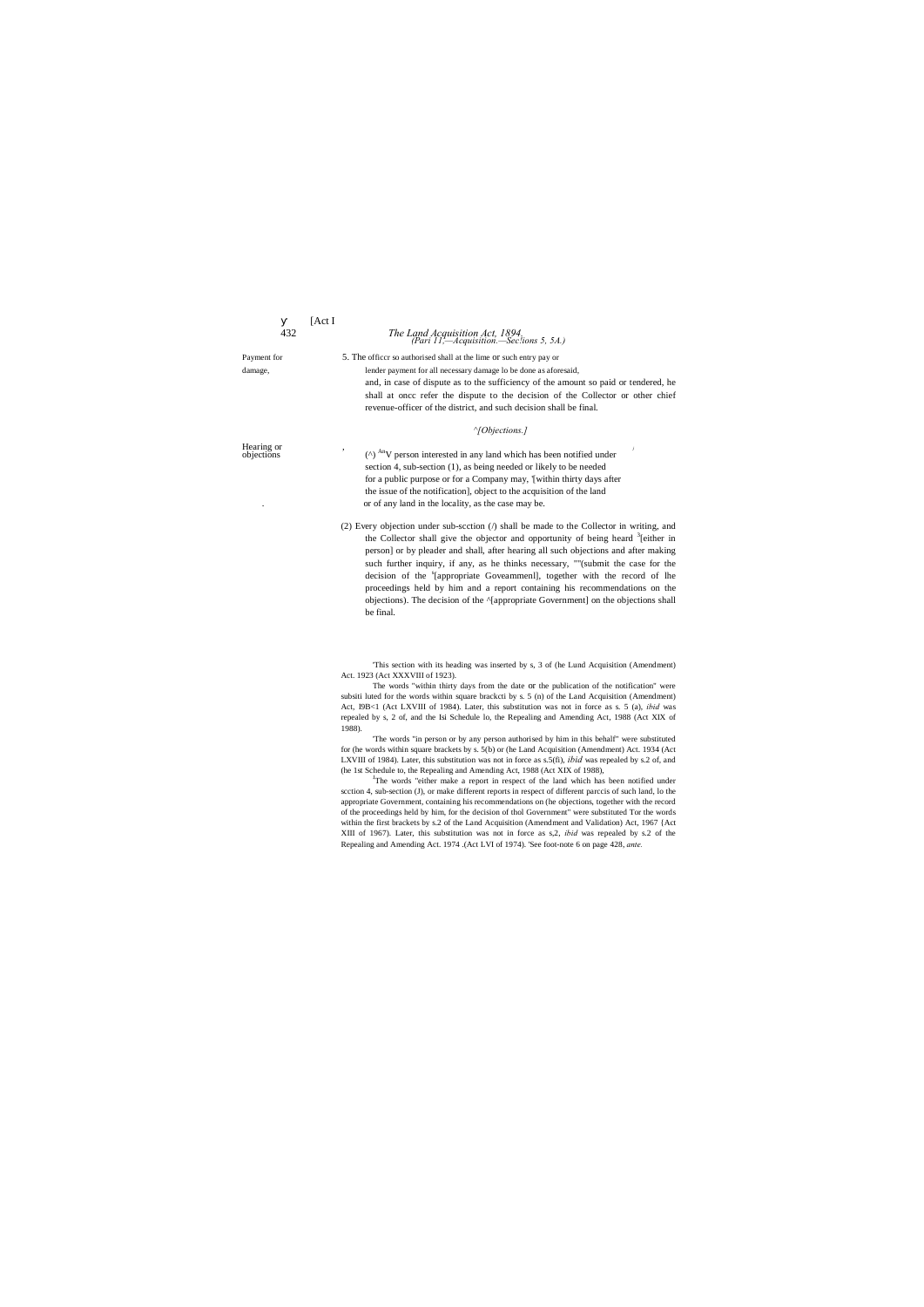# of 1894.1 *The Land Acquisition Act, 1894.* 433

*(iParI U.—Acquisition.***—***Section* **6.)**

6. (7) Subjcct to the provisions of Part VII of this Act, '(when the Declaration thai <sup>3</sup> [appropriatc Government] is satisfied, after considering the report,  $I^{1,111115}$  fequired for if any, made under section 5A, sub-section (2),) thai any particular <sup>a</sup> P<sup>ubIlc</sup> pwp<sup>0</sup>^- land is needed for a public purpose, or for a Company, a declaration shall be made to that effect under the signature of a Secretary to such Government or of some officer duly authorized to certify its orders.  $3$ [\* \*, \*  $* * * * * * *$  :

(J) For ihc purposes of this scction, a person shall be deemed to be interested in land who would be entitled to claim an interest in compensation if the land were acquired under this Act.

# *Declaration of intended Acquisition.*

'The words wirhin Ihc firsi bracked were substituted for Lhe words "whenever ii appears lo lhe Local Government" by s. 4 or lhe Land Acquisition (A mend men I) Act, 1923 (Act XXXV] II of 1923),

*-See* foot-no[c 6 on page 428, *ante.*

'The words "and different declarations may be made from lime lo time in respect af different parcels of any land covered by the same notification under see lion 4, sub-section (/), irrespective of whether one report or different reports has or have been made (wherever rwjuired) under scction 5A, sub-section (2)" were inserted by s. 3 (a) (0 of the Land Acquisition (Amendment and Validation) Act, 1967 (Aci XIII of 1967). Later this insertion was not in force as s. 3(a) (0. *ibid* was repealed by s.2 of, and ihc 1st Schedule to, the Repealing and Amending Act, 1974 (Act LVI of 1974).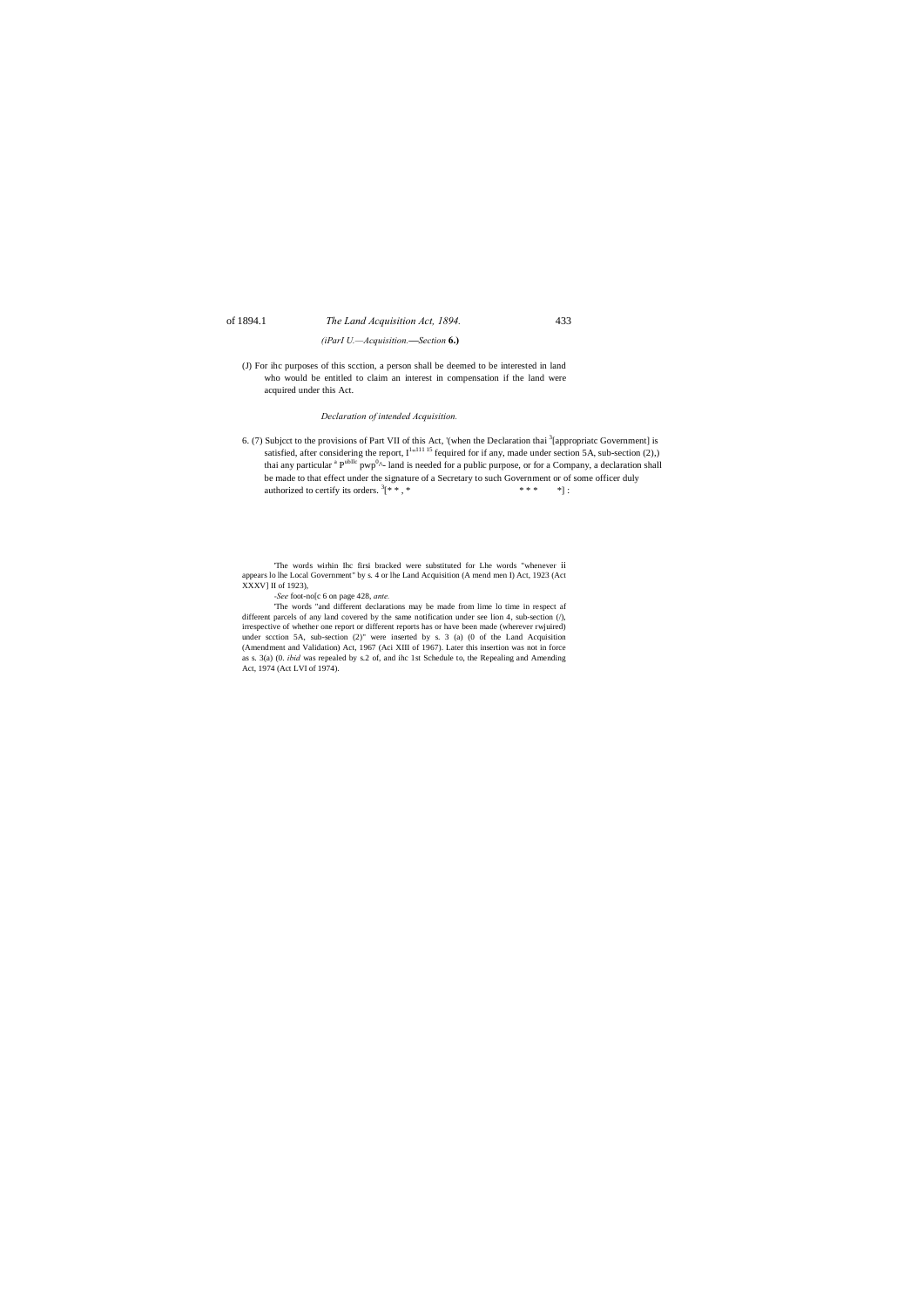[Act I

# 434 *The Land Acquisition Act, 1894. (Pari II.—Acquisition.—Section 6.)*

'[Provided that] no such declaration shall be made unless the compensation to be awarded for such property is lo be paid by a Company, or wholly or partly out of public revenues or some fund controlled or managed by a local authority. **2 \*** \* \* a

(2) <sup>3</sup> [Thc declaration] shall be published in the *Official Gazette,* <sup>4</sup> [and shall state] the district or other territorial division in which the land is situate, the purpose for which it is needed, its approximate area, and, where a plan shall have been made of lhe land, the place where such plan may be inspected.

'Initially, a first proviso and lhe words "provided further thai" were substituted for the words within square brackets by s. 3(a) *(it)* of Ihc Land Acquisition (Amendment and validoiion) Act. 1967 (Act XIII of 1967). Then, an another first proviso was substituted for lhe said first proviso by s. 6 (a) (i) of lhe Land Acquisition (Amendment) Act, 1984 (Act XLVIII of 1984). Finally, the above substitutions were not in force as s. 3(c) (i'0 of Aci XIII or 1967 was repealed by s.2 of, and the 1st Schedule lo, the Repealing arid Amending Act, 1974 (Act LV1 or 1974) and s. 6 (a) (/) of Act XLVIII of 1984 was repealed by s.2 of the Repealing and Amending Act, 1988 (Act XIX of 1988).

<sup>J</sup>Thc words "Every declaration" were substituted for the words wilh in square brackets by s.3 *(b)* of lhe Land Acquisition (Amendment and Validation) Act, 1967 (Act XIII of 1967). Later, this substitution was not in force as s.3 (*b*), *ibid* was repealed by s.2 of. and the lit Schedule lo, the Repealing and Amending Act, 1974 (Aci LVI of 1974).

<sup>J</sup>Ttic words "and in two daily newspapers circulating in the locality in which lhe land is situate of which at least one shall be in the regional language, and lhe Collector shall cause public no lice or lhe substance of such declaration to be given at convenient places in the said locality (the last of the dales of such publication and the giving of such public notice, being hereinafter referred lo as the dole of the publication of ihe declaration), and such declaration shall state" were subsumed Tor lhe words wilhin lhe square brockets by s*.6(b)* of lhe Land Acquisition (Amendment) Act, 1984 (Act LXVIII of 1984). Later, this substitution was not in force as  $s.6(i-)$ . *ibid* was repealed by s.2 of, and the 1st Schedule to. the Repealing and Amending Act, 198S (Aci XIX of I9S8).

*-"Explanation 1* and *Explanation* 2" were added at the end of sccond proviso lo subsection (I) by s. 6 (a) (2) of lhe Land Acquisition (Amendment) Aci, 1984 (Aci LXVIII of 1984), Later, this substitution was not in force as s.6{a) (2). *ibid* was repealed by s.2 of. and the 1st Schedule to, the Repealing nnd Amending Act. 1988 (Act XIX of 1988).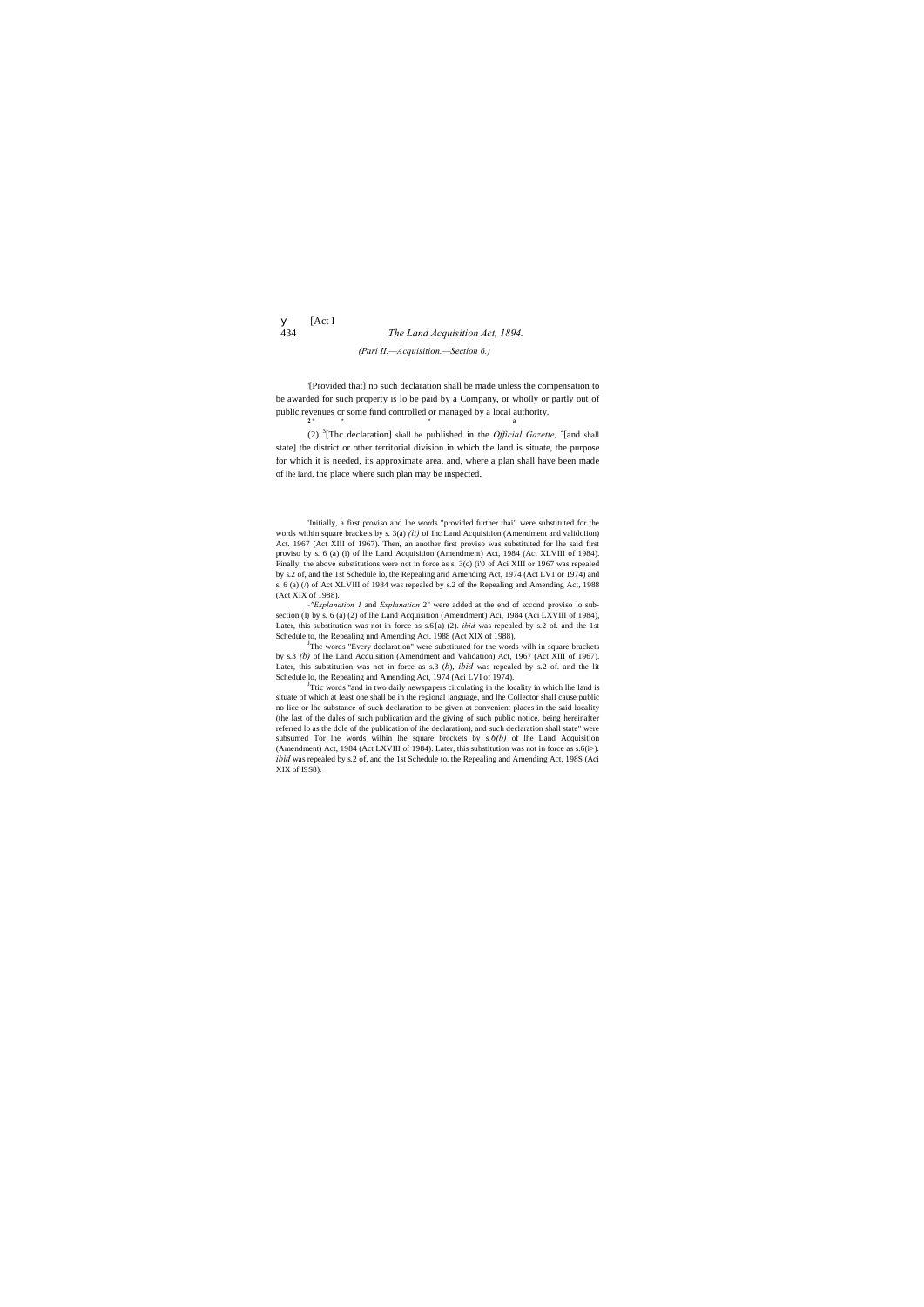# of 1894.1 *The Land Acquisition Act, 1894.* 435

### *(Part II.—Acquisition.*—*Scction 6.)*

; For ihc purpose of acquisition of land for lhe Board of Trustees for ihc improvement uf Calcutta under lhe Calcutta Improvement Act, 1911 (Ben, Act V of 1911), after scction 6, the following section shall be deemed [o be inserted, namely : $\hat{o}$ 

(3) The said declaration shall be conclusive evidence [hat the land is needed for a public purpose or for a Company, as the ease may be; and, after making such declaration, [he '[appropriate Government.] may acquire lhe land in manner hereinafter appearing. 2\*\*\* \*\*\* +»+ \*\*\* \*\*\* #\*\*

"6A, *Publication of notification, hearing of objections and declaration under the Calcutta Improvement Act to be substituted for those under sections 4, 5A. and 56 When* acquisition is proposed lo be made of land comprised within any improvement scheme framed by the Board and published under section 49 of the Calcutta Improvement Act, 1911 (Ben. Aci V of 1911)ô

### *\*See* fool-notc 6 on page 428, *ante.*

*"6A. Publication of notification, hearing of objections and declaration under the Howrah Improvement Act, 1956. to be substituted for those under sections 4, SA and 66* When acquisition is proposed to be made of land comprised within any improvement scheme framed by the Board and published under section 51 of ihc Howrah Improvement Act, 1956ô

- (i) the publication of a notice of the improvement scheme under subsection (2) of section 43 of ihc Calcutta Improvement Aci, 1911, shall be substituted for and have the same cffcct as publication of a notification in the *Official Gazette* and giving public notice of the substance of such notification in the locality under section 4; (li) proceedings under section 45 and sub-lCCtion (I) of scction 47 of the Calcutta Improvement Act, 1911, shall be substituted Tor and have the same effect as proceedings under section 5A:
- *(Hi)* (he publication of a notification under section 49 of lhe Calcutta Improvement Act, 1911, shall be substituted for and have the some effect as a declaration under section 6."

Vide section 71 of, and paragraph 1A of lhe Schedule lo, lhal Act. For the purpose of acquisition of land for the Board of Trustees for lhe improvement of Howrah under lhe Howrah Improvement Act, 1956 (West Ben. Act XIV of 1956), afier section 6, lhe following section shall be deemed lo be inserted, namely :ô

- (/) the publication of a notice of the improve/nent scheme under subsection (2) of section 45 of lhe Howrah Improvement Act, 1956, shall be substituted for and have the same effect as publication of a notification in ihc *Official Gazette* and giving public notice of the substance of such notification in the locality under section 4; (ir) proceedings under section 47 and sub-section (/) of scction 49 of lhe Howrah Improvement Act, 1956, shall be substituted for and havt the same cffcct as proceedings under section 5A;
- (iii) the publication of a notification under section 51 of the Howrah Improvement Act, 1956, shall be substituted for and have the some effect as a declaration under section 6."

*Vide* section 70 of, and paragraph 2 of the Schedule to. lhal Act.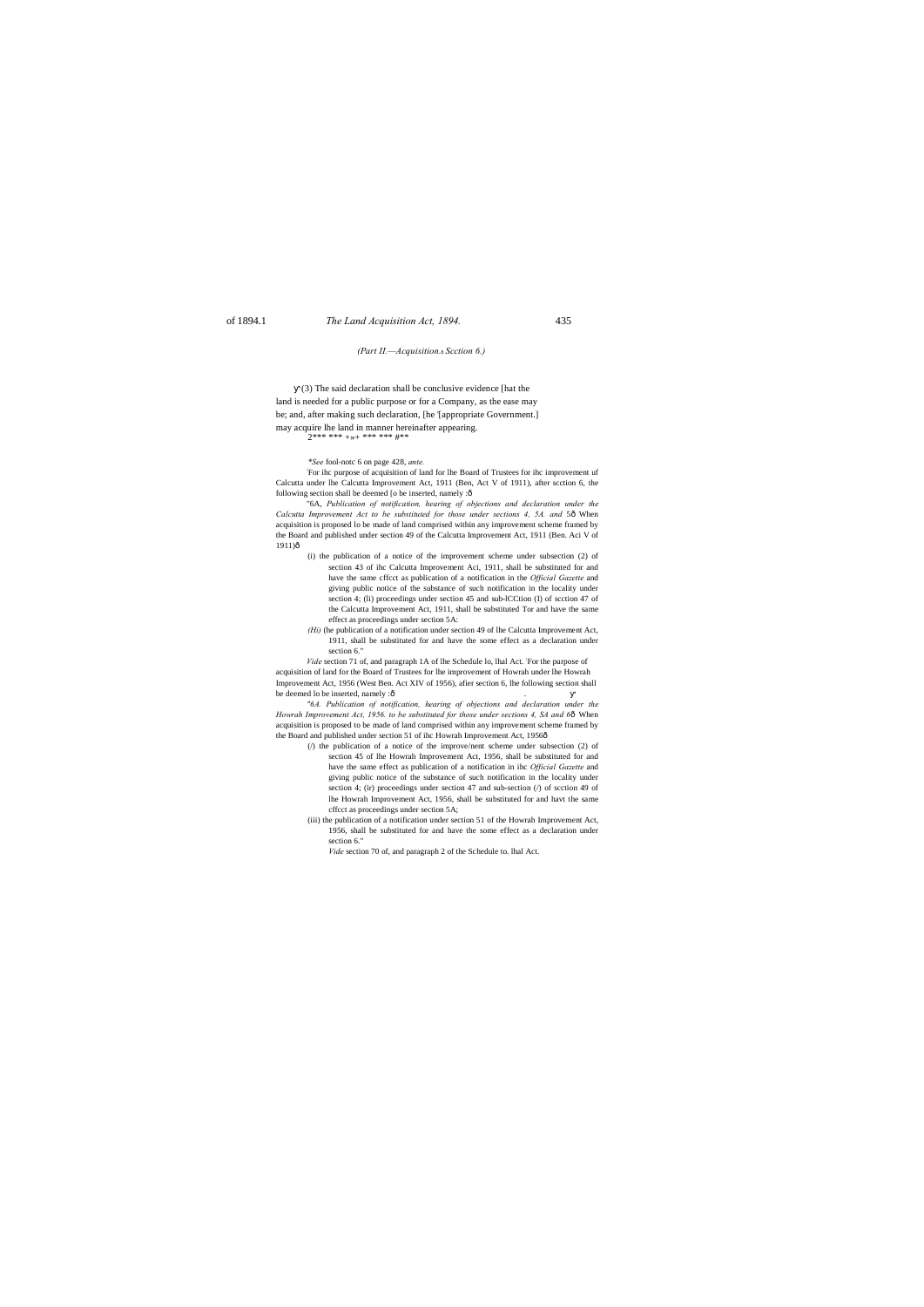### 436 77ie *Land Acquisition Act, J 894.*

# [Act I

**XIV of**  1866.

Noiicc lo persons interested.

acquisition.

### *(Pan II.—Acquisition.—Sections 7—9.)*

7. Whenever any land shall have been so declared to be needed for a public purpose or for a Company, the '[appropriate Government], or some officer authorised by the '[appropriate Government] in this behalf, shall dircc; the Collector to take order for the acquisition of the land.

After declaration, Collector lo lake order for 8. The Collector shall thereupon causc the land (unless it has been already marked out under section 4) to be marked out. He shall also causc il to be measured, and if no plan has been made thereof, a plan lo be made of the same.

Land lo be marked out, measured and planned. Government intends lo take possession of the land, and that claims lo compensation for all interests in such land may be **made** io him.

9. (/) The Collector shall then causc public notice to be given at convenient places on or near the land to be taken, stating thai the

(2) Such notice shall state the particulars of lhe land so needed, and shall require all persons interested in the land to appear personally or by agent before the Collector at a lime and place therein mentioned (such

lime not being earlier than fifteen days after lhe date of publication of lhe notice), and to state lhe nature of their respective interests in lhe land and lhe amount and particulars of their claims to compensation for such interests, and their objections "(if any) to the measurements made under section 8. The Collector may in any case require such statement to be made in writing and signed by the party or his agent,

(J) The Collector shall also serve notice to lhe same effect on lhe occupier (if any) of such land and on all such persons known or believed to be interested therein, or to be entitled lo act for persons so interested, as reside or have agents authorised lo receive service on iheir behalf, within lhe revenue-district in which the land is situate.

*{4)* In case any person so interested resides elsewhere, and has no such agent, the notice shall be sent to him by post in a letter addressed lo him at his last known residence, address or place of business and  $2$ [registercd under Part III of the  $3$ Indian Post Office Act, 1866.]

'5« foal-note 6 on page 428, *ante.*

The words and figures "registered under sections 28 and 29 of the Indian Post Officc Act, 1898 wilh the marginal reference VI or 1898" were subsliluied for the words and figures within square brackets wilh the marginal reference by s,7 of Ihc Lund Acquisition (Amendment) Act, 1984 (Act LXVIJ1 of 1984). Later, this substitution was rot in force as £.7, *ibid* was repealed by s.2 of, and the 1st Schedule to, the Repealing and Amending Act, 1988 (Act XIX of 1988).

*>See* now the Indian Post Office Aci, 1898 (VI of 1898).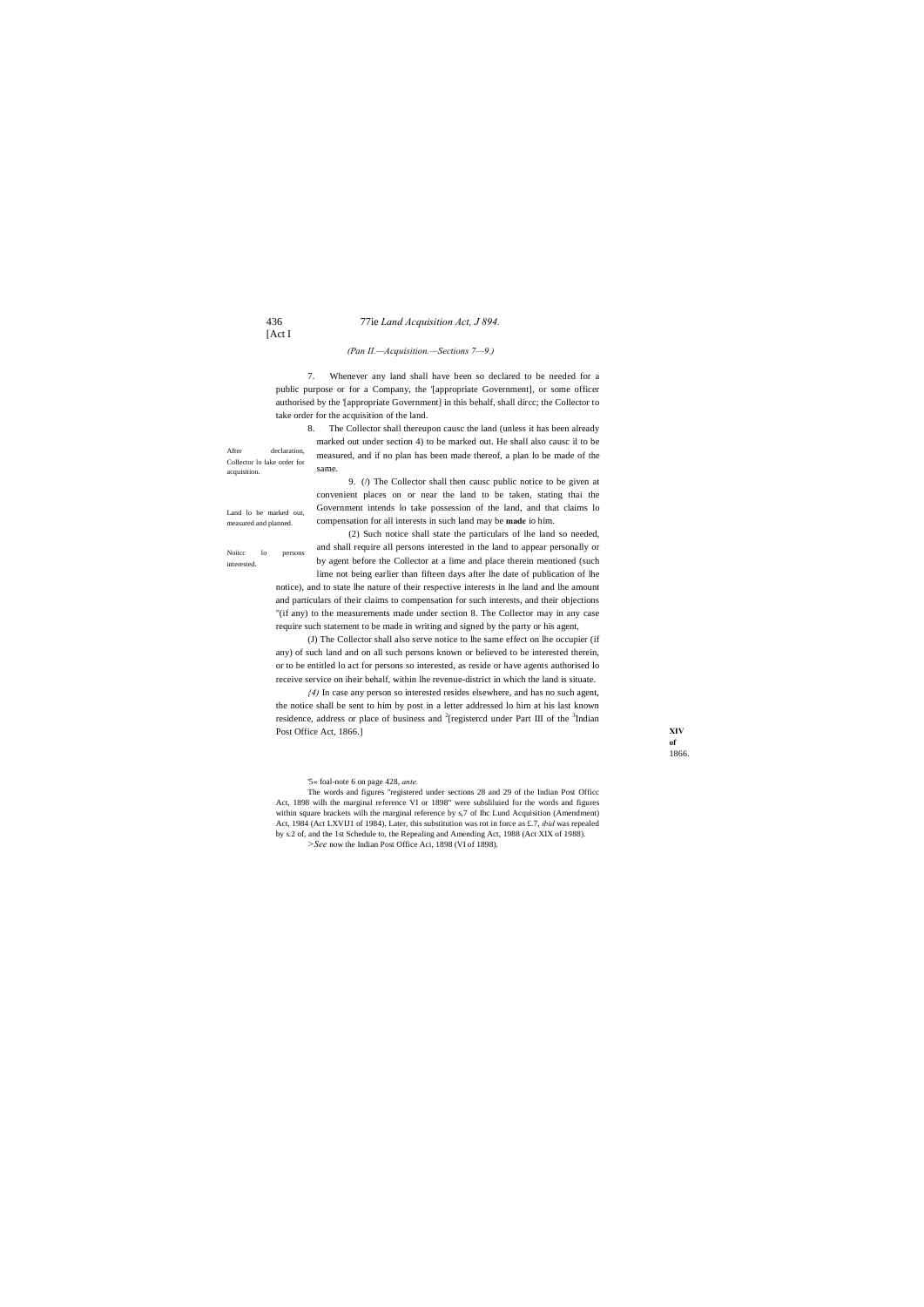# of 1894.1 *The Land Acquisition Act, 1894.* 437

Power lo require and enforce the making of statements as to names and intcresls.

XLV of 1360.

> Enquiry and award by Collector.

### *(Part 11.—Acquisition.—Sections JO, II,)*

10. (/) The Collector may also require any such person to make or deliver to him, at a lime and place mentioned (such time not being earlier than fifteen days after the date of the requisition), a statement containing, so far as may be practicable, lhe name of every other person possessing any interest in the land or any part thereof as co-proprietor, sub-proprietor, mortgagee, tenant or otherwise, and of the nature of such interest, and of the rents and profits (if any) recieved or receivable on account thereof for three years next preceeding the date of the statement.

(2) Every person required to make or deliver a statement under this section or section 9 shall be deemed to be legally bound to do so within the meaning of sections 175 and 176 of the Indian Penal Code.

*Enquiry into Measurements, Value and Claims, and Award by the Collector.*

<sup>1</sup>ll. On the day so fixed, or on any other day to which the

'Scction 11 ww renumbered as sub-section (J) of that section and after such renumbering two provisos were added at the end of lhai sub-section by s. 3(a) of the Land Acquisition (Amendment) Act, 1984 (Act LXVIII of 1984). Luicr, ihis addition was nol in force as s. 3(rt), *ibid* was repealed by s.2 of, and the Isi Schedule to, the Repealing and Amending Act, 1988 (Act XIX of 1988).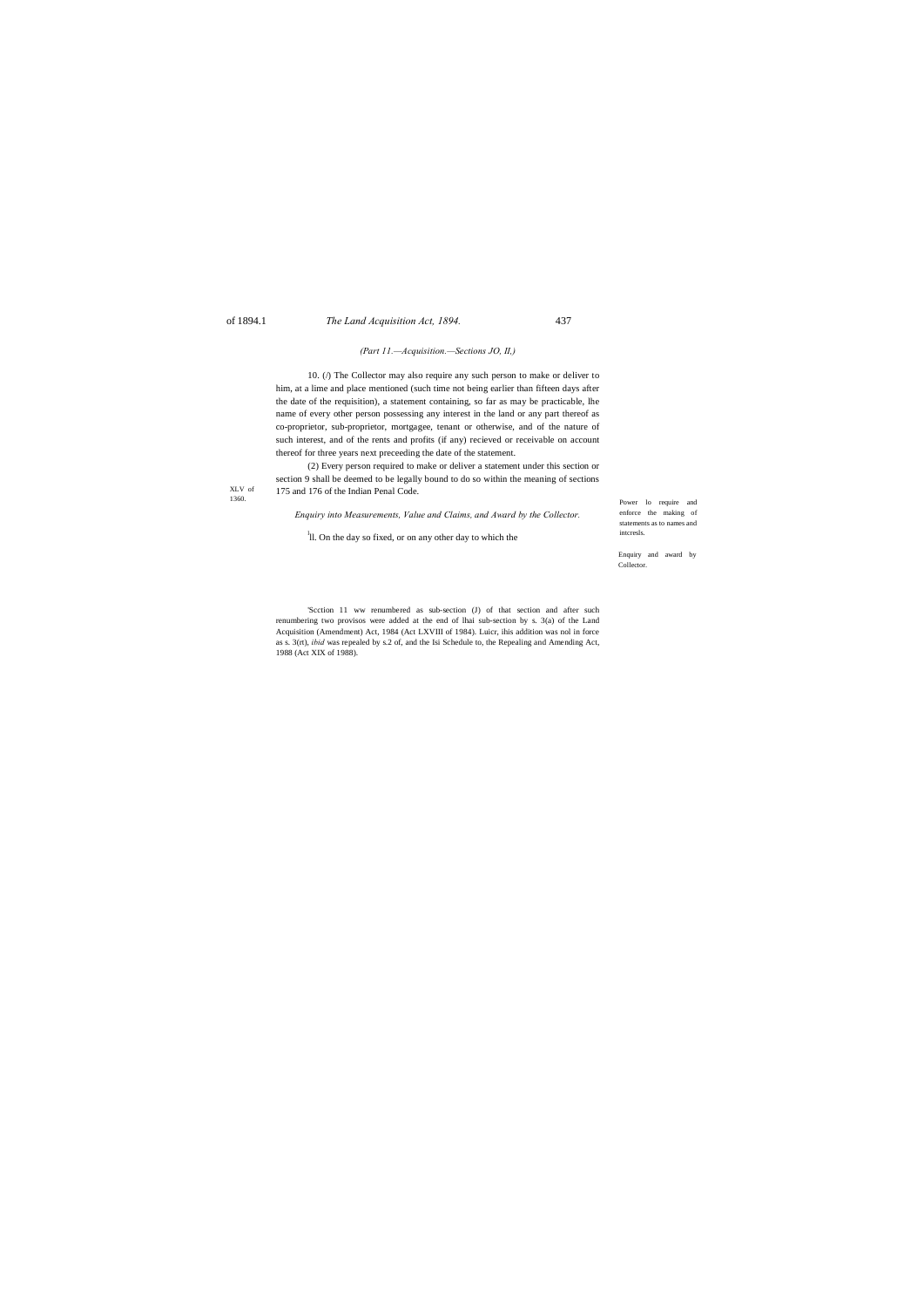### 438 77ie *Land Acquisition Act, J 894.*

[Act I

Award of Collector when to be final.

enquiry has been adjourned, the Collector shall proceed ID enquire info the objections (if any) which any person interested has stated pursuant to a nolicc given under scction *9* to the measurements made under scction 8, and inio (he value of the land '[at the date of the publication of the notification under section 4, sub-section  $($ )], and into the respective interests of the persons claiming the compensation and shall <sup>5</sup>make an award under his hand ofô

XIV of 1882.

### *(Part II.—Acquisition.—Section 12.)*

(0 the tnie area of lhe land;

*(ii)* the compensation which in his opinion should be allowed for the land; and

*(iii)* the apportionment of the said compensation among all the persons known or believed to be interested in ihc land, of whom, or of whose claims, he has information, whether or not they have respectively appeared before him.

14. For the purpose of enquiries under ihis Act the Collector shall have power to summon and enforce the attendance of witnesses, including the parties interested or any of them, and to compel the production of documents by the same means, and (so far as may be) in the sams manner, as is provided in the case of a Civil Court under the <sup>2</sup>Codc of Civil Procedure.

| $3 *$ | $\ast$ | $*$    | $*$           |
|-------|--------|--------|---------------|
| $3*$  | #      | - 宋    | *             |
| $3 *$ | $*$    | $\ast$ | $\ast$        |
| $4+$  | $\ast$ |        | $\mathcal{R}$ |

12. (J) Such award shall be filed in the. Collectors' office and shall, except as hereinafter provided, be Final and conclusive evidence, as between the Collector and the persons interested, whether they have respectively appeared before the Collector or not, of the true area and value of lhe land, and the apportionment of the compensation among the persons interested.

*{Part 11,—Acquisition,—Sections !3, 14.)*

*( 2 )* The Collector shall give immediate notice of his award lo such of the persons interested as are nol present personally or by their representatives when the award is made.

13. The Collector may, for any causc he thinks fit, from time lo lime adjourn the enquiry to a day to be fixed by him. i\* \* \* \*

<sup>&</sup>lt;sup>3</sup>Sub-sections (2), (i) and  $(4)$  were inserted by s,8  $(b)$  of the Land Acquisition (Amendment) Act, 1984 (Act LXVIIl of 1984), Later, these insertions were not in force as s. E(fr), *ibid* was repealed by s.2 of, and the 1st Schedule to, the Repealing and Amending Act, 1988 (Act XIX of 1988).

 <sup>5</sup> of section 50" shall be deemed to be inserted, *vide* section 70 of. and paragraph 3 or the Schedule to, [hat Aci.

<sup>&#</sup>x27;'Section 11A with its *Explanation* w^s inserted by s. 9 of the Land Acquisition (Amendment) Act, 1984 (Act LXVIIl of 1984) Later, [his insertion was not in force as s,9, *ibid* was repealed by s.2 of, and the 1st Schedule to. the Repealing and Amending Act, 1988 (Act XIX of 1988).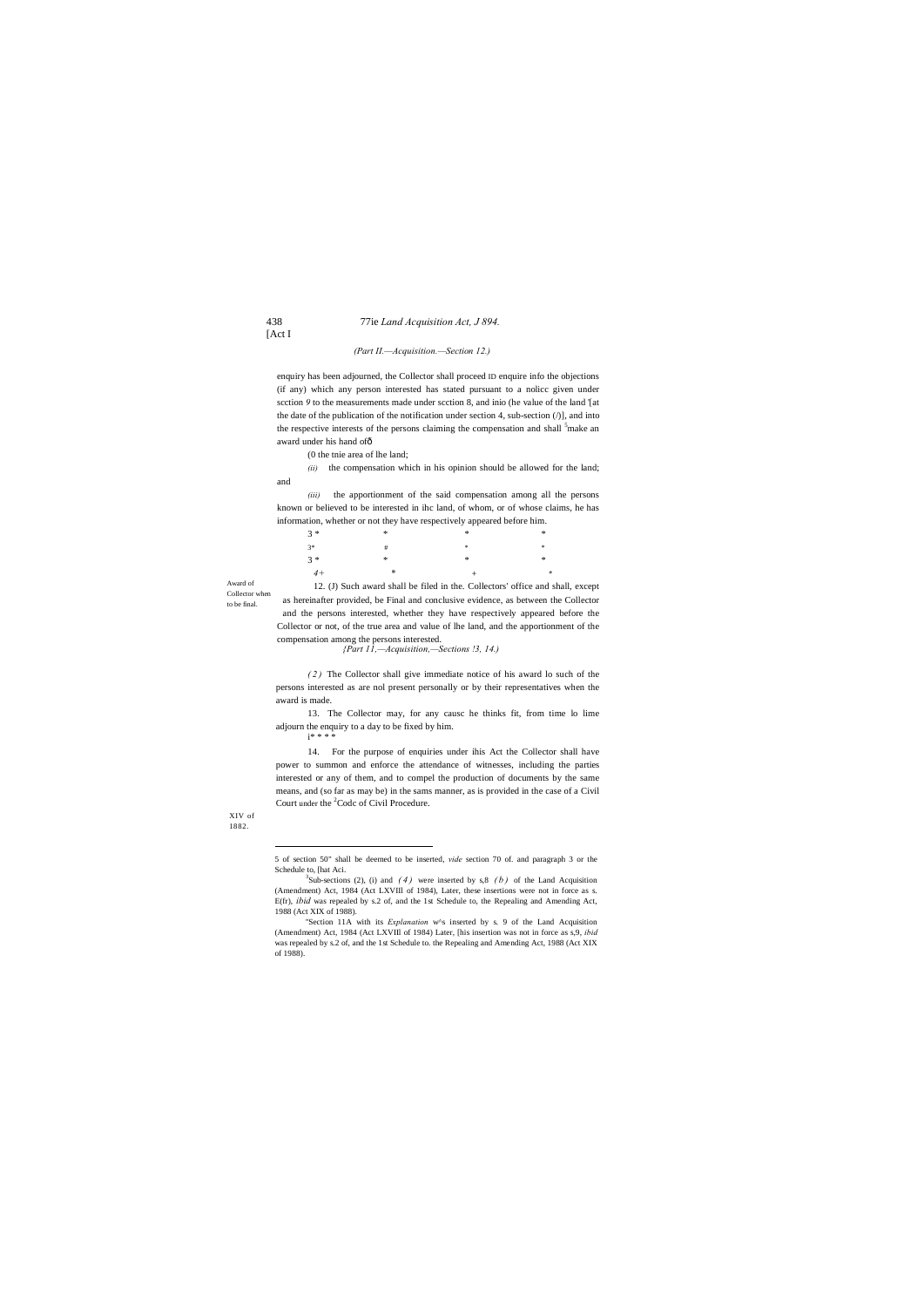# of 1894.1 *The Land Acquisition Act, 1894.* 439

Adjournment of enquiry.

Power to summon and enforcc alien- donee of witnesses and production of documents.

'Section 13A was inserted by s.IO of ihc Land Acquisition (Amendment) Act, 1984 (Act LXVIII of 19845. Laicr, this insertion was nol in force as £.10. *ibid* was repealed by s.2 of, and the Isi Schedule to, lite Repealing and Amending Aci, [988 (Aci XIX of (9HS).

•Hie words and figures "Code of Civil Procedure, 1908" wilh the marginal rcfcrencc "5 of 1908" was substituted for Ihc words and figure "Code of Civil Procedure" with lhe marginal reference "14 of 1882" by s.ll of the Land Acquisition (Amendment) Act, *19S4* (Act LXVIII of 1984). Later, this substitution was not in force as s.ll, *ibid* was repealed by s.2 of, and lhe 1st Schedule to, the Repealing and Amending Act, 1988 (Aci XIX of 1988).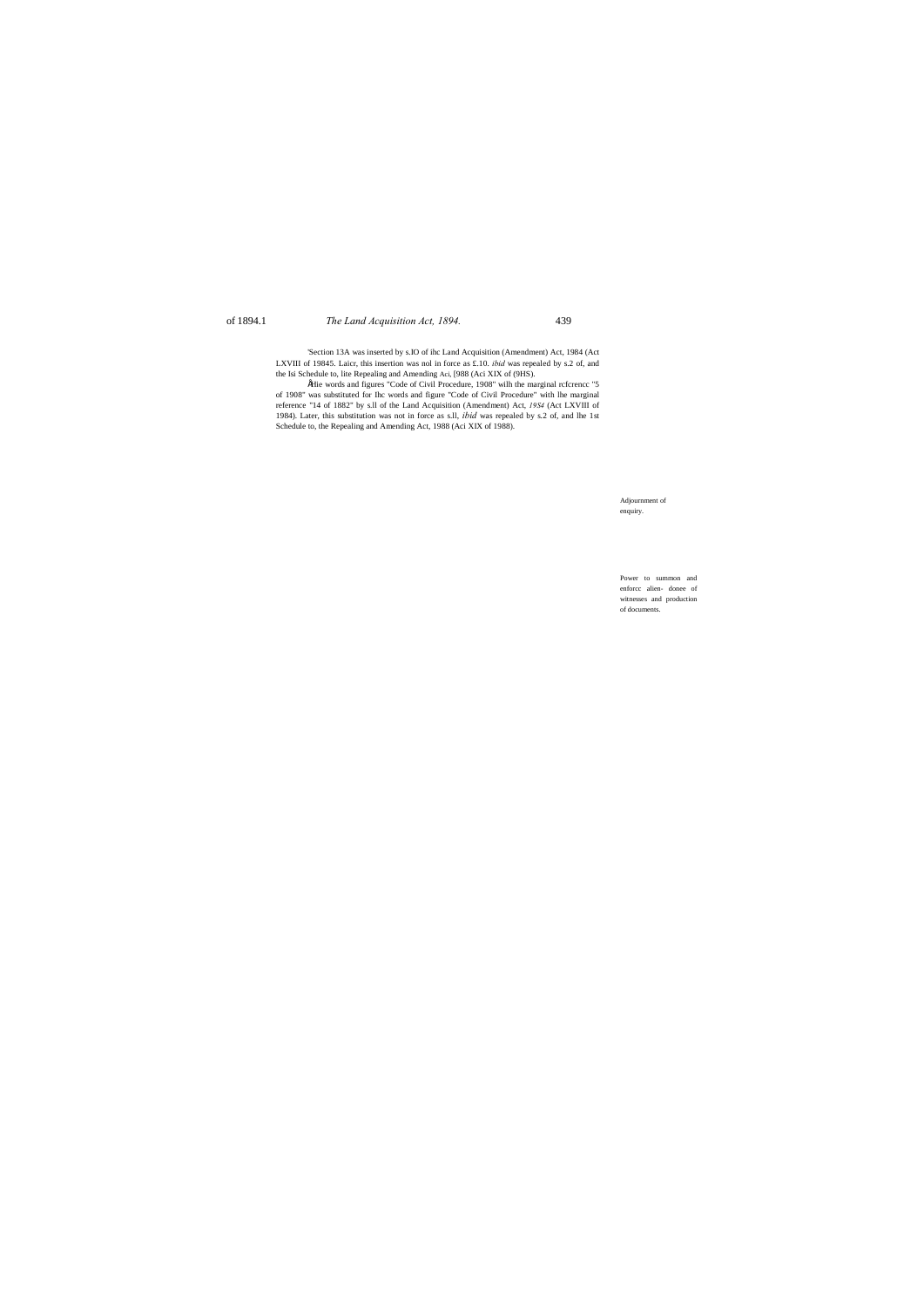[Act I

# 440 *The Land Acquisition Act, 1894.*

Mailers to be considered and neglected. T'-

15, In determining the amount of compensation, the Collector shall be guided by ihc provisions contained in sections  $23<sup>J</sup>$  [and 24].  $a^*$  \* \* \* \*

 $Taking$  *Possession.* 

Power 10 lake possession.

Special powers in cases of urgency.

### *(Part 11.—Acquisition.—Sections 15—17.)*

16. When the Collector has made an award made under scction 11, he may take possession of lhe land, which shall thereupon <sup>a</sup>[vesl absolutely in lhe Government], free from all encumbranccs.

 $^{4}$ 17. (7) In cases of urgency, whenever the <sup>E</sup>[appropriate Government] so directs, the Collector, though no such award has been made, may, on the expiration of fifteen days from the publication of the noticc mentioned in section 9, sub-section (1),  $6$ [iakc possession of any waste or arable land needed for public purposes or for a Company], Such land shall thereupon <sup>3</sup>[vest absolutely in ihc Government], free from all encumbrances.

(2) Whenever, owing lo any sudden change in the channel of any navigable river or other unforeseen emergency, it becomes necessary for any Railway Administration to acquire the immediate possession of any land for the maintenance of their traffic or for lhe purpose of making thereon a river-side or *ghat* station, or of providing convenient connection wilh or acccss to any such station,  $T^* * *$  the Collector may, immediately after the publication of the notice mentioned in subsection  $($ ) and with the previous sanction of the  $5$ [appropriaie Government] enter upon and take possession of such land, which shall thereupon <sup>z</sup>[vcst absolutely in the Government] free from all encumbranccs:

Provided lhat the Collector shall not lake possession of any building or part of d building under this sub-section without giving to the occupier thereof at least forty-eight hours' noticc of his intention so to do, or such longer nolicc as may be reasonably sufficient lo enable such occupier to remove his movable property from such building without unnecessary inconvenience.

*'See* root-note 6 on page 428, *ante.*

 <sup>&#</sup>x27;For die purpose of acquisition of land for lhe Board of Trustees far Ihc improvement of Calcutta under lhe Calcutta Improvement Act, 1911 (Ben. Act V of 1911), far lhe word and figures "and *24"* die figures, word and Idler "24 and 24A" shall he deemed lo be substituted, *vide* sec lion 71 of, and paragraph 3 of the Schedule lo, thai Act.

<sup>&#</sup>x27;For lhe purpose of acquisition of land Tor the Board of Trustees far the improve men I of Howrah under ihc Howrah Improvement Act, 1956 (Wcsl Ben. Act XIV of 1956). for lhe word and figures "and *24"* lhe figures, word and letter "24 and 24A" shall be deemed to be substituted, *vide* section 70 of, tuid paragraph 4 of the Schedule lo. lhal ACL : Scclion 15A was inserted by 5,12 of lhe Land Acquisition (Amendment) Aci, 1984

<sup>(</sup>Act LXVIII of 1984). Liter, this insertion was not in force as 5,12. *ibid* was repealed by s,2 of, and die 1st Schedule to, Lhe Repealing and Amending Aci. 1988 (Act XIX of 1988). The words "vest absolutely in lhe Crown"

absolutely in the Government" by para. 3 and the First Schedule of the Government of India (Adaptation of Indian Laws) Order, 1937, Thereafter lhe word "Government" was substituted for the won) "Crown" by para.  $4/J$  of lhe

<sup>&#</sup>x27;Section 557 (A) of the Calcutta Municipal Act, 1899 (Ben. Aci HI af 1899), which has a bearing on section 17, may also be seen.

The words "take possession of any land needed for n public purpose" were substituted for lhe words within square brackets by s. 13(a) of the Land Acquisition (Amendment) Act, 1984 (Act LXVIIl of 1984). Later, this substitution was not in force as s, 13(a), *ibid* was repealed by s.2 of, and the Isl Schedule lo, lhe Repealing and Amending Act, 1988 (Act XIX of 1988).

HT.c words "or the appropriate Government considers it necessary la acquire the immediate possession of any land for the purpose of maintaining any structure or system pertaining to irrigation, water supply, drainage, road communicntiqn or electricity." were inserted by s. 13(b) of the Land Acquisition (Amendment) Act. I9B4 (Act LXVIIl of 1984), But ihis insertion was not in force as s.l3(i). *ibid* was tepealed bys,2 of, and lhe Isl Schedule lo. lhe Repealing and Amending Aci, 1988 (Act XIX of 1988).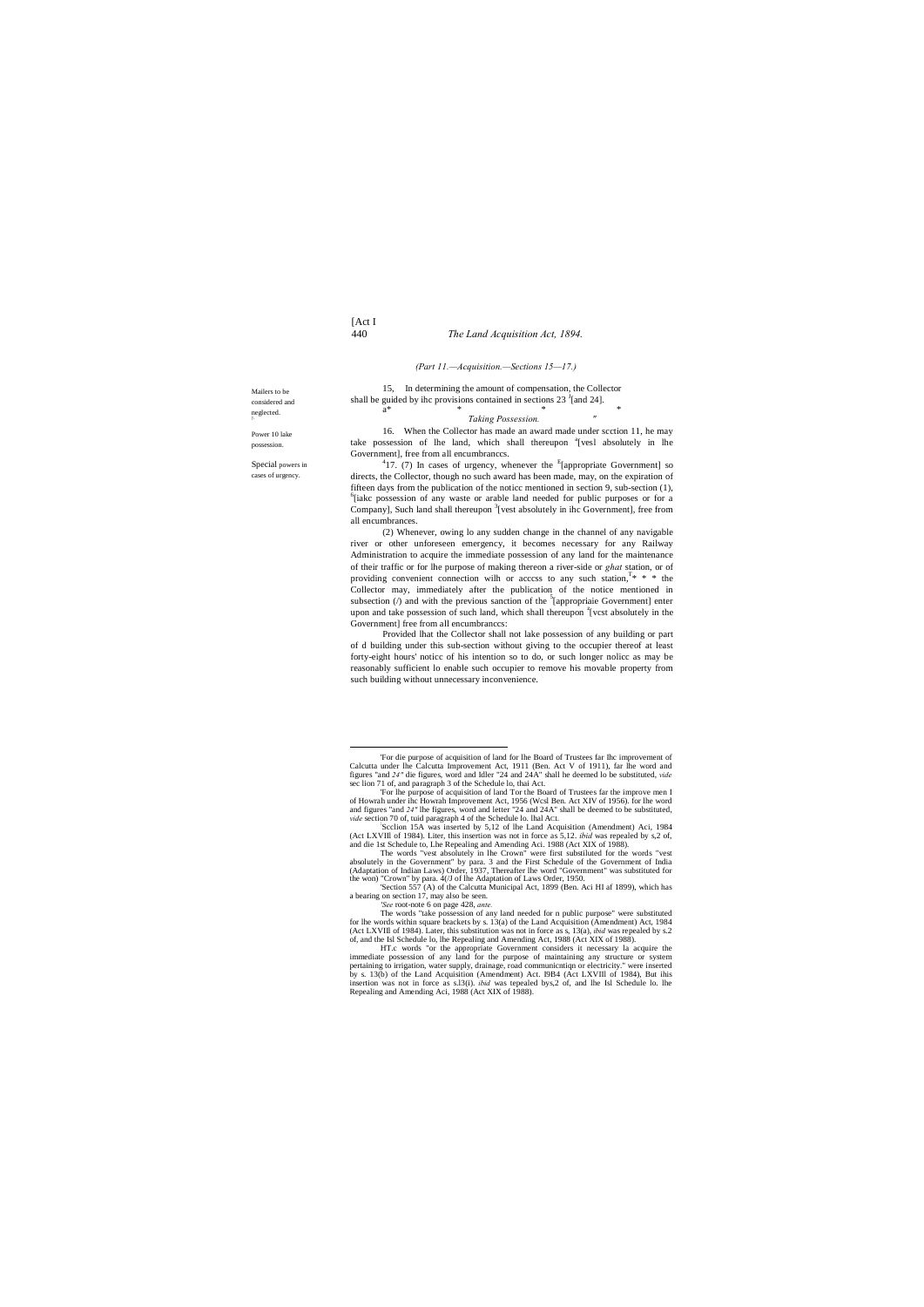# of 1894.1 *The Land Acquisition Act, 1894.* 441

### *(Part II.—Acquisition.—Section 17.)*

(J) In every case under either of the preceding sub-sections the Collector shall at the time of taking possession offer to the persons interested compensation for lhe standing crops and trees (if any) on such land and for any other damage sustained by them caused by such sudden dispossession and not cxccptcd in section  $24^1$ ; and, in case such offer is nol acccpicd, the value of such crops and trees and lhe amount of such other damage shall be allowed for in awarding compensation for the land under the provisions herein contained.

 $2***$ 

 $\frac{4}{9}$  In the case of any land to which, in the opinion of the <sup>4</sup> (appropriate Government), the provisions of sub-section ( $\ell$ ) or subsection (2) are applicable, the  $\Lambda$ (appropriate Government) may direct that lhe provisions of section 5A shall not apply, and, if il does so direct, a declaration may be made under section 6 in respect of the land at any time  $E$ (aflcr ihc publication of Ihc notification) under scction 4. subsection  $($ <sup> $/$ </sup>).

# $6* * * * * * *$

'For the purpose of acquisition of land Tor the Board of Trustees Tor the improvement of Howrah under lhe Howrah Improvement Act, 1956 (West Ben, Act XIV of 1956), after Ihc figures "24" die words, figures and letter "or scclion 24 A" shall be deemed lo be cried, *vide* section 70 of, and paragraph  $5$  ( $\prime$ ) of the Schedule to, that Act.

Sub-scclions (3A) and (3B) were inserted by s. 13(c) of the Land Acquisition (Amendment) Act, 1984 (Act LXVIII of 1984). Later, this insertion was not in force as s. 13(c), *ibid* was repealed by s,2 of, and the 1st Schedule to, the Repealing and Amending Aci, 1988 (Art XIX of I9BB).

 ${}^5$ Added by s. 6 of lhe Land Acquisition (Amendment) Act, 1923 (XXXVIII of 1923).

'For ihc purpose of acquisition of land for lhe Board of Trustees for lhe improvement or Calcutta under lhe Calcutta Improve mem Act, 1911 (Ben. Act V or 1911), after Ihc figures "24" the words, figures and letter "or section 24A" shall be deemed lo be inserted *vide* scction 71 or, and paragraph 4(7) of the Schedule to, thai Act.

of Calcutta under lhe Calcutta Improvement Aci, 1911 (Ben. Acl V or i9ii),— *(a)* ID sec lion 17 ihc following subsections shall be deemed to be added, namely : $\hat{o}$ 

*\*See* foot-note 6 on page 428, an re.

The words "after lhe dale of the publication of the notification" were substituted (or ihc words wilhin first brackets by s. 13(d) of lhe Land Acquisition (Amendment) Act, 1984 (Act LXVIII of 1984). Lolcr, ihis substitution was not in force as s,13(rf), *ibid* was repealed by s,2 of, and ihc 1st Schedule to, the Repealing and Amending Act, 1988 (Act XIX of 198B). 'For the purpose of acquisition of land for lhe Board of Trustees for Ifie improvement

*"(4)* Sub-sections (/) and (J) shall apply also in Ihc case of any area which is stated in a certificate granted by a salaried Presidency Magistrate or a Magistrate of lhe first class lo be unhealthy.

(5) Before granting any such certificate, the Magistrate shall causc notice to be served as promptly as may be on lhe persons referred lo in sub-seclion (J) of section 9, and shall hear without any avoidable delay any objections which may be urged by them.

(6) When proceedings have been taken under this section for lhe acquisition of any land, and any person sustains damage in consequence of being suddenly dispossessed of such land, compensation shall be paid to such person for such dispossession."

*Vide* section 71 or, and paragraph 4(2) of the Schedule to, that Act; nnd

*(b)* after section 17 the following section shall be deemed to be inserted, namely

*(Foot-note 6 concluded next page)*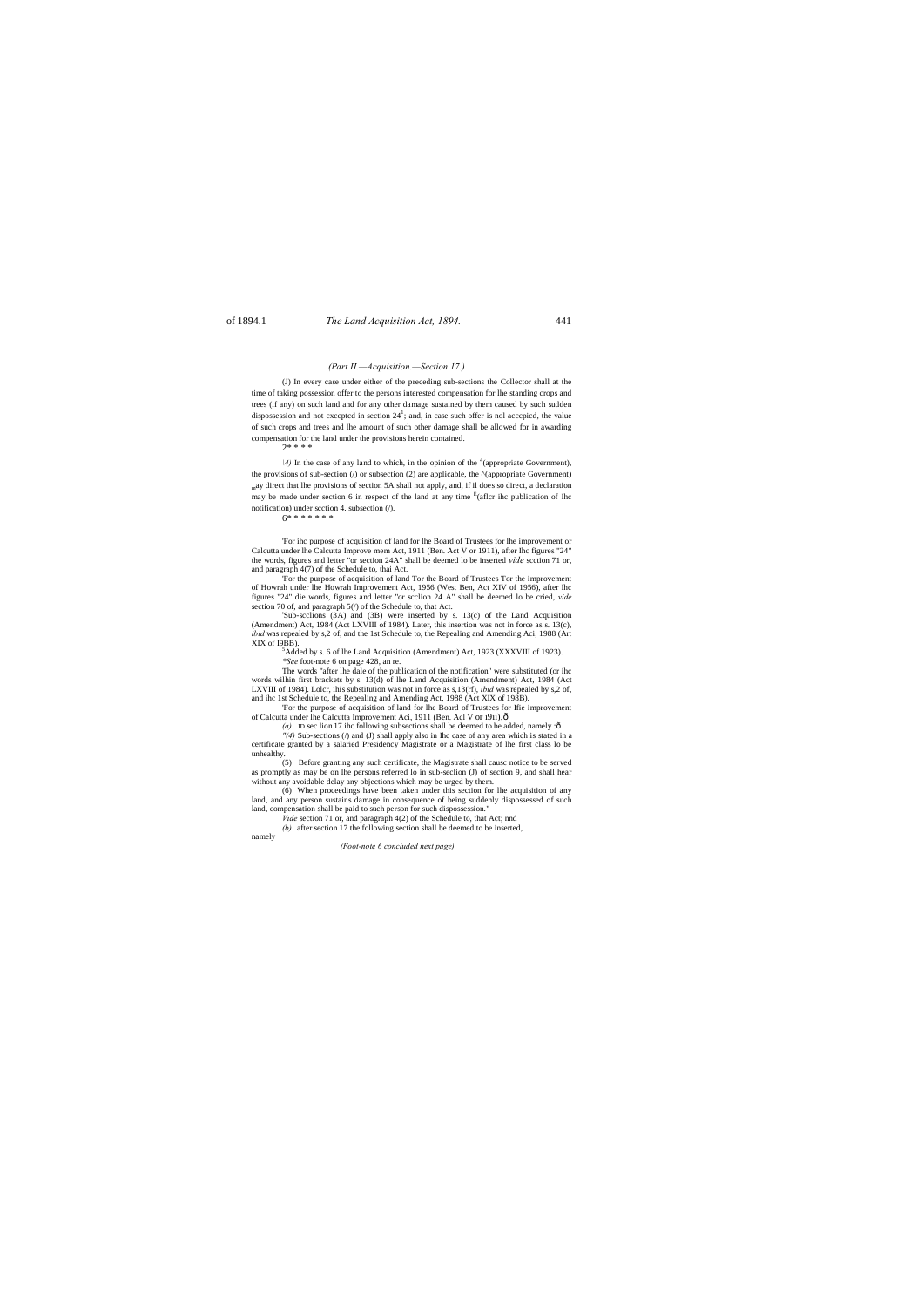# [Act I 442 *The Land Acquisition Act, 1894.*

*(Part 111.—Reference to Court and Procedure thereon.— Section 18.)*

PART HI

*Reference to Court and Procedure thereon.*

18. (/) Any person interested who has nol accepted the award Reference

may, by written application to the Coliector, require that the matter be to Court. referred by the Collector for the determination of the Court, whether his objection be lo ihc measurement of the land, the amount of the compensation, the persons to whom it is payable, or the apportionment of the compensation among the persons interested.

> (2) The application shall state the grounds on which objection to the award is taken :

Provided that every such application shall be made, $\hat{o}$ 

"17A. *Transfer of land to Board*.ô In every ease referred lo in section 16 or section 17, Lhe Collector shall, upon payment of the cost of acquisition, make over charge of the land to Ihc Board; and the land shall thereupon vest in the Board, subject ( the liability or the Board to pay any further costs which may be incurred on account of its acquisition." *Vide* scction 71 of, and paragraph 5 of the Schedule lo lhal Act.

Tor lhe purpose of acquisition of land for lhe Board of Trustees for the improvement of Howrah under the Howrah Improvement Act. 1956 (Wcsl Ben. Act XIV of 1956). $\hat{\text{o}}$ 

- (a) if the person making it was present or represented before the Collector at the time when he made his award, within six weeks from the date of the Collector's award;
- (b) in other eases, within six weeks of the receipt of the noticc from the Collector under section 12. sub-scction (2), or within six months from the date of the Collector's award, whichever period shall first expire.

(a) lo section 17 the fallowing sub-sections shall be deemed lo be added, namely : $\hat{o}$ "(5) Sub-scctions (/) and (3) shall apply also in lhe case of any area which is plated in a certificate granted by a salaried Magistrate or Ihc first class lo be unhealthy.

*(Fool-note 6 continued front previous page concluded)*

"17A. *Transfer of land to Board*. $\hat{o}$  In every case referred to in scction 16 or section 17, the Collector shall, upon payment of the cost of acquisition, make over charge or. the land to ihc Board; and the land shall thereupon vest in the Board, subjcct to the liability of the Board to pay any further costs which may be incurred on account of its acquisilion." *Vide* section 70 of, and paragraph 6 of the Schedule to, lhal Act.

((f) Before granting any such certificate, the Magistrate shall cause notice to be served as promptly as may be on the persons referred to in sub-section (J) of section 9, and shall hear without any avoidable delay any objections which may be urged by them.

(7) When proceedings have been taken under Ihis section for the acquisition of any land, and any person sustains damage in con sequence of being suddenly dispossessed of such land, compensation shall be paid to such person Tor such dispossession."

*Vide* section 70 of, and paragraph 5(Z) of the Schedule lo, that Aci; and

(i) after scction 17 the following section shall be deemed to be inserted, namely : $\hat{o}$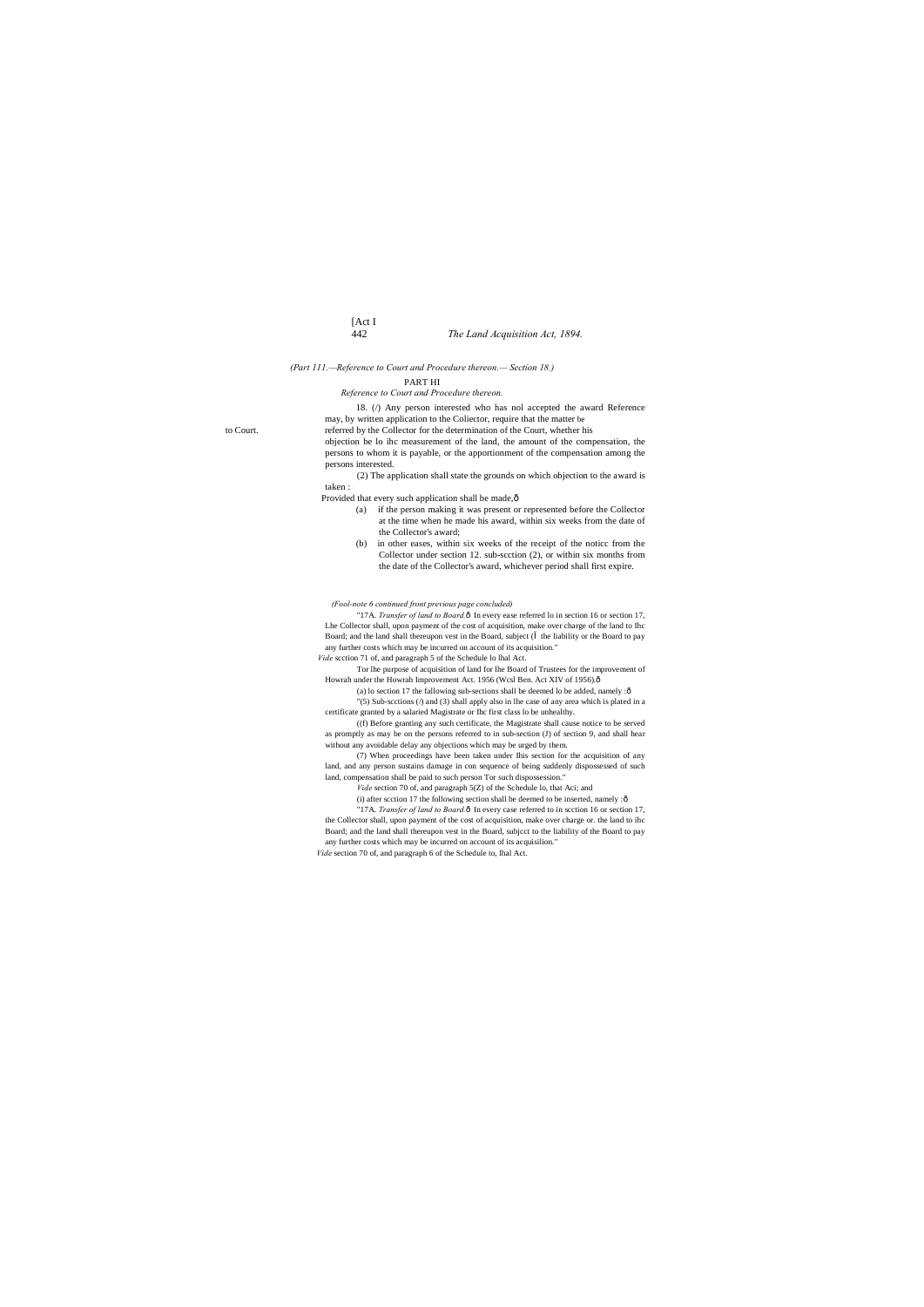*The Land Acquisition Act, 1894.* 443 of J 894.]

Proceedings to be

Matters lo be considered tn

*fPart 111.—Reference to Court and Procedure thereon.—*

*Seel ions 19—23.)*

19. (I) In making the refcrencc, the Collector shall state Tor the information of the Court, in wining under his hand,—

- Collector's statement to *( a )* the situation and extent of the land, with particulars of any trees, buildings or standing crops thereon;
- the Court. *( b )* the names of the persons whom he has reason to think interested in such land;
- *( c )* [he amount awarded for damages and paid or tendered under sections 5 and 17,
- gr either of [hem, and [he amount of compensation awarded under section 11; '[and] *2\* \* \**
- (*d*) if ihe objection be to the amounl of the compensation, the grounds on which the amount of compensation was determined.

20. The Court shall thereupon causc a noiice specifying the day on which the Court will proceed to determine Ihc objection, and directing [heir appcarance before the Court on that day, to be served on the following persons, namely :ô

 $\overline{\text{S}}$ . (c) if [he objection is in regard to the area of the land or to lhe amount of lhe service of notice. compensation, [he Collector.

22. Every such proceeding shall take place in open Court, and all persons entitled to practise in any Civil Court in the EState shall be entitled to appear, plead and act (as the case may be) in such proceeding.

(2) To lhe said statement shall be attached a schedule giving the particulars of [he noticcs served upon, and of the statements in writing made or delivered by, the parlies interested respectively,

*\*first,* the market-value of the land at the date of the publication of the ^notification under section 4, sub-section  $($ )];

secondly, the damage sustained by the person inlerested, by reason of lhe taking of Restriction on scope of proceedings. any standing crops or trees which may be on lhe land at the time of the Collector's taking possession thereof;

*( a )* the applicant;

in open Court. *thirdly,* the damage (if any), sustained by the person interested, at the lime of [he Collector's taking possession of the land, by reason of severing such land from his other land;

*( b )* all persons interested in the objection, except such (if any) of them as have consented without protest to receivc payment of lhe compensation awarded; and

determining compensation. Thtstouse (<"c) "wis inserted by s. 14(h) of the Land Acquisition (Amendment) Act, [984 (ACI LXVIII of 1984). Later this insertion was nol in force as s. 14(b), *ibid was* repealed by s.2 of. and the 1st Schedule to, the Repealing and Amending Act. I9B8 (Act XIX of 1988).

21. The scope of lhe enquiry in every such proceeding shall be restricted lo a consideration of the interest of the persons affected by the objection.

23. (1) In determining the amounl of compensation to be awarded for land acquired under this Act, the Court shall take into consideration-

'The wrd within square bmsktls wis smiled by s. 14(a) or ihc Land Acquisition (Amendment) Act. 1984 (Act LXVIII or 1984). Later ihis omission was not in forte is s, 14(D), *ibid* was repealed by s.2 of, and ihc 1st Schedule io, the Repealing nnd Amending Act, 1988 (Act XIX of [988).

'Substituted Tor the word "Province" by pira. 4(/) of the Adaptation of Laws Order. 19S0. . 'For the purpose of acquisition of land uocler the Calcutta Municipal Aci J 951 (West Ben, Act XXXIII of 1951). clause first shall be deemed to be amended as provided for in scction 523 of thai ACL 'Subs, by s. 7 of the Land Acquisition (Amendment) Act. 1923 (XXXVIII oT 1921) for the u/ords "declaration

relating thereto under section 6".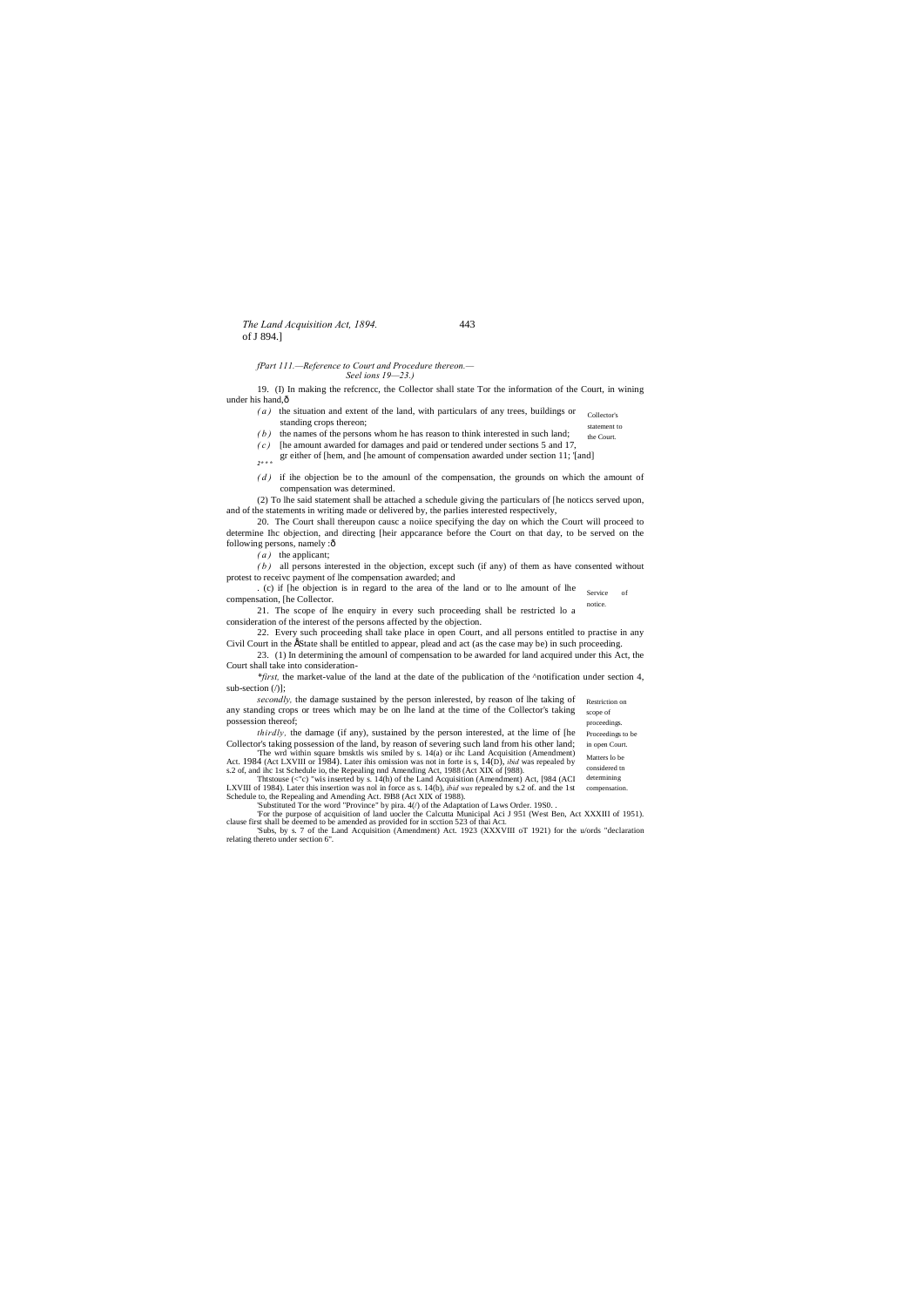# [Act I<br>444

### 444 *The Land Acquisition Act, 1894.*

### *(Part III.—Reference to Court and Procedure thereon.— Section 23.)*

*fourthly,* ihc damage (if any), sustained by the person interested, at the time of the Collector's taking possession of the land, by reason of the acquisilion injuriously affecting his other property, movable or immovable, in any olher manner, or his earnings;

*fifthly*, if, in consequence of the acquisition of lhe land by the Collector, the person in teres led is compelled lo change his residence or place of business, the reasonable expenses (if any) incidenial to such change; $1**$ 

*sixthly,* the damage (if any) *bona fide* resulting from diminution of lhe profits of the land hctween lhe lime of lhe publication of lhe declaration under scction 6 and lhe time of the Collector's taking  $\frac{2}{2}$  [possession of the land; and]

*seventhly,* the loss of earning, if any, caused lo lhe person interested, in consequcncc of the acquisition of the land, where earning

was derived directly from such Jand.

| $\frac{1}{2}$ $\frac{1}{2}$ $\frac{1}{2}$ | $\begin{array}{ccccccccccccccccc} * & * & * & * & * & * & * \end{array}$ |  |  |
|-------------------------------------------|--------------------------------------------------------------------------|--|--|
|                                           | $5 \times$ * * * * * *                                                   |  |  |
|                                           |                                                                          |  |  |

•For the purpose of acquisition of land for lhe Board of Trustees for the improvement of Calcutta under (he Calcutta Improvement Act. 1911 (Ben. Act V of 1911), at the end of section 23 lhe following sub-seclion shall be deemed to be added, namely ;ô

'The word ""and" was omitted with retrospective effect by s. *4(1) (i)* of lhe Land Acquisilion (West Bengal Amendment) Act, 1963 (West Ben. Act XXX of 1963).

These words were subsliiuled with retrospective effect for lhe words "possession or the land." by s. 4(7) (ff), *ibid.* 'Clause seventhly was added with retrospective cfTccl by s. *4(1) (iii), ibid.*

'Sub-section (1A) with lhe *Explanation* was inserted by 5.15(a) of lhe Land Acquisition (Amendment) Act, 1934 (Act LXVIIl of 1984). Later Ihis insertion was nDi in force as s.15(c), *ibid* was repealed by s.2 of, and the 1st Schedule to, the Repealing and Amending Act, 1988 (Act XIX of 1988).

"(3) For lhe purposes of clause first of sub-section (7) of Ihis section, $\hat{o}$  (a) when acquisilion is proposed to be made by the Board of land comprised within any improvement scheme framed by lhe Board and published under seciion *49* of lhe Calcutta Improvement Aci, 1911 (Ben. Act V of 1911), the market-value of Ihc land shall be deemed lo be ihc market-value according lo the disposition of the land at lhe date of publication of lhe nolicc under sub-scction (2) or seciion 43 of the said Act; and in other cases, the markcl-value shall be deemed lo be the markcl-value according lo the disposition or the land at the date of publication of the notification relating thereto under scction 4;

'Firstly, sub-seclion (2) of s. 23 shall be deemed to be omitted by s. 71 of, and paragraph *9(1)* of Ihc Schedule lo. the Calcutta Improvement Aci, 1911 (Ben. Act V of 1911). Secondly, the said sub-section shall be deemed lo be omitted by s. 70 of, and paragraph 1(1) of lhe schedule (o, lhe Howrah Improvement Act. 1956 (Wcsl Ben. Act XIV of 1956), Finally, lhe said sub-scciion shall be omillcd by s. 3 or the Land Acquisilion Act, 1975 (West Ben. Act IX of 1975).

> (66) if the market-value has been increased or decreased owing lo the land falling within or near lo the alignment of u projected public street so much of the increase or decrease as may be due to such cause shall be difrcgardcd;

*(Foot-note 6 continued next page)*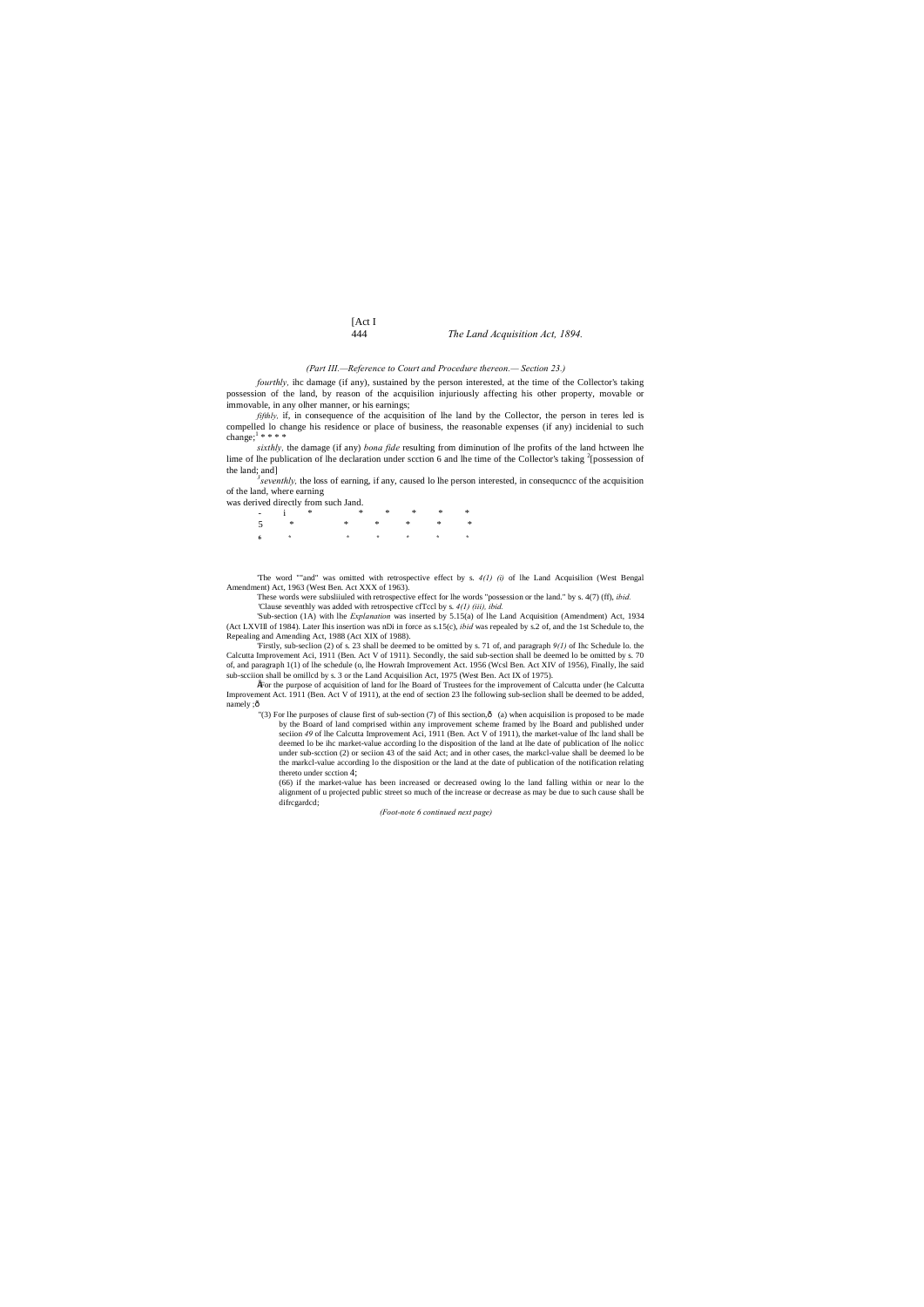# of 1894.1 *The Land Acquisition Act, 1894.* 445

*(Part III.—Reference to Court and Procedure thereon.— Section 23.)* 6\* \* \* \* \* \*

*(Fool-note 6 starting from page 444, continued)*

*Vide* section 71 of, and paragraph 9(2) of the Schedule to, that AcL 'For the purpose of acquisition of land for the Board of Trustees for lhe improvement of Howrah under the Howrah Improvement Act, 1956 (West Ben. Act XIV of 1956), ai the end of section 23, the following sub-section shall be deemed to be added, namely : $\hat{o}$ 

- *(bbb)* if any person, without the permission of the Chairman required by scction 63, sub-scction (8), of Lhe Calcutta Improvement Act, 1911, has creeled, rc-creeled or added lo my wall (exceeding ten feet in height) or building within the street alignment or building line of a projected public street or hiving crectcd, rc-crccted or added lo any wall or building as aforesaid with such permission fails lo remove such wall cr building or any specified portion thereof when so required by notice issued under sub-section (9) of the said section, ihcn any increase in the market-value resulting from such erection, re-erection or addition shall be disregarded;
- (c) if the market-value has been increased by means of any improvement made by the owner or his predecessor in interest within two years before the date with reference to which the market-value is to be determined such increase shall be disregarded, unless it be proved that (he improvement was made *bona fide* and not in contemplation of proceedings for the acquisition of the land being taken under this Act; (.d) if the market-value is specially high in consequence of die land being put (o a use which is unlawful or contrary to public policy, that use shall be disregarded, and the marketvalue shall be deemed lo be the market-value of the land if put (o ordinary uses; and (e) if lhe market-value of any building is specially high in consequence of the building being so overcrowded as to be dangerous to the health of the inmates, such overcrowding shall be disregarded, and the market-value shall be deemed (o be the market-value of the building if occupied by such number of persons only as could be accommodated in il without risk of danger from overcrowding."

- "(3) For the purposes of clausc first or sub-section (/) of this scction, $\hat{\text{o}}$  (a) when acquisition is proposed to be made by the Board of land comprised within any improvement scheme framed by the Board and published under scction 51 of ihc Howrah Improvement Act, 1956, the market-value af the land shall be deemed to be the market-value according to the disposition of the land at (he date of publication of the notice under sub-section (2) of section 45 of the said Act; and in other coses, the market-value shall be deemed to be Lhe market- value according to the disposition or the land at the date of publication of the notification relating thereto under section 4; (t>) ir the market-value has been increased or decreased owing lo the land falling within or near to the alignment of a projected public street, so much of lhe increase or decrease as may be due to such causc shall be disregarded;
- (c) if any person, without the permission of the Chairman required by sub-section (fi) of section 63 of the Howrah Improvement Act, 1956, has crectcd, rc-c reeled or added to any wall (exceeding ten feet in height), cr building within ihc street alignmcut or building line of a projected public street or a projected public park, or *fFoot-note 6 starting from page 444 concluded next page)*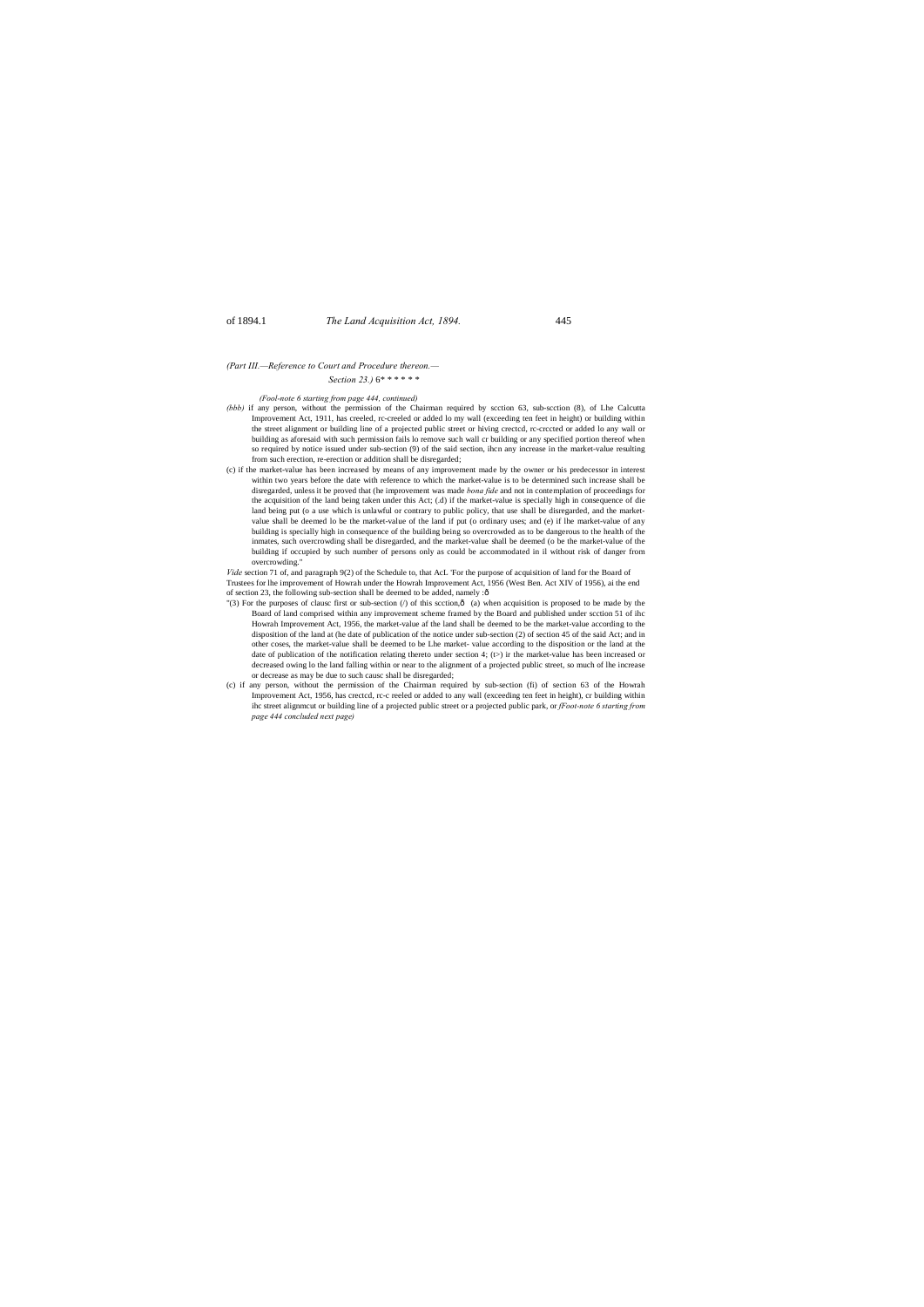# [Act I

# 446 *The Land Acquisition Act, 1894.*

Mailers to be ncglecicd in determining compensation. *(Part III.—Reference to Court and Procedure thereon,— Section 24.)*

 $\int$ <sup>*l*</sup>(4) Compensation payable lo a *bargadar* for loss of earning under clause *seventhly* of sub-sec lion (/) shall not excccd three limes the net average annual income which was derived or might be derived from ihc land during ihree years immediately preceding the dale of acquisition..

*first*, lhe degree of urgcncy which has led lo Ihc acquisilion; *secondly*, any disinclination of the person interested to part with the land acquired;

*Explanation.*—The net annual income of a *bargadar* in any year shall be taken to be fifty *per cent.* of lhe total produce of the land cultivated by him in that year.

> it will be put; *fifthly,* any increase to the value of the land acquired likely to accruc from the use to which it will be put when acquired;

*sixthly,* any increase lo lhe value of the other land of the person interested likely to accruc from the use to which the land acquired will be put; for]

24, Bui ihc Court shall not lake into consideration—

*thirdly,* any damage sustained by him which, if caused by a private person, would not render such person liable to a suit;

> having erected, rc-e reeled ar added to any wall or building as aforesaid with such permission fails lo remove such wall or building or any specified portion thereof when so required by noticc, issued under subsection (9) or tfic said scction, ihcn any increase in the market-vaJuc resulting from such crcclion, rt-erection or addition shall be disregarded;

*fourthly,* any damage which is likely to be caused (o the land acquired, after the date of lhe publication of the declaration under section 6, by or in consequence of the use to which

### *(Foot-note 6 starling from page 444 concluded)*

- (d) if any person erects, re-errecis or ndds lo any wall (c\*cceding ten feet in height), or building within a projected sewage disposal site or having crected, rc-e reeled or added to any wall or building as aforesaid foils to remove sucb wall or building or any specified portion thereof when so required by a notice issued by the Board, then any increase in Ihc marljcl-valuc resulting from such erection, re-ercclion or addition shnit be disregarded;
- (e) if the market-value has been increased by meahs of any improvement made by the owner or his prcdeccssorin-interest within (wo years before the date with reference to which the market-value is to be determined, such increase shall be disregarded, unless it be proved that the improvement was made *bona fide* and not in contemplation of proceedings for the acquisilion of the land being taken under this Act;
- (J) if Ihc markcl-value is specially high in consequence of lhe land being pul lo a use which is unlawful or contrary to public policy, that use shall be disregarded, and the market-value shall be deemed to be the market-value of the land if put lo ordinary uses; and (j) if the markcl-value of any building is specially high in consequence of the building being so overcrowded as lo be dangerous to the health of the inmates, such overcrowding shall be disregarded, and ihc market- value shall be deemed lo be the market-value or the building if occupied by such number of persons only as could be accommodated in il withoul risk of danger from overcrowding." *Vide* section 70 of, and paragraph 7(2) of ihc Schedule lo, lhal Act. 'Sub-section *(4)* was added with retrospective
- effect by s. 4(2) of the Land Acquisition (West Bengal Amendment) Act, 1963 (West Ben. Act XXX of 1963).

The word within square brackets was omitted by s. 16(a) of the Land Acquisilion (Amendment) Act, 19E4 (Act LXVIIl of 1984). Later this omission was not in force as s.16(d), *ibid* was repealed by s.2 of, and Ihc 1st Schedule to, the Repealing and Amending Act, 1988 (Act XIX of 1988).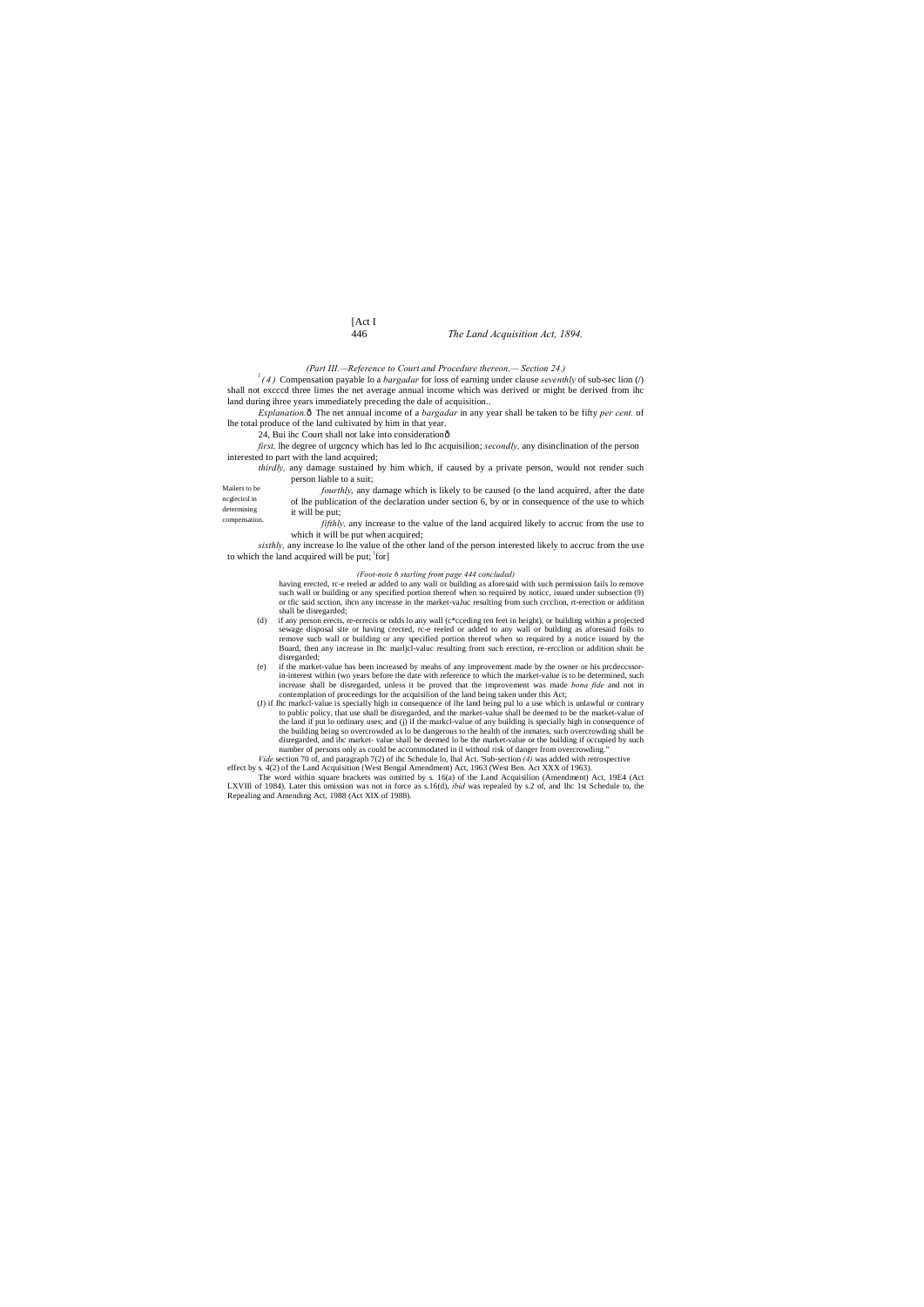of 1894.] *The land Acquisition Act, 1894.* 447

*(Part Hi.—Reference to Court and Procedure thereon Section 24.) ^seventhly,* any outlay of improve men is on, or disposal of, lhe land acquired, commenced, made or effected wilhoul. Ihe sanction of lhe Collector afLer the dale of the publication of ihc <sup>z</sup>[notificalion under scction 4, sub-section  $(7)$ ]<sup>J</sup>\* \* \* \*.

3\* \* \* » \* 4\* - \* \* \* »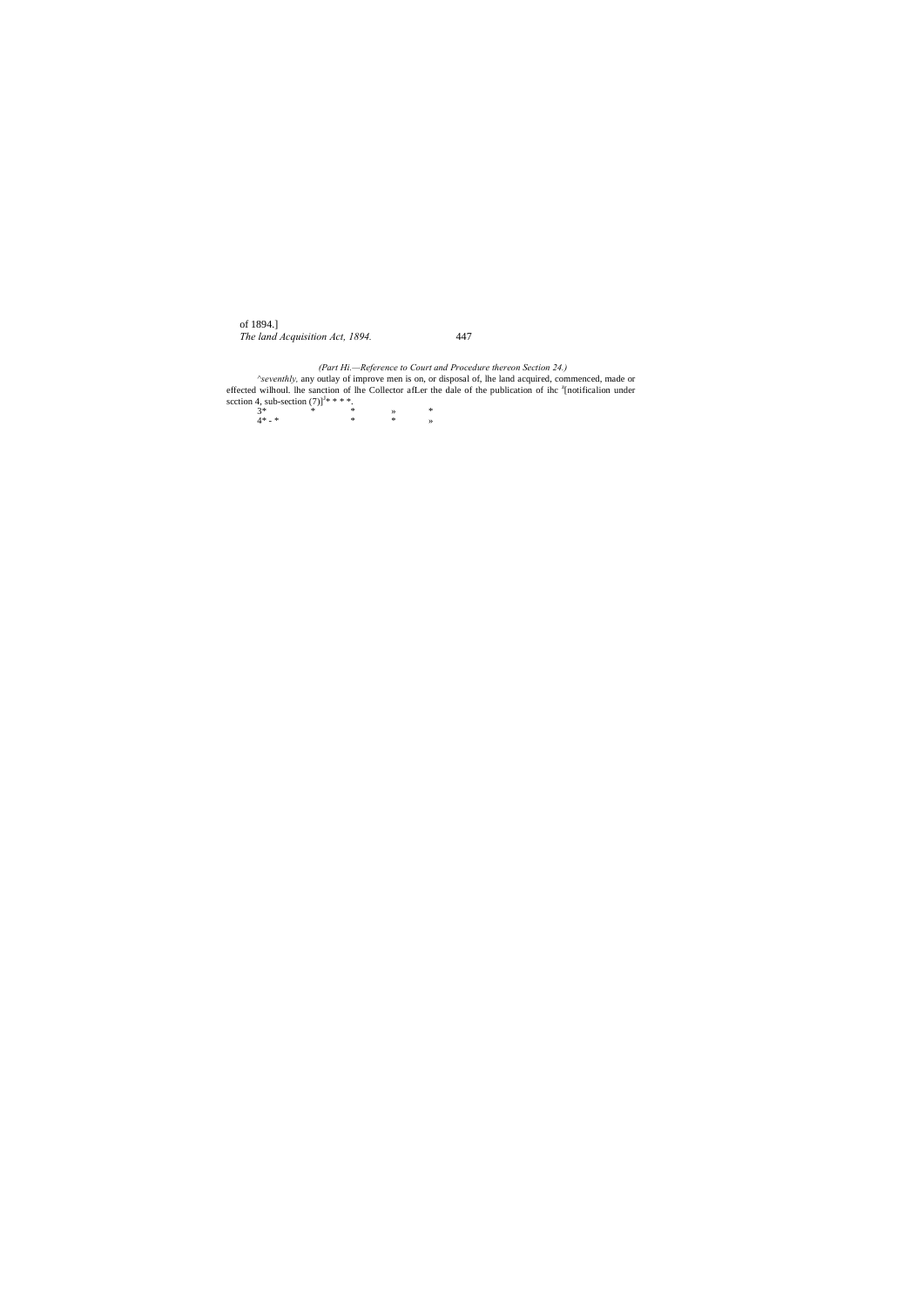# **448** *The Land Acquisition Act, 1894.* **[Act I**

*(Part III,—Reference to Court and Procedure ihereon. —Section 24.)*

### 4\* \* \* \* \* \*

### *(fool-note 4 starting from page 447 concluded.)*

'For the purpose of acquisition of land for lhe Board or Trustees for lhe improvement of Howrah under the Howrah Improvement Aci, 1956 (Wesl Ben', Act XIV of 1956), after seciion 2J, ihc following seciion shall be deemed io be inserted, namely : ô "24A. *Further provisions for determining compensation*. Ô In determining lhe amounl of compensation to be awarded for any land acquired for the Board under this Aci, lhe Tribunal shall also have, regard lo the following provisions, namely :ô

discoloured or malodorous or unfit Tor use Tor domestic purposes, or is a source of nuisance or disease, then notwithstanding anything contained in any law for the lime being in force, the Tribunal shall, in determining lhe amount of compensation. make such deduction from the market-value of the lank according lo its present disposition as will, in their opinion, be a reasonable set-off against the cost to society in unheal thiness, disease and discorn Tort caused by the tank being kept in such an unhygcnic or insanitary condition."

*Vide* seciion 71 or. and paragraph 11 or the Schedule (o. that Act.

- (J) when any interest in any land acquired under this Aci has been acquired after the date with reference to which the markcl-value is lo be determined, no separate estimate of the value of such interest shall be made so as lo increase the amounl of compensation to be paid for such land:
- *(2) if.* in the opinion of lhe Tribunal, any building is in a defective stale, from a sanitary paint of view, or is not in a reasonably good state of repair, the amount or compensation shall not exceed the sum which the Tribunal considers the building would be worth if it were put into a sanitary condition or inlo a reasonably good state of repair, as the case may be, minus lhe estimated cost of putting it into such condition or state;
- *(3)* if, in the opinion of the Tribunal, any building, which is used or is intended or is likely lo be used for hum a/) habitation, is not reasonably capable or being made fit for human habitat ton. the amount of compensation shall not exceed the value or the mart rials or the building, *minus* the cost or demolishing the building;
- *14)* if any tank in any area comprised within a scheme framed by the Board and published under section 51 of lhe Howrah Improvement Act. 1956 is, on account of accumulation of filth, rubbish or putrid matter or of the percolation of foul water from lhe kilchen, courtyard, privy or urinal, or for any other cause, in an unhygienic condition or contains water wheih is discoloured or malodorous or unfit for use for domestic purposes, or is a source or nuisance or disease, I hen notwithstanding anything contained in any law for the lime being in force. Ihc Tribunal shall, in determining the amount of compensation, mate such deduction from the market-value or the lank according lo its present disposition as will, in Iheir opinion, be a reasonable sei-olT against the cost lo society in unhealthiness, disease and discomfort caused by the tank being kept in such an unhygienic or insanitary condition."

*Vide* section 70 of, and paragraph 9 of the Schedule to. lhal Act.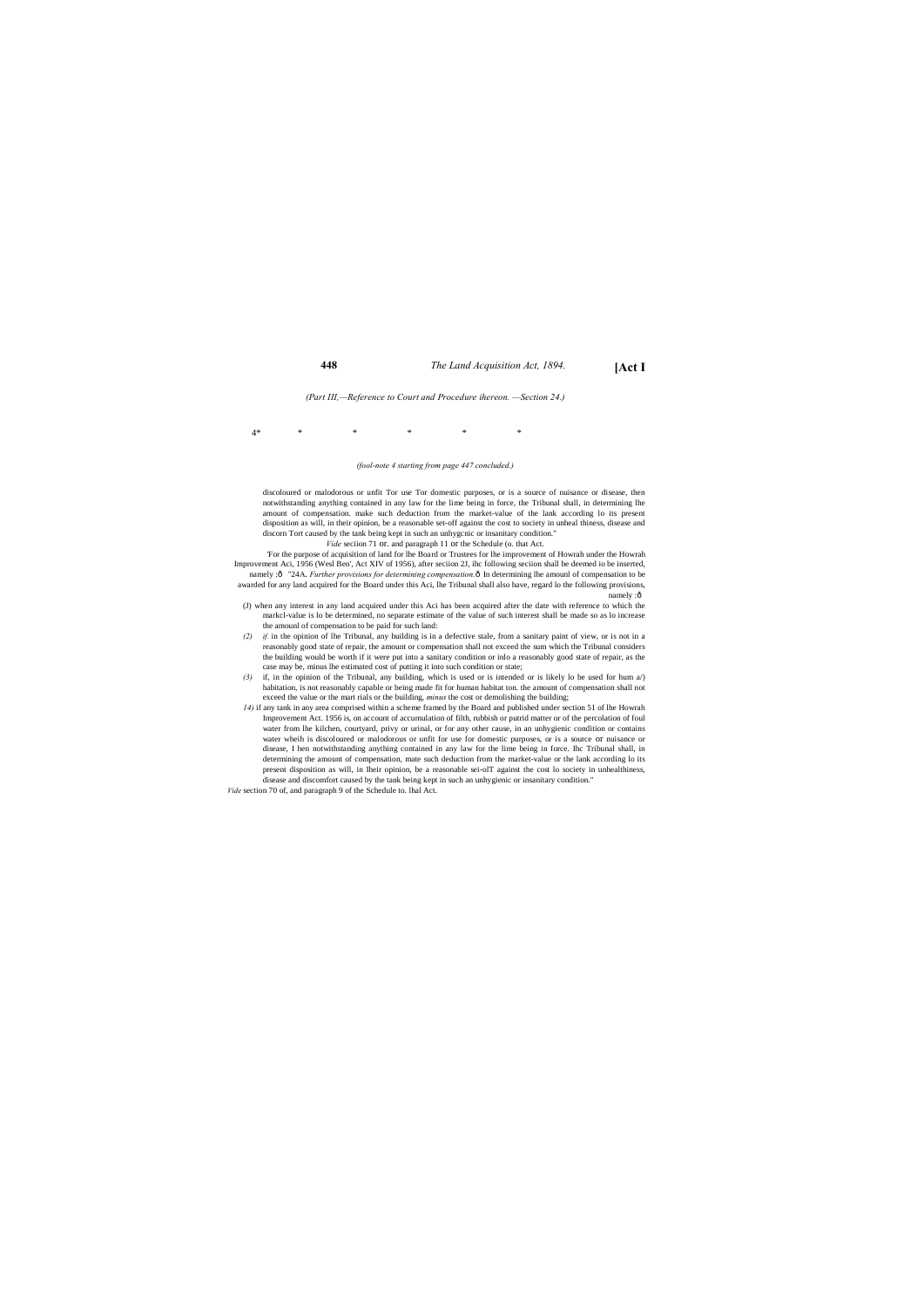Rultt as to amount of compensation.

Form of awards.

**Costs** 

Collector

Imcrcsl on

excess compensation.

of 1894.] *The land Acquisition Act, 1894.* 449

*(Part III,—Reference to Court and Procedure thereon.— Sections 25— 28.)*

'25. (I) When lhe applicant has made a claim lo compensation, pursuant to any notice given under scction 9, the amount awarded to him by the Court shall not exceed the amounl so claimed or be less than the amounl awarded by lhe Collector under section 11.

*( 2 )* When the applicant has refused lo make such claim or has omitted without sufficient reason (lo be allowed by the Judge) to make such claim, the amount awarded by the Court shall in no ease cxceed the amount awarded by the Collector.

 $26.<sup>2</sup>$ [(l)] Every award under this Pan shall be in writing signed by lhe Judge, and shall spccify lhe amounl awarded under clause *first* of sub-section *(J)* oF section 23, and also lhe amounts (if any) respectively awarded under each of the other clauscs of the same sub-seclion, together with the grounds of awarding each of the said amounts.

*( 3 )* When the applicant has omitted for a sufficient reason (to be allowed by the Judge) to make such claim, lhe amount awarded to him by lhe Court shall not be less than, and may excced, lhe amounl awarded by the Collector.

 $(2)$  When the award of the Collector is not upheld, the costs shall ordinarily be paid by the Collector, unless the Court shall be of poinion that the claim of lhe applicant was so extravagant or that he was so negligent in putting his case before the Collector lhat some deduction From his costs should be made or lhat he should pay a part of the Collector's costs.

|                                                                                                                        |  |  | CONGUOI   |  |
|------------------------------------------------------------------------------------------------------------------------|--|--|-----------|--|
| 6******                                                                                                                |  |  | be<br>may |  |
| 'See I ion 25 wu substituted for ihc prigioal section by s. 17 of ihc Land Acquisition (Amendment)                     |  |  | directe   |  |
| ct. I9S-4 (Aci LXVIII of 1984), Later (hp origins) scction was in force as 5. 17, <i>ibid</i> repealed by s. 2 of, and |  |  | d to pay  |  |

Act. I9S-4 (Aci LXVIII of 1984), Later (hp origins) scction was in force as 5. 17, *ibid* repealed by s. 2 of, and (he Lit Schedule lo, the Repealing and Amending Aci, 1988 (Aci XJX of 1988).<br>
"Section 26 was renumbered u

For ihc purpose of acquisition of land for (he Dcurd of Trustees for (be improvement of Calculla<br>under the Calcutta Improvement Act, 1911, (Ben, Ac( V of 1911), sub-section (2) of section 27 ahull be<br>deemed (o be omitted,

*\*(2)* Every such award shall be deemed to be a decrec and the statement of the grounds of every such award a judgement within the meaning of section 2, clause (2), and section 2, clausc *(9),* respective- v of 1908. ly, of lhe Code of Civil Procedure, 1908.

27. (1) Every such award shall also state lhe amounl of costs incurred in the proceedings under this Pari, and by whal persons and in what proportions Ihcy are to be paid. *<sup>l</sup>*

'For (he purpose of acquisition of land for the Board of Trustees for (he improvement of H o w r a h<br>u n d e r th e H o w r a h Improvement A c i . 1956 (We s t Sea . A c t XIV of 1956), s u b - s e c t i o n (2) of section 27 shall be deemed *to* be omitted, *vide* section 70 of, and paragraph 10 of the Schedule (o. that Act.

The words "nine *per ccnium"* were aubiii luted for ihe words within square brackets by s, 18(d) of lhe Land Acquisition (Amendment) Act, I9&4 (Act LXV||[ of J9&4). Later (his subsii(urion was ncx in force aj j. 13 (a), *ibid* was repealed by s. 2 of, and the hi Schedule (o, lhe Repealing and Amending Acr, 19B8 (Ac( XIX of 1988).

TTic proviso was inserted by s. 18(b) of ihc Land Acquisition (Anvndmeni) Act, 1984 (Act LXVIII ur 1984). Later ihis insertion was not in force as s, 18(b), *ibid* wa\* repealed by », 2 of, and the 1st Schedule to. the Repealing and Amending Aci. 1983 {Aci XIX of 19£B}<sub>P</sub><br>'Section 28 A was inserted by a. 19 of (he Land Acquisition (Amend men 1) Ad, I9S4 (Act LXVIII)

28. If the sum which, in the opinion of the Court, the Collcc- tor oughi to have awarded as compensation is in excess of Ihc sum

which the Collector did award as compensation, lhe award of the Court may direct lhat the Collector shall pay interest on such cxccss at lhe rate of <sup>J</sup>[six *per centum] per annum* from the date on which he look possession or lhe land to the date of payment of such excess into Court.

of 1984). Later ihis insertion was not in force as s, 19. *ibid* was repealed by s, 2 of, and (be hi Schedule lo, lhe Repealing and Amending Act, 1988 (Aci XIX of J 988).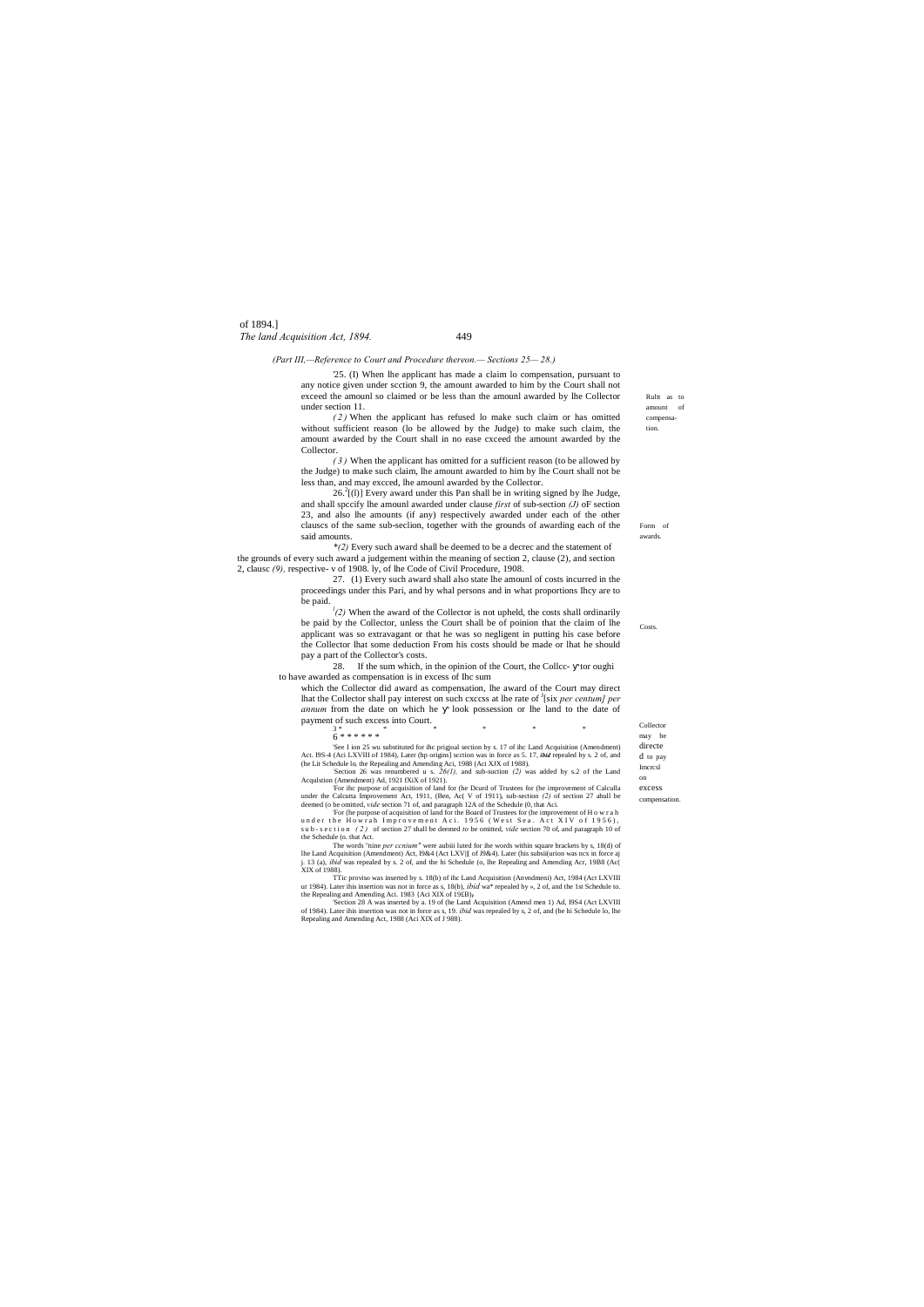# [Act I 450 *The Land Acquisition Act, 1894.*

Particulars of apportionment lo be s pacified.

Invcsimc M of money deposited in respect of lands belonging to pcisons incompetent

Dispute as m apportionment.

Payment of compensation or deposit or same in Court.

to alienate.

### *(Part IV.—Apportionment of Compensation.—Sections 29, 30.—Part V.—Payment.—Sections 31, 32.)* PART IV APPORTIONMENT OF COMPENSATION,

29. Where there are several persons interested, if such persons agree in the apportionment of lhe compensation, the particulars of such apportionment shall be specified in the award, and as between such persons the awaia shall be conslusive evidence of lhe correctness of the apportionment.

30. When the amount of compensation has been settled under section 11, if any dispute arises as to the apportionment of the same or any part thereof, or as to the persons to whom the same or any part thereof is payable, lhe Collector may refer such dispute to the decision of the Court.

PART V PAYMENT.

31. (1) On making an award under section 11, the Collector shall tender payment of the compensation awarded by him to the persons interested entitled thereto according to the award, and shall pay it to them unless prevented by some one or more of the contingencies mentioned in the next sub-sec lion.

32. (1) If any money shall be deposited in Court under subsection *(2)* of the last preceding section and it appears that the land in respect where of the same was awarded belonged lo any person who had no power to alienate the same, the Court shallô

*(2)* If they shall not consent to receive it, or if there be no person competent to alienate the land, or if there be any dispute as to the title to receive the compensation or as lo lhe apportionment of it, the Collector shall deposit the amount of lhe compensation in the Court to which a reference under section 18 would be submitted :

Provided that any person admitted to be interested may receive such payment under protest as lo the sufficiency of the amount :

Provided further lhal no person who has received the amount otherwise than under protest shall be entitled to make any application under scction 18 :

Provided also [hat nothing herein contained shall affect the liability of any person, who may receive the whole or any part of any compensation awarded under this Act, to pay the same lo the person lawfully entitled thereto.

*(3)* Notwithstanding anything in this scction the Collector may, with the sanction of the '[appropriate Government] instead, of awarding a money compensation in respect of any land, make any arrangement with a person having a limited interest in such land, cither by the grant of other lands in exchange, the remission of land-revenue on other lands held under the same title, or in such other way as may be equitable having regard lo the interests of the parties concerned.

*(4)* Nothing in the last foregoing sub-section shall be construed to interfere with or limit the power of the Collector to enter into any arrangement with any person interested in the land and ^competent to contract in respect thereof. '

*( a )* order the money lo be invested in the purchase of other lands to be held under the like title and conditions of ownership as the land in respcct of which such money shall have been deposited was held, or

'S« loci-note 6 on page 428. *ante.*

<sup>a</sup>As LO persons who arc competent lo contract, see s, IJ of Lhe fndkin Ccsnlnct Act. 1872 (IX of 1872),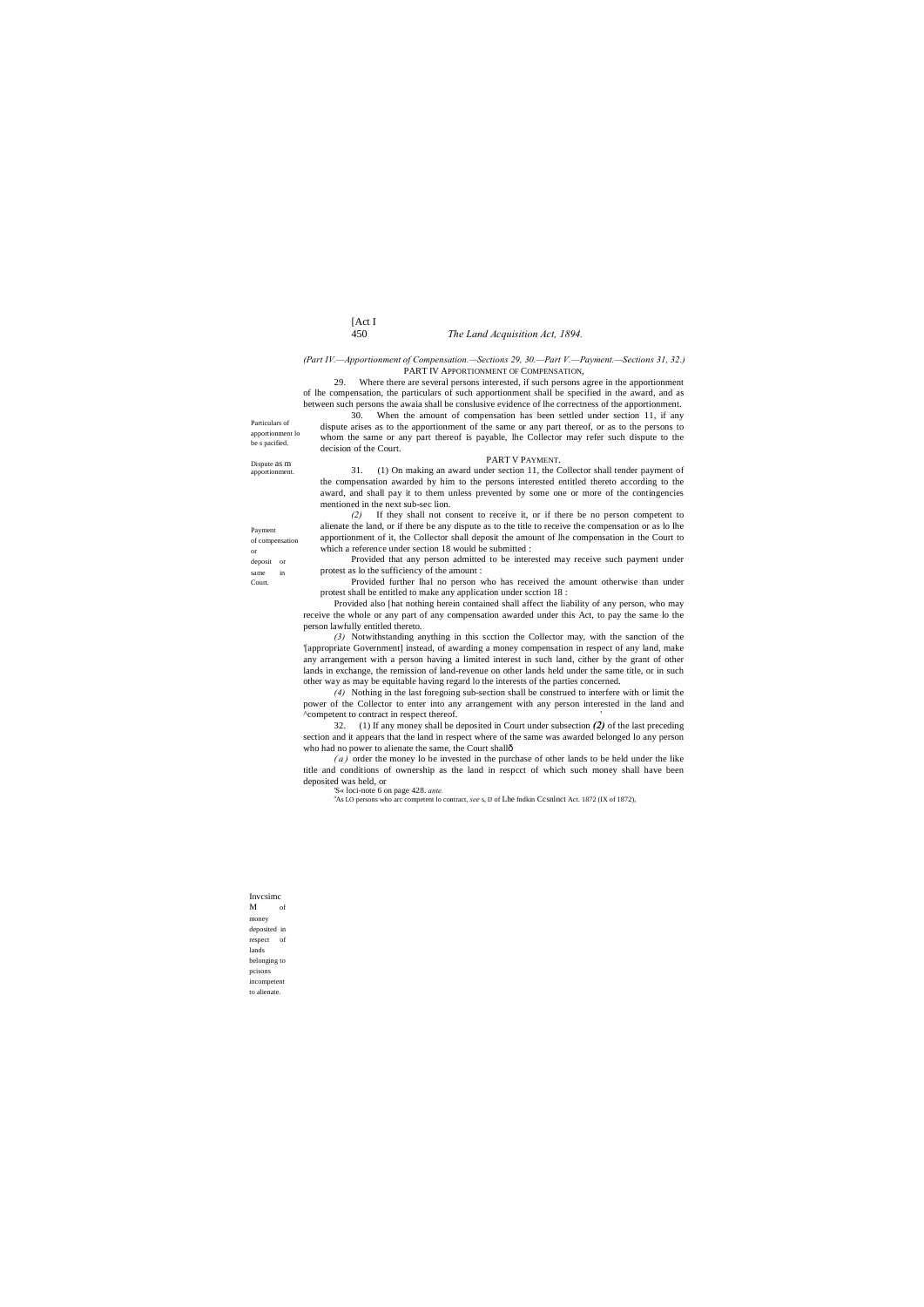Compensation awarded lo minors and

lunatics lo be paid.

Invest men I of money deposited in other eases.

and shall direct ihc payment of the interest or other proceeds arising from such investment to the person or persons who would for the time being have been entitled to the possession of the said land, and such moneys shall remain so deposited and invested until the same be appliedô

of 1894.] *The land Acquisition Act, 1894.* 451

### *(Pan V.—Payment.—Sections 32A, 33.)*

*( b )* if such purshase cannot be effected forthwith, then in such Government or other approved securities as the Court shall think fit;

*( 2 )* In all cases of moneys deposited to which this section applies the Court shall order the costs of the following matters, including therein all reasonable charges and expenses incident thereto, to be paid by the Collector, namely :ô

*( 1 )* in the purchase of such other lands as aforesaid; or

\*32A. If, according lo an award made by Lhe Collector under this Act, the person intcresled entitled to any compensation or costs awarded (hereafter in this section referred to as lhe payee) is a minor or a lunatic, then, notwithstanding anything to the contrary in this Act or in any other law, the Collector shall have ihc power to pay the amounl of such compensation or costs before it is deposited in the Court under sub-section *(2)* of scction 31 or it may be paid by the Court after it is so deposited but before il is invested under section 32 ô

*(ii)* in payment to any person or persons becoming absolutely entitled thereto.

*( a )* the costs of such investments as aforesaid;

*( b )* the costs of the orders for the payment of the interest or other proceeds, of the securities upon which such moneys are for the lime being invested, and for the payment out of Court of the principal of such moneys, and of all proceedings relating thereto, except such as may be occasioned by litigation between adverse claimants.

4 of 1912. other approved securities as it may think proper, and may direct the interest or other proceeds of any such investment

- *( a )* where the payee is a minor, to the guardian of the minor, and
- $(b)$  where the payee is a lunatic, to the manager of the estate of the lunatic appointed under the Indian Lunacy Aci, 1912 :
- Provided lhat except in the case of the following classes of guardians, that is to say, *(i)* a natural guardian,
- *(ii)* a guardian appointed by lhe will of a minor's father or mother,
- *(iii)* a guardian appointed or declared by a Court, and

*(iv)* a person empowered to act as or exercise the powers of a guardian by or under any enactment relating to coun of wards,

no payment as aforesaid shall be made unless the guardian furnishes security in accordance with prescribed rules.

33. When any money shall have been deposited in Court under this Act for any cause other than lhal mentioned in -{section 32], the Court may, on the application of any party interested or claiming an interest in such money, order ihc same to be invested in such Government or

'This seciion was inserted by s. 3 or lhe Land Acquisition (West Bengal Amendment) Act, 1964 (West Ben. Act XXIV of 1964).

The word and figures within square brackets were substituted for (he words "ihc last preceding seciion" by s. 4, *ibid.*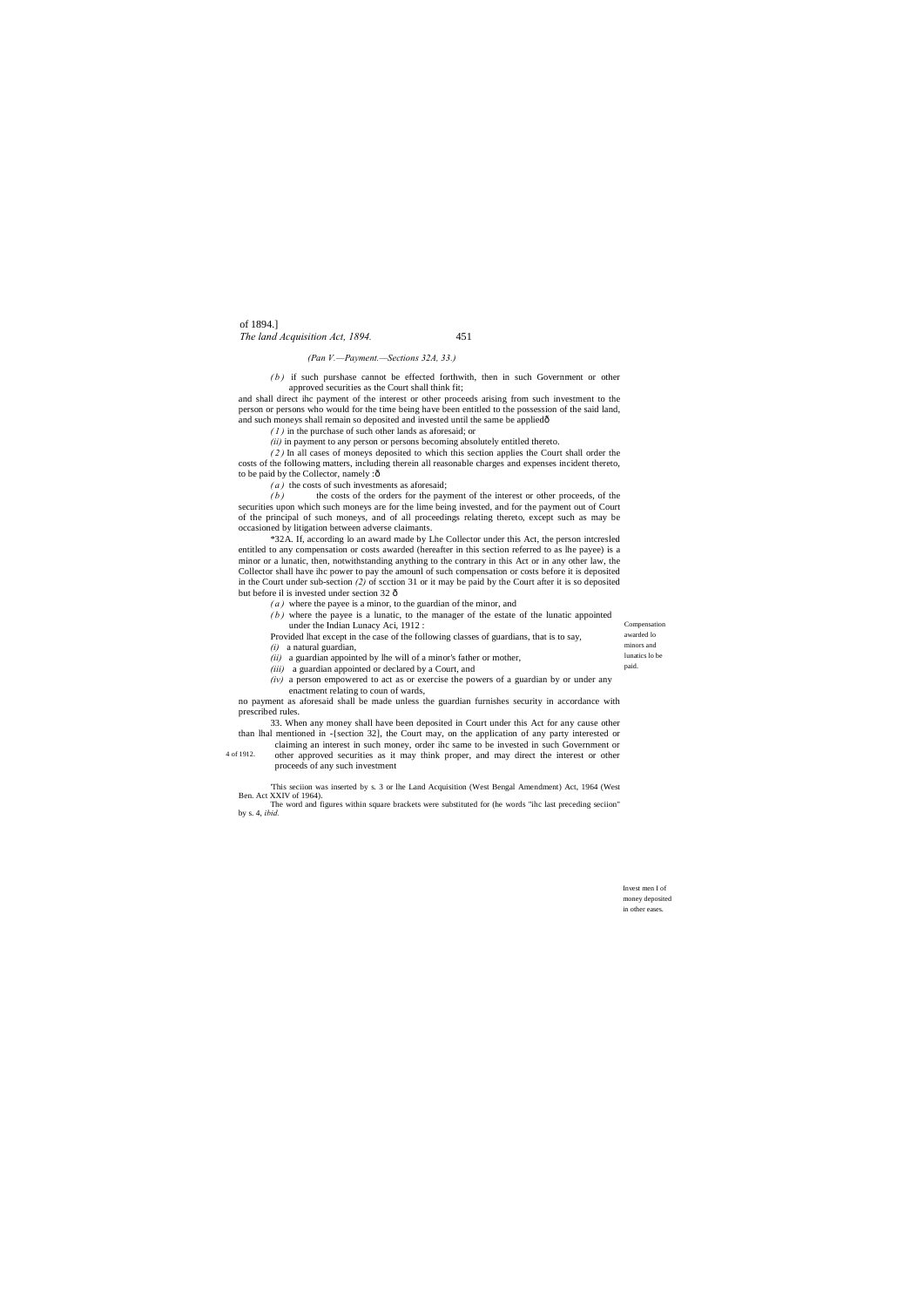# [Act I 452 *The Land Acquisition Act, 1894.*

Payment of interest.

Tcmpora/y occupation of waste or arable land.

Procedure when difference as to compensation exists.

Power 10 enter and take possession, and compensation on res [oration.

### *(Part V.—Payment.—Section 34.—Part VI.—Temporary Occupation of Land.—Sections 35, 36.)*

lo be accumulated and paid in such manner as i[ may consider will give the parties interested (herein lhe same benefit therefrom as they might have had from the land in rcspect whereof such money shall have been deposited or as near thereto as may be.

34. When the amount of such compensation is not paid or deposited on or before taking possession of the land, the Collector shall pay lhe amount awarded with interest thereon at the rate of '[six *per centum] per annum* from the time of so taking possession until il **shall have been so paid or deposited.**

2\* \* \* \* \* \*

### PART VI TEMPORARY OCCUPATION OF LAND.

35. (1) Subject to the provisions of Pari VII of this Act, whenever it appears to the ^appropriate Government] that the temporary occupation and use of any waste or arable land are needed for any public purpose, or for a Company, the ^appropriate Government] may direct the Collector to procure the occupation and use of **Lhe** same for such term as it shall Lhink fit, not exceeding three years from the commencement of such occupation.

'ÉA proviso was added to scction 34 by s. 20(b) of the Land Acquisition (Amendment) Act, 1934 (Act LXVMI of 1984). Later, Ihis substitution was not in force as s. 20(b), *ibid* was repealed by s, 2 of. and the 1st Schedule to, the Repealing and Amending Act. 1988 (Act XIX of 1988). \I>« foot:noic 6 an page 428. *ante.*

*( 2 )* The Collector shall thereupon give notice in writing lo the persons interested in such land of the purpose for which the same is needed, and shall, for the occupation and use thereof for such term as aforesaid, and for the materials (if any) lo be taken the re from, pay to them such compensation, either in a gross sum of money, or by monthly or other periodical payments as shall be agreed upon in writing between him and such persons respectively.

*( 3 )* In case the Collector and the persons interested differ as to the sufficiency of lhe compensation or apportionment thereof, the Collector shall refer such difference to the decision of the Court.

36. (1) On payment of such compensation, or on executing such agreement or on making a reference under section 35, the Collector may enter upon and take possession of lhe land, and use or permit the use thereof in accordance with the terms of the said notice.

*( 2 )* On the expiration of the term, the Collector shall make or lender lo the persons inlerested compensation for the damage (if any) done to the land and not provided for by the agreement, and shall restore the land to the persons interested therein :

'The words "nine*per centum"* werc substituted for the words within Ihc square brackets by s. 20(a) or Ihc Land Acquisition (Amendment) Act, 1984 (Act LXVIII of 1984). Later, this substitution was not in forcc as s. 20(a), *ibid* was repealed by s. 2 of, and lhc 1st Schedule to, the Repealing and Amending Act. 1988 (Aci XJX or 1988).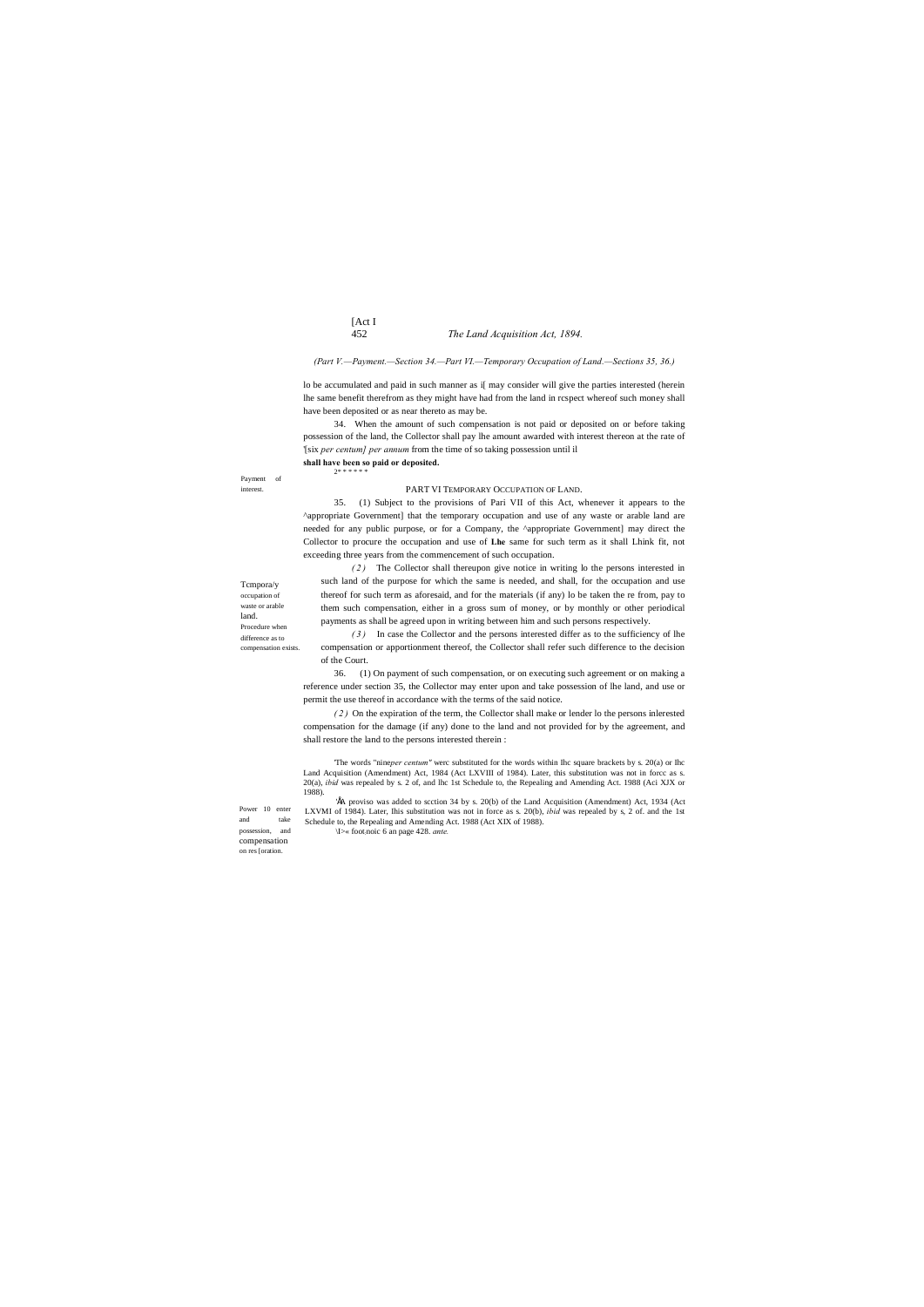authorised locnlcr and survey, *'See* lool-nolc 6 on page 428, *ante.* : Scei ion 3 8 was omitted by s, 21 of t/ie Land Acquisition. {Amendment} Aci, 1984 (Act LXVIIl of 1984). Later, this omission was not in force as s. 21, *ibid* was repealed by s, 2 of, and the 1st Schedule to, ihc Repeating and Amending Act, 190S (Act XIX of 1988).

condition oC land.

Company may be

# *The Land Acquisilion Act, IS94.* 453 *(Pari VI.—Temporary Occupation of Land.—Section 37.—Part VII.—Acquisition of Land for Companies.*—*Section 38J*

# **of 1894.]**

Provided that, if che land has become permanently unfit to be used for the purpose for which it was used immediately before the commencement of such term, and if lhe persons interested shall so require, the '[appropriate Government] shall proceed undi.r this Act lo, acquire the land as if it was needed permanently for a. public purpose or for a Company.

Difference as lo 37. In case the Collector and persons interested differ as to the condition of the land at the expiration of the term, or as lo any matter connected with the said agreement, the Collector shall refer such difference to the decision of the Court.

<sup>2</sup>38. (I) <sup>3\*</sup> \* \* The '[appropriate Government] may authorise any officer of any Company desiring to acquire land for its purposes to exercise the powers conferred by section 4.

| PART VH ACQUISTION OF LAND FOR COMPANIES. |
|-------------------------------------------|
|-------------------------------------------|

The words "Subject to such rules as the Governor-General of India in Council may from time to lime prescribe in (his behalf were repealed by s.2 and Schedule I of ihc Devolution Act, 1920 (XXXVIII of 1920),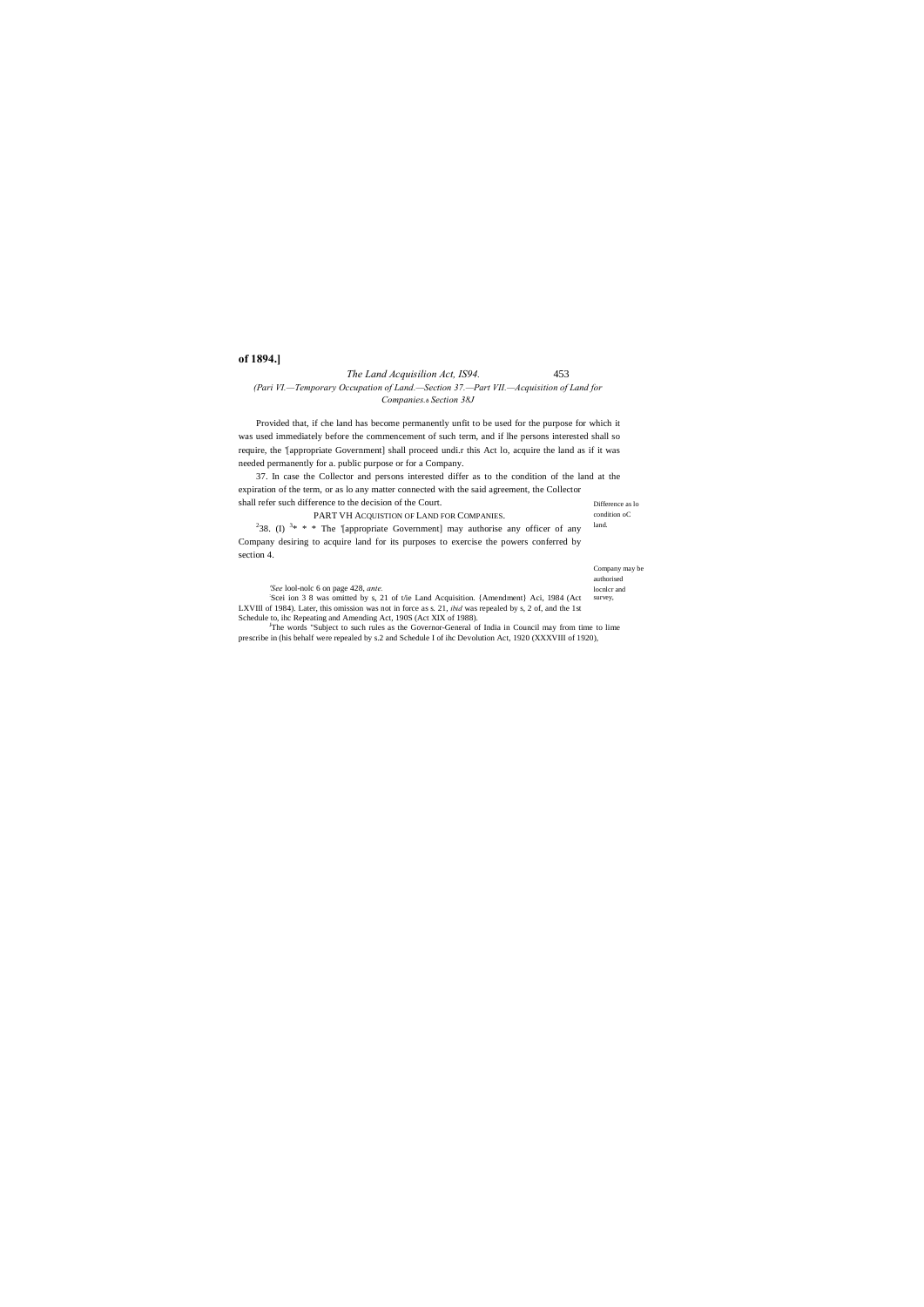# [Act I 454 *The Land Acquisition Act, 1894.*

Industrial conccrn to bo deemed Company for certain purposes.

Previous consent or appropriate Government and execution of agreement necessary. Previous enquiry.

> XIV of 1832.

Agreement wilh appropriate Government.

'38A. An industrial concern, ordinarily employing nol less than one hundred workmen owned by an individual or by an association of individuals and not being a Company, desiring to acquire land for the erection of dwelling houses for workmen employed by the concern or for the provision of amenities directly connected therewith shall, so far as concerns (he acquisition of such land, be deemed to be a Company for the purposes of this Part, and the references to Company in sections <sup>r</sup>[5A, 6,7, 17 and 50J shall be interpreted as references also lo such conccrn.

### *(Pari VJI.—Acquisition of Land for Companies.—Sections 38A—41.)*

*( 2 )* In every such case scction 4 shall be construed as if for the wards "for such purpose" the words "for the purposes of the Company" were substituted; and section 5 shall be construed as if after the words "the officer" the words "of the Company" were inserted.

39. The provisions of  $a$ <sup>s</sup>[sections 6 lo 37 (both inclusive)] shall nol be put in force in order to acquire land for any Company  $7$  \* \* \* unless with the previous consent of the <sup>5</sup>[appropriaic Government], nor unless the Company shall have executed the agreement hereinafter mentioned,

40. (J) Such consent shall not be given unless the  $5$ [appropriate Government] be satisfied, '[either on the report of the Collector under section 5A, subsection (2), or] by an enquiry held as hereinafter provided

 $f(a)$  that the purpose of the acquisition is to obtain land for the erection of dwelling houses for workmen employed by the Company or for the provision of amenities direclly connected therewith, or <sup>6</sup>

 $^{\circ}$ (aa) lhat such acquisition is needed for the construction of some building or work for a Company which is engaged or is taking steps for engaging itself in any industry or work which is for a public purpose, or

41.  $\sqrt{0^*}$  \* if the <sup>s</sup>[approprialc Government] is satisfied "[after considering the report, if any, of the Collector under section 5A, sub-section (2), or on lhe report of the officer making an inquiry under

*7 (b)* that such acquisition is needed for (he construction of some work, and that such work is likely to prove useful to the public.

(2) Such enquiry shall be held by such officer and at such time and plaec as the ^appropriate Government] shall appoint,

(3) Such officer may summon and enforce the attendance of witnesses and compel the production of documents by (he same means and, as far as possible, in Lhe same manner as is provided by the '(Code of Civil Procedure, 1882;] in the case of a Civil Court.

<sup>7</sup>Sce footnote 6 on page 423, an reinserted by b. 9 of the Land AcquLilian (Amendment) Act, 1923 QOOCVIII of 1923). 'Substituted far the original clauses (a) and (6) by e. 3 of tho Land Acquisition {Amendment) Act, 1933 QtV

Inserted by B. 3 of the Land Acquisition (Amendment) Act, 1962 (XXXI uf 1962). The words and fi^furcs "Code of Civil Procedure, 1908" with the marginal reference -5 of 1908" was substituted for tho words and figures within equnre brackets with Lhe marginal reference by 0,24 of the Land Acquisition (Amendment) Act, 1934 (Act l^CVTII of 1954). Later, Lhia substitution was not in forte as *s.24, ibid* was repealed by *s.2* of, and the 1st Scheduto to, the Repealing and Amending Act, 1988 (Act XIX rf 1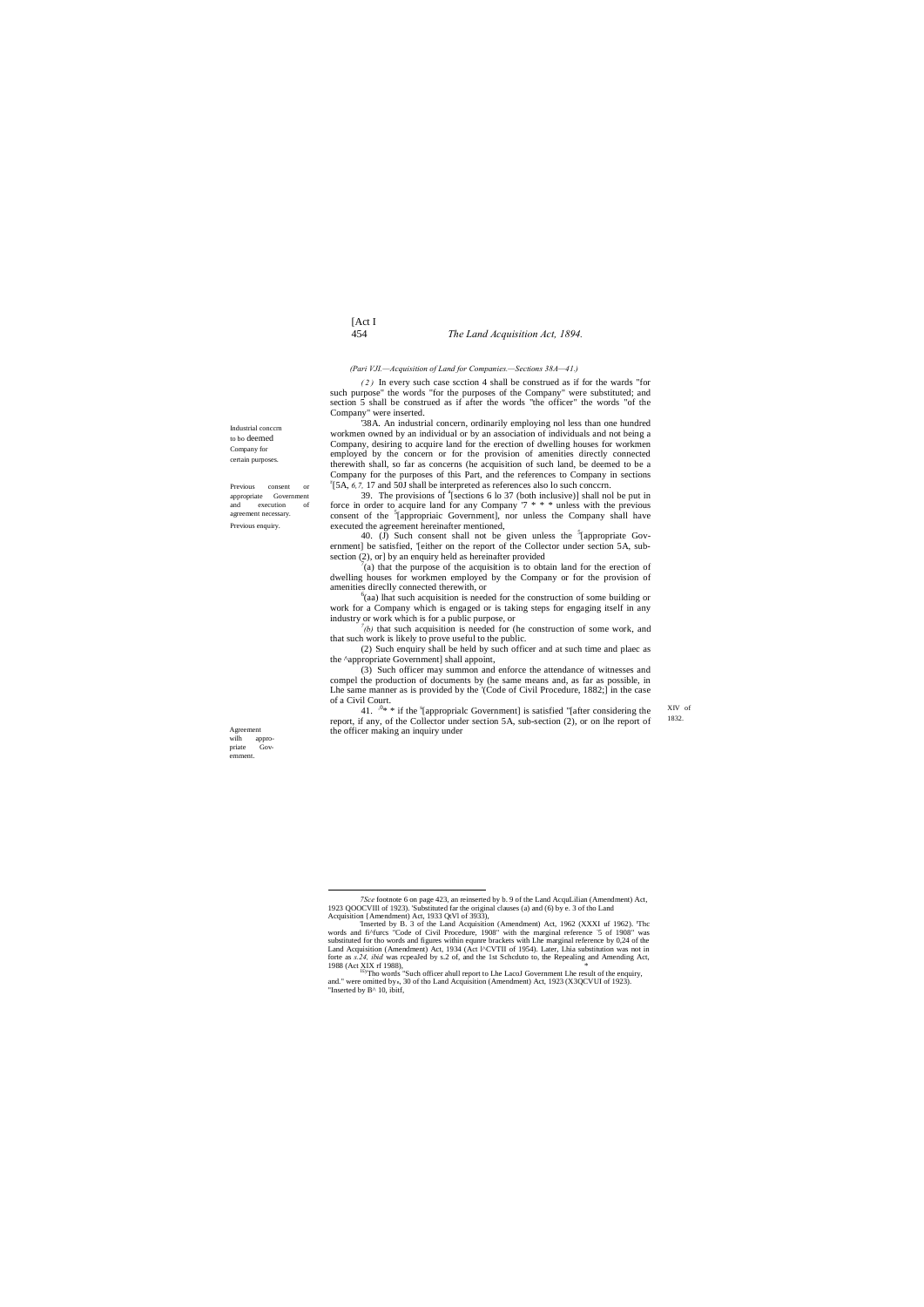of 1894.] *The land Acquisition Act, 1894.* 455

scction 40] chat proposed acquisition is for any of the purposes referred lo in clausc (a) or clause (aa) or clause (b) of sub-section (/) of section 40], it shall  $8* * *$  require lhe Company lo enter into an agreement <sup>9</sup>[with the ^appropriate Government] providing to the satisfaction of the 'Étappropriate Government] for the following mailers, namely :ô

*(Part V/J,—Acquisition of Land for Companies.—Section 42.)*

(J) the  $10$ [payment to Ihc  $11$ <sup>1</sup>appropriatc Government] or the cost of lhe acquisition;

houses or lhe provision of amenities connectcd therewith, the time wiihin which, the conditions on which and the manner in which lhe dwelling houses or amenities shall be erected or provided;  $12*$ 

(2) the transfer, on such payment, of lhe land to lhe Company;

 $\int$ <sup>1</sup>(4A) where the acquisition is for the construction of any building or work for a Company which is engaged or is taking sieps for engaging itself in any industry or work which is for a public purpose, the lime wiihin which, and the conditions on which, [he building or work shall be constructed or executed; and

(3) the terms on which the land shall be held by the Company;

 $^{6}$ [(4) where lhe acquisition is for Ihc purpose of erecting dwelling

(5) where the acquisilion is for lhe construction of any other work, lhe time within which and the conditions on which lhe work shall be executed and maintained, and the terms on which the public shall be eniiilcd to use the work,]

42. Every such agreement shall, as soon as may be after its Publication execution, be published \* \* in lhe <sup>13</sup>[Officia! Gazette] and shall there- of upon (so far as regards the icrms on which (he public shall be entitled agreement, to use lhe work) have the same effect as if ii had formed pari of this Aci.

*(Part VII.—Acquisition of Land for Companies.—Sections 45—44B.—Part VIII.—Miscellaneous.—*

### *Section 45.)*

43. The provisions of sections 39 to 42, bolh inclusive, shall nol apply and the corresponding sections of the 'Land Acquisition Act, 1870, shall be deemed never to have applied, lo the acquisition of land for any Railway or other company, for the purposes of which,  $2$ [under any agreement with such company, the Secretory of Slate for India in Council, the Secretary of Stale, lhe Central Government or

'Substituted for ihc words "local official Gazelle" by para. 4(/), *ibid.*

 <sup>&#</sup>x27;Substituted for the words "Ihc purpose of the proposed acquisition is lo obtain land for the crection of dwelling houses for workmen employed by the Company or for Ihc provision of amenities directly connectcd therewith, or lhal the proposed acquisition is needed for Ihc construe lion of a work, and that such work is likely lo prove useful to Ihc public" by s, 4(a) of the Land Acquisition (Amendment) Aci, 1962 (XXXI of 1962).

The words "subject lo such rules as the Governor General of Indiu in Council may from time lo lime prescribe in this behalf" were repealed by s, 2 and Schedule ] of the Devolution Act, 1920 (XXXVIII of 1920).

The words "with lhe Provincial Government" were first substituted for the words "wiih the Secretary of Slate for India in Council" *by* para. 3 arid the First Schedule of the Government of India (Adaptation of Indian Laws) Order, 1937. Thereafter the words "appropriate Government" were substituted for ihc words "Provincial Government" by para, 3 and the First Schedule of lhe Adaptation of Laws Order, 1950.

*<sup>&#</sup>x27;See* foot-note 6 on page 428, *ante.* <sup>J</sup>

The words "payment lo the Provincial Government" wen: first substituted for the words "payment to Government". Thereafter the words "appropriate Government" were substituted for (he words "Provincial Government" by porn. 9 and (he First Schedule of lhe Adaptation of Laws Order, 1950.

Tlie word "and" at the end of clause (4) was omitted and after that clause, clause 4A

was inserted by s,4 (b) of the Land Acquisition (Amendment) Act, 1962 (XXXI of 1962).

<sup>&#</sup>x27;These clauses (4) and (J) excluding clausc (4A) were substituted for the original clauses (4) and (5) by s. 4 of the Land Acquisilion (Amendment) Act, 1933

The words "in the Gazette of India and also" were omilled by para. 3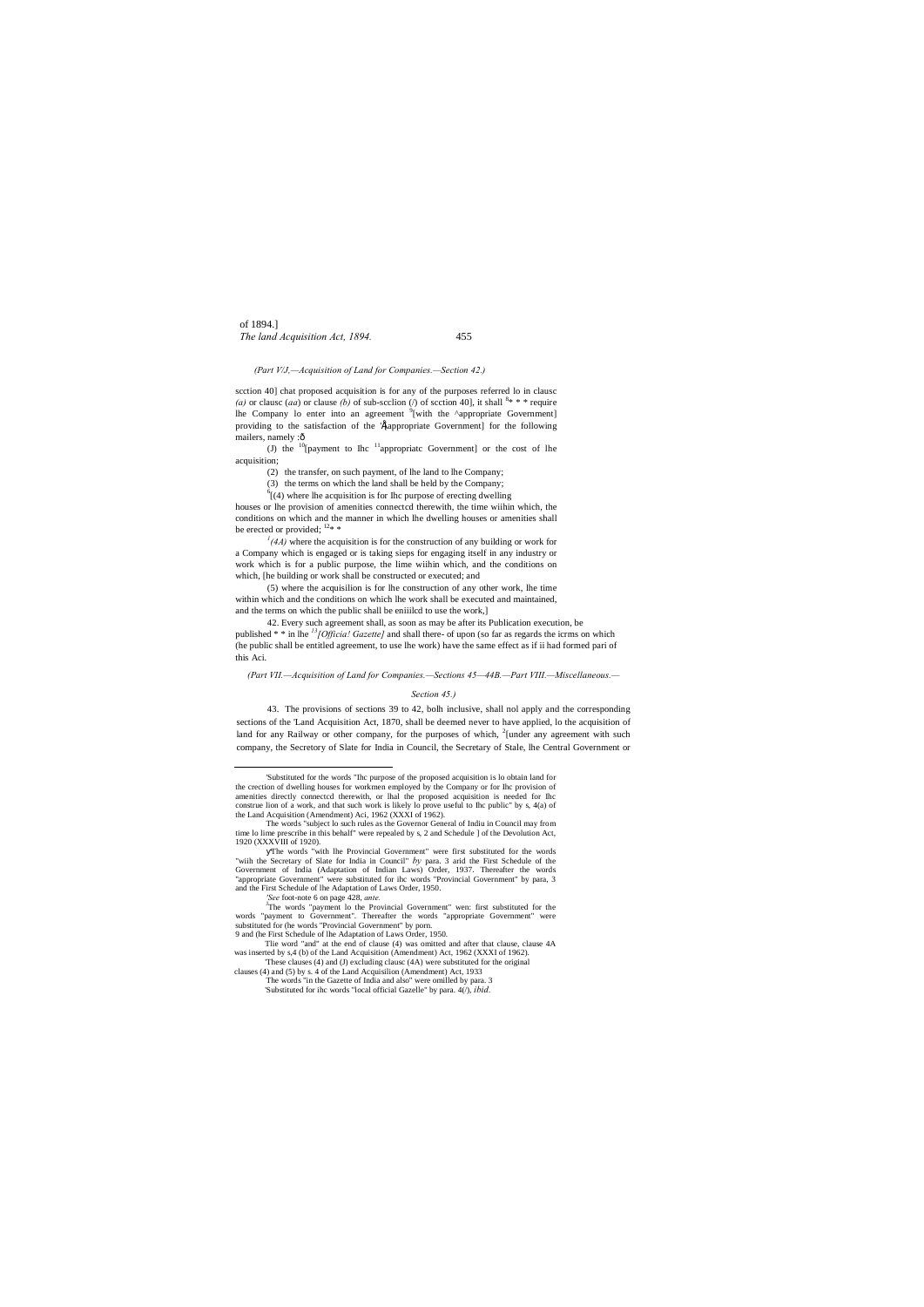# [Act I

# 456 *The Land Acquisition Act, 1894.*

to apply where

How agreement with Railway Company may be proved. Restriction on transfer, etc.

X of 1870.

Land not to be acquired under this Pan except for certain purpose Tor private companies other than Government companies.

> I of 1956.

any Slate Government is or was bound to provide land].

Sections 39 lo 42 not Government bound by agreement to provide lanil for Companies, <sup>3</sup>44A. No Company for which any land is acquired under this Part shall be entitled to transfer lhe said land or any pari thereof by sale, mortgage, gift, lease or otherwise except with the previous sanction of the appropriate Government.

44. In the ease of ihc acquisition of land for the purposes of a Railway Company, the existence of such an agreement as is mentioned in section 43 may be proved by the production of a printed copy [hereof purporting to be printed by order of Govern ment.

> $344B$ . Notwithstanding anything contained in this Act, no land shall be acquired under this Part, except for the purpose mentioned in clause *(a)* of sub-seclion *(I)* of section 40, for a privale company which is nol a Government company.

> *Explanation.* $\hat{o}$  Private company' and 'Government company' shall have the meanings respectively assigned lo them in the Companies Act, 1956.

### **PART vm** MISCELLANEOUS.

45. (/) Service of any notice under this Act shall be made by delivering or tendering a copy thereof signed, in the case of a noticc under section 4, by lhe officer therein mentioned, and, in lhe ease of any other noticc, by or by order of the Collector or the Judge.

Scrvicc of Govern mem or any Provincial Government" were substituted for lhe words "or any Government in British India" by para. 3 and the Schedule of the Indian Independence (Adaptation of Central Acts and Ordinances) Order, 1948; and the word "State" was substi luted For lhe word "Provincial" by para. 4(/) of lhe Adaptation of Laws Order. 1950. ^Sections 44A and 44B were inserted by s. 5 of Ihc Land Acquisition (Amendment) Act, 1962 (XXXI

(2) Whenever ii may be practicable, the servicc of the notice shall be made on the person therein named.

> (3) When such person cannot be found, the service may be made on any adult male member of his family residing with him; and, if

### 'Repealed by this Act.

The words "under any agreement between such Company and the Secretary of State for India in Council, Ihc Government is. or was, bound to provide land" wen; omilled and the words "under any agreement with such Company, the Secretary of Stale far India in Council, the Secretary of State, or any Government in British India is or was bound to provide land" were inserted by para. 3 and the First Schedule of the Government of India (Adaptation of Indian Laws) Order, 1937. Thereafter "the Central

notices. of, 1962).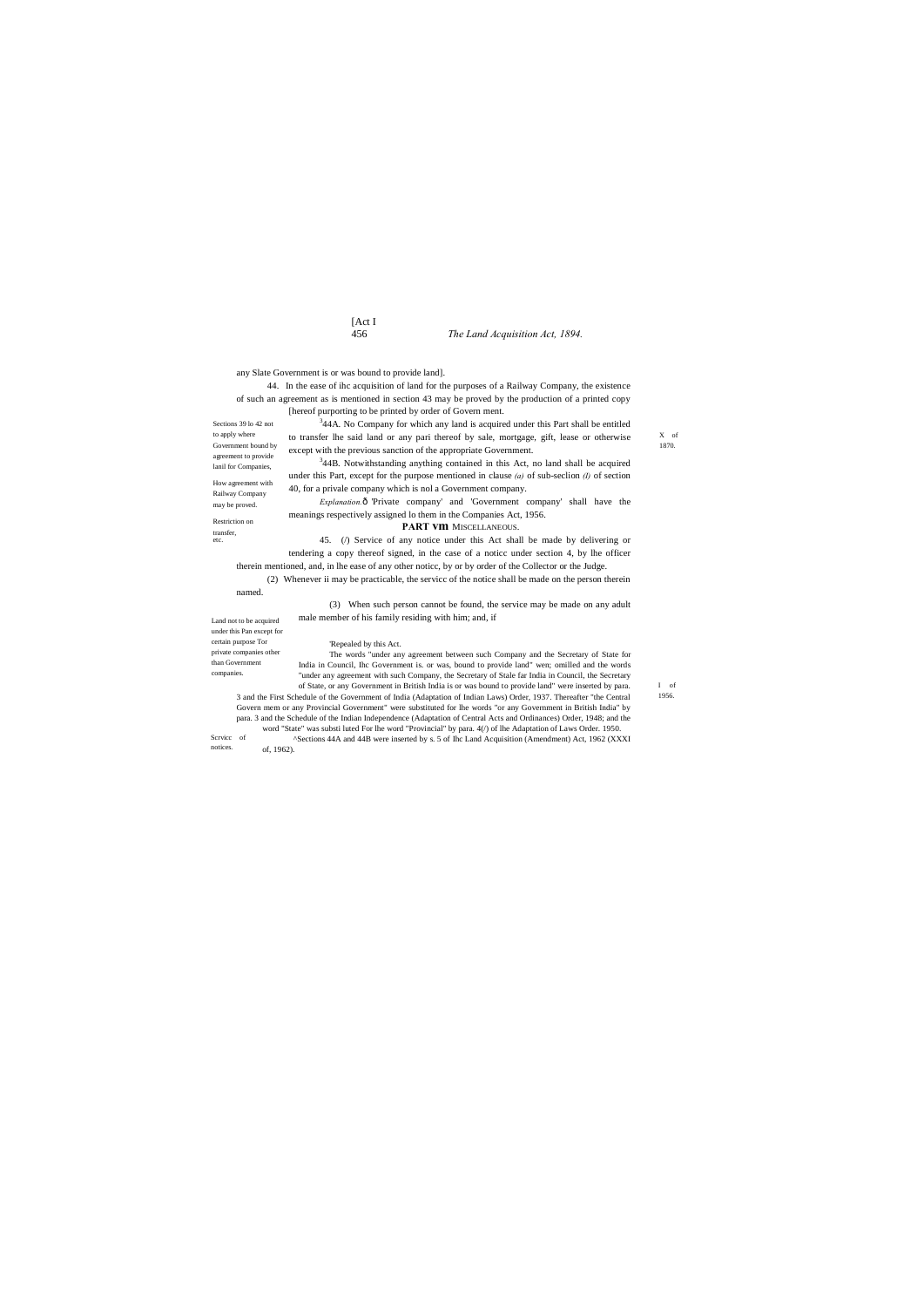of 1894.] *The land Acquisition Act, 1894.* 457

XIV of 1866. shall, on conviction before a Magistrate, be liable to imprisonment for any term not exceeding one month, or to fine not exceeding <sup>3</sup>[fifly rupees], or to both.

Penalty for obstructing acquisition of land,

Magisiralc to cnforcc surrender

### *(Pars VIII.—Miscellaneous.—Sections 46—48.)*

no such aduli male member can be found, [he notice may be served tyy fixing the copy on the outer door of the house in which the person therein named ordinarily dwells or carries on business, or by fixing a copy thereof in some conspicuous place in the office of the officer aforesaid or of the Collector or jn the court-house, and also in some conspicuous part of the land to be acquired :

Provided that, if the Collector or Judge shall so direct, a notice may be sent by post, in a letter addressed lo the person named therein at his last known residence, address or place or business and Tregistered under Part HI of the <sup>z</sup>Indian Post Office Act, 1866], and scrvicc of it may be proved by the production of the addressee's receipt.

46. Whoever wilfully obstructs any person in doing any of the acts authroised by section 4 or scction 8, or wilfully fills up, destroys, damages or displaces any trench or mark made under seciion 4,

| (Par! VIII.—Miscellaneous.—Section 49.) |                                                                                                           |   |   |   |  |  |  | Completion of   |
|-----------------------------------------|-----------------------------------------------------------------------------------------------------------|---|---|---|--|--|--|-----------------|
|                                         |                                                                                                           |   |   |   |  |  |  | acquisition nol |
|                                         |                                                                                                           | ∗ | * | ∗ |  |  |  | compulsory, but |
|                                         | $49.$ <sup>15</sup> {1} The provisions of this Act shall not be put in force for lhe purpose of acquiring |   |   |   |  |  |  | compensation to |
|                                         |                                                                                                           |   |   |   |  |  |  | be awarded when |
|                                         |                                                                                                           |   |   |   |  |  |  | not completed.  |

47. If Ihc Collector is opposed or impeded in taking possession under this Act of any land, he shall, if a Magistrate, enforce the surrender of tlie land to himself, and, if not a Magistrate, he shall apply to a Magistrate or (within the towns of Calcutta, Madras and Bombay) lo lhe Commissioner of Police, and such Magistrate or Commissioner (as lhe case may by) shall cnforcc the surrender of the land to the Collector.

**reflection** or the acceptance of a payment, in pursuance of sub-section (4) of section 79 of the Howrah Improvement<br>**Agreement**, or the acceptance of a payment, in pursuance of sub-section (4) of section 79 of the Howrah '48B. Sections 48 and 48A not to apply in certain cases.<sup>6</sup> No compensation shall be payable in pursuance of section 48 or section 48A when proceedings for the acquisition of land have been abandoned on the execution of an Aci, 1956."

48. *( J )* Exccpt in the case provided for in section 36, the Government shall be at liberty lo withdraw from the acquisition of any land of which possession has nol been taken.

Provided that if any question shall arise as io whether the pan proposed to be acquired will render the full and unimpaired use of the remaining portion of the house, manufactory or building impracticable, the Collector shall refer Lhe determination of such question to lhe Court and shall not take possession of such part until after lhe question has been determined

(2) Whenever [he Government withdraws from any such acquisilion, the Collector shall determine lhe amount of compensation due for the damage suffered by the owner in consequence of the noticc or of any proceedings thereunder, and shall pay such amounl to lhe person interested, together with all costs reasonably incurred by him in the prosecution of the proceedings under this Act relating to lhe said land.

(J) The provisions of Part HI of this Act shall apply, so far as may be, to the determination of the compensation payable under this seciion.

*14See* now the Indian Post Offrcc Ac(, 1898 (VI of 1898).

 $\overline{a}$ 

The words "five hundred rupees" were substituted for the words wiihin square brackets by s.26 of the Land Acquisition (Amendment) Act, 1984 (Act LXVIIl of 1984). Laier, this substitution was nol in force as s.26, *ibid* was repealed by s.2 of, and the 1st Schedule lo. Lhe Repealing and Amending Ac(, 1988 (Act XIX of 1988),

15 The provisions of Port III of this Act shall apply, so far as may be, to the determination of lhe compensation payable under this section.

*Vide* section 70 of, and paragraph 11 of the Schedule lo, lhat Act.

'For the purpose of acquisition of land for lhe Board of Trustees for lhe improvement of Calcutta under lhe Calcutta Improvement Act, 1911 (Ben. Act V of 19)!), for sub-section (/) of section 49, the following sub-section shall be deemed to be substituted, namely

"(f) The provisions of this Act shall not be put in force for the purpose of acquiring a part only of any house, manufactory or other building if the acquisition of ihc port will render the full and unimpaired use of the remaining portion of (he house, manufactory or building impracticable :

In deciding on such a reference the Court shall have regard only to the question whether the land proposed lo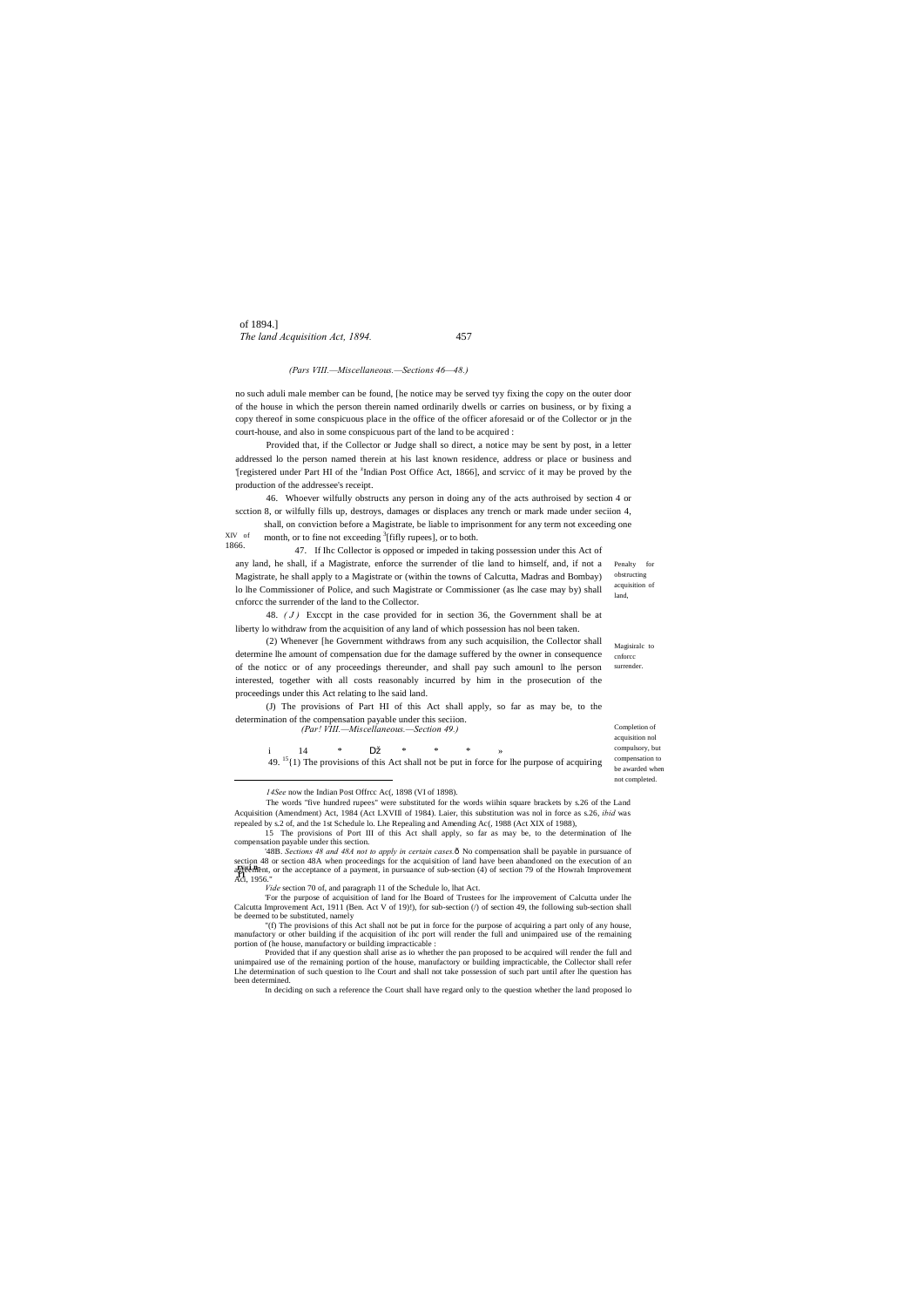[Act I

458 *The Land Acquisition Act, 1894.*

a part only of any house, manufactory or other building, if lhe owner desire that lhe whole of such house, manufacroty or building shall be so acquired :

*(Foot-note 2 concluded next page)*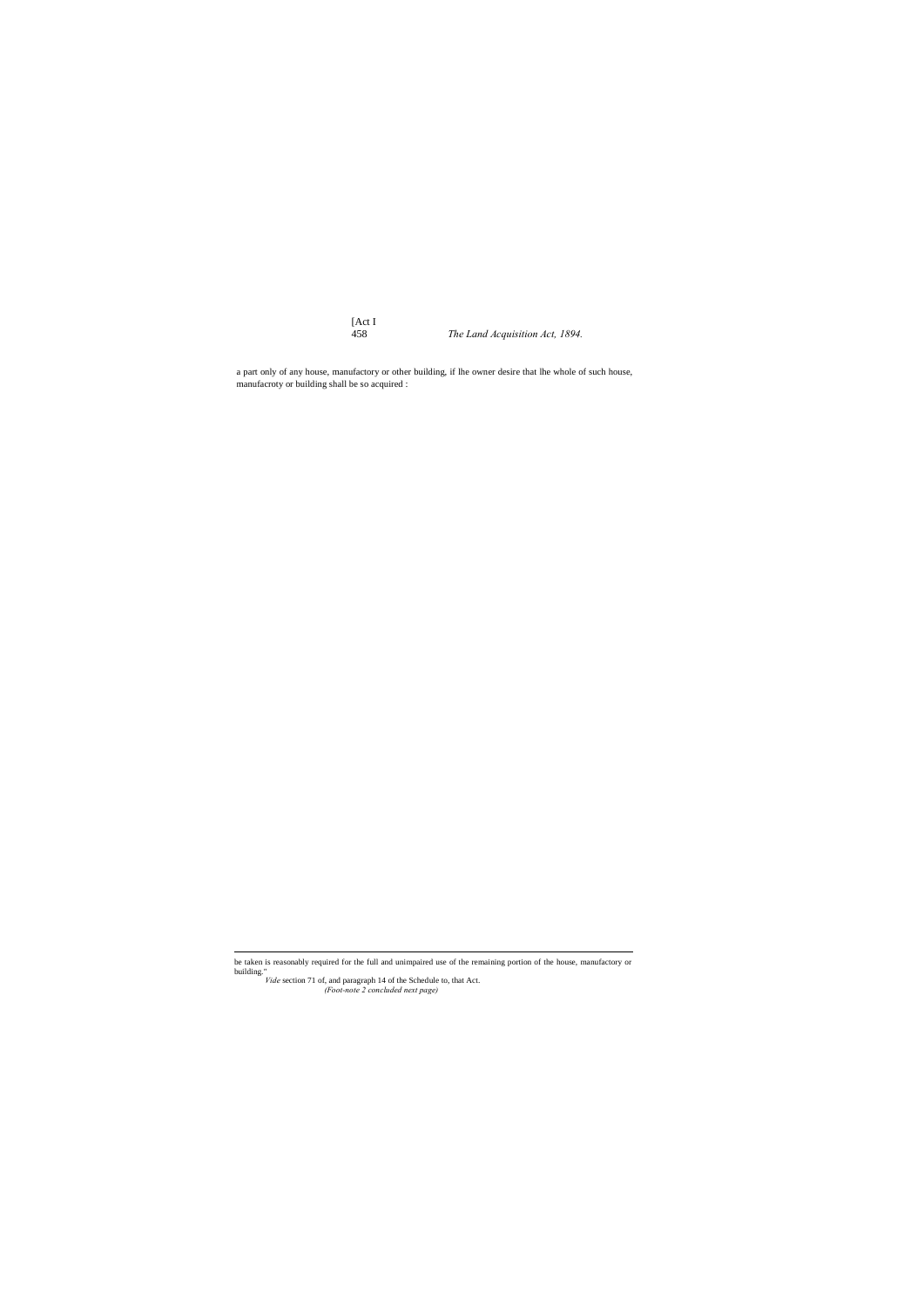of 1894.1 *The Land Acquisition Act, 1894.* 459

# *(Part VIIJ.—Miscellaneous.—Section 49A.)*

| Provided                                                                                               | that | the | owner | may, | at | any | time | before | the | Collector | has |
|--------------------------------------------------------------------------------------------------------|------|-----|-------|------|----|-----|------|--------|-----|-----------|-----|
|                                                                                                        |      |     |       |      |    |     |      |        |     |           |     |
| made his award under section 11, by notice in writing, withdraw or modify his                          |      |     |       |      |    |     |      |        |     |           |     |
| expressed desire that the whole of such house, manufactory or building shall be so                     |      |     |       |      |    |     |      |        |     |           |     |
|                                                                                                        |      |     |       |      |    |     |      |        |     |           |     |
| acquired :                                                                                             |      |     |       |      |    |     |      |        |     |           |     |
| Provided also that, if any question shall arise as to whether any J and                                |      |     |       |      |    |     |      |        |     |           |     |
| proposed to be taken under this Act does or docs not form part of a house,                             |      |     |       |      |    |     |      |        |     |           |     |
| manufactory or building within the meanning of this section, the Collector shall refer                 |      |     |       |      |    |     |      |        |     |           |     |
| the determination of such question lo lhe Court and shall nol take possession of such                  |      |     |       |      |    |     |      |        |     |           |     |
| land until after the question has been determined.                                                     |      |     |       |      |    |     |      |        |     |           |     |
| In deciding on such a reference the Court shall have regard to the                                     |      |     |       |      |    |     |      |        |     |           |     |
| question whether lhe land proposed to be taken is reasonably required for the full and                 |      |     |       |      |    |     |      |        |     |           |     |
| unimpaired use of the house, manufacalory or building.                                                 |      |     |       |      |    |     |      |        |     |           |     |
| (2) If, in the case of any claim under section 23, sub-section $(1)$ ,                                 |      |     |       |      |    |     |      |        |     |           |     |
| <i>thirdly</i> , by a person interested, on account of the severing of the land to be acquired         |      |     |       |      |    |     |      |        |     |           |     |
| from his other land, lhe 'appropriate Government) is of opinion that the claim is                      |      |     |       |      |    |     |      |        |     |           |     |
| unreasonable or excessive, it may, at any time                                                         |      |     |       |      |    |     |      |        |     |           |     |
| before the Collector has made his award, order the acquisition of the whole of the                     |      |     |       |      |    |     |      |        |     |           |     |
| land of which the land first sought lo be acquired forms                                               |      |     |       |      |    |     |      |        |     |           |     |
| a pari.                                                                                                |      |     |       |      |    |     |      |        |     |           |     |
| $(3)$ In the case last herebefore provided for, no fresh declaration                                   |      |     |       |      |    |     |      |        |     |           |     |
| or other proceedings under sections 6 lo 10, both inclusive, shall be                                  |      |     |       |      |    |     |      |        |     |           |     |
| nccessary; but the Collector shall without delay fUmish a copy of lhe                                  |      |     |       |      |    |     |      |        |     |           |     |
| order of the '[appropriate Government] to the person interested, and shall                             |      |     |       |      |    |     |      |        |     |           |     |
| thereafter proceed to make his award under scction II.                                                 |      |     |       |      |    |     |      |        |     |           |     |
| <sup>2</sup> 49A. ( $\theta$ ) Where [he owner desires under sub-scciion ( $\theta$ ) of Circumstances |      |     |       |      |    |     |      |        |     |           |     |
| scction 49 [hat the whole of any house,, manufactory or building shall $>^n$ which see-                |      |     |       |      |    |     |      |        |     |           |     |
|                                                                                                        |      |     |       |      |    |     |      |        |     |           |     |

be acquired, the provisions of thai sub-section shall have effect only  $^{\text{lon 49 sha}}$  bc when the Collector is satisfied that the acquisilion of a part only of <sup>pm In Grce</sup>"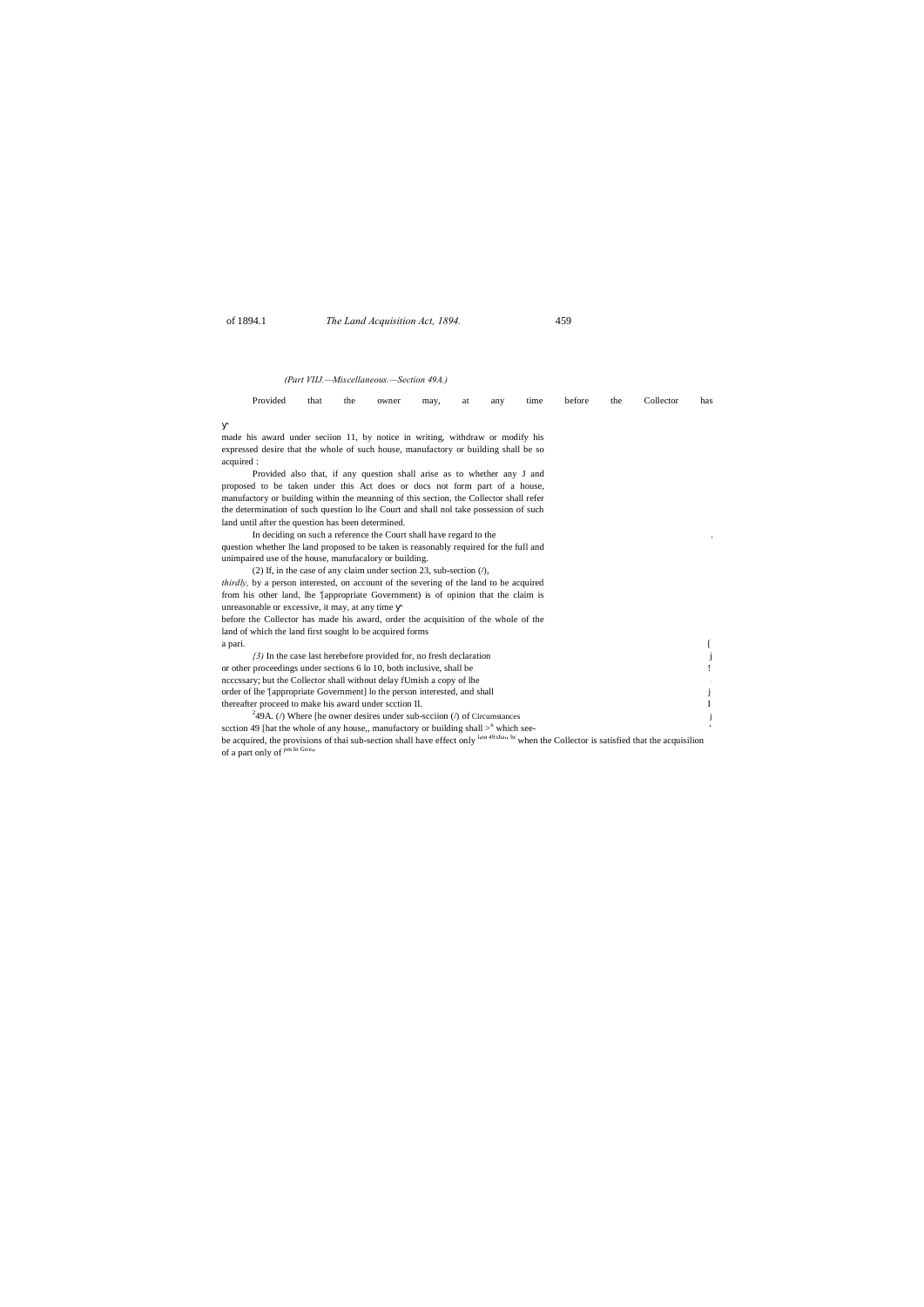# [Act I

West Ben. Act LIX of 1980. Wcsi Ben. Aci LVIIf of 1980.

Acquisition of land 1

dulmpand foes.

# 460 *The Land Acquisition Act, 1894. (Parr VIII.—Miscellaneous.—Sections 50, 5J.}*

Nolicc in ease of suits for anyihing done in pursuance of Act.

Code af Civil Procedure to apply lo proceedings before Courl. Appeals in proceedings before Conn.

**such house, manufactory or building shall so adversely affecL lhe use of lhe remaining part for the purpose for which il was being used as to justify Lhe acquisiiion of the whole of the house, manufactory or building, as the case may be.**

I\* '(3) The provisions of this scction shall apply to a muliisioreycd building where the State Government or the Central Government or any Government undertaking, State or Central, has been occupying any portion of any floor or any flai for the purpose of its office, either as a monthly tenant or otherwise, and intends to retain such floor or flat, as ihc case may be, permanently under occupation, in any area within—

(2) Where the owner withdraws or modifies under the First proviso to subseciion (7) of section 49 his expressed desire thai the whole of such house, manufactory or building shall be so acquired, il shall be lawful for lhe Collector to put in force lhe provisions of this Aci for the purpose of acquiring a pan only of such house, manufactory or building, as the case may be, in conformity wilh such withdrawal or modification.

*Explanation.* $\hat{\text{o}}$  For the purposes of this section, "multi-storcycd building" shall mean a building comprising more than one storey and containing a number of flats which may be treated as independent units bul which arc pan of such building having dircct access or exit to a road, street, or high way or to a common area or facility leading to such road, street, or highway, which, together with its undivided interest in such common area and facility, forms in independent residential unit.

*( a )* Calculla as defined in clause (9) of section 2 of lhe Calcutta Municipal Corporation Aci, 1980, or

Exemption cabuntholomper 51. No award or agreement made under this Act shall be chargeable wilh stamp duty, and no person claiming under any such award or agreement shall be liable **Lo** pay any fee for a copy of the same.

> 53. Save in so far as they may be inconsistent with anyihing contained in this Aci, the provisions of the  ${}^{2}$ [Codc of Civil Procedure, 1882], shall apply lo all

> *( b )* Howrah as defined in clause (15) of scction 2 of the Howrah Municipal Corporation Aci, 1980, to the exclusion of any other area in West Bengal, notwithstanding anything contained elsewhere in this Act or in any other law for the time being in force.

> 50. (7) Where the provisions of this Act are put in force for ihc purpose of acquiring land at lhe cosl of any fund controlled or managed by a local authority or of any Company, lhe charges of and incidental to such acquistion shall be defrayed from or by such fund or Company.

> (2) In any proceeding held before a Collector or Court in such cases the local authority or Company conccmcd may appear and adduce evidence for ihc purpose of determining the amount of compensation :

> > Provided that no such local authority or Company shall be entitled to demand a reference under section 18.

*(Part VIII.—Miscellaneous.—Sections 52—54.)* \* \* + \*

52. No suit or other proceeding shall be commcnced or prosecuted against any person for anyihing done in pursuance of this Act, without giving lo such person a month's previous nolicc in u/riling of the intended proceeding, and of lhe cause thereof, nor after tender of sufficient amends.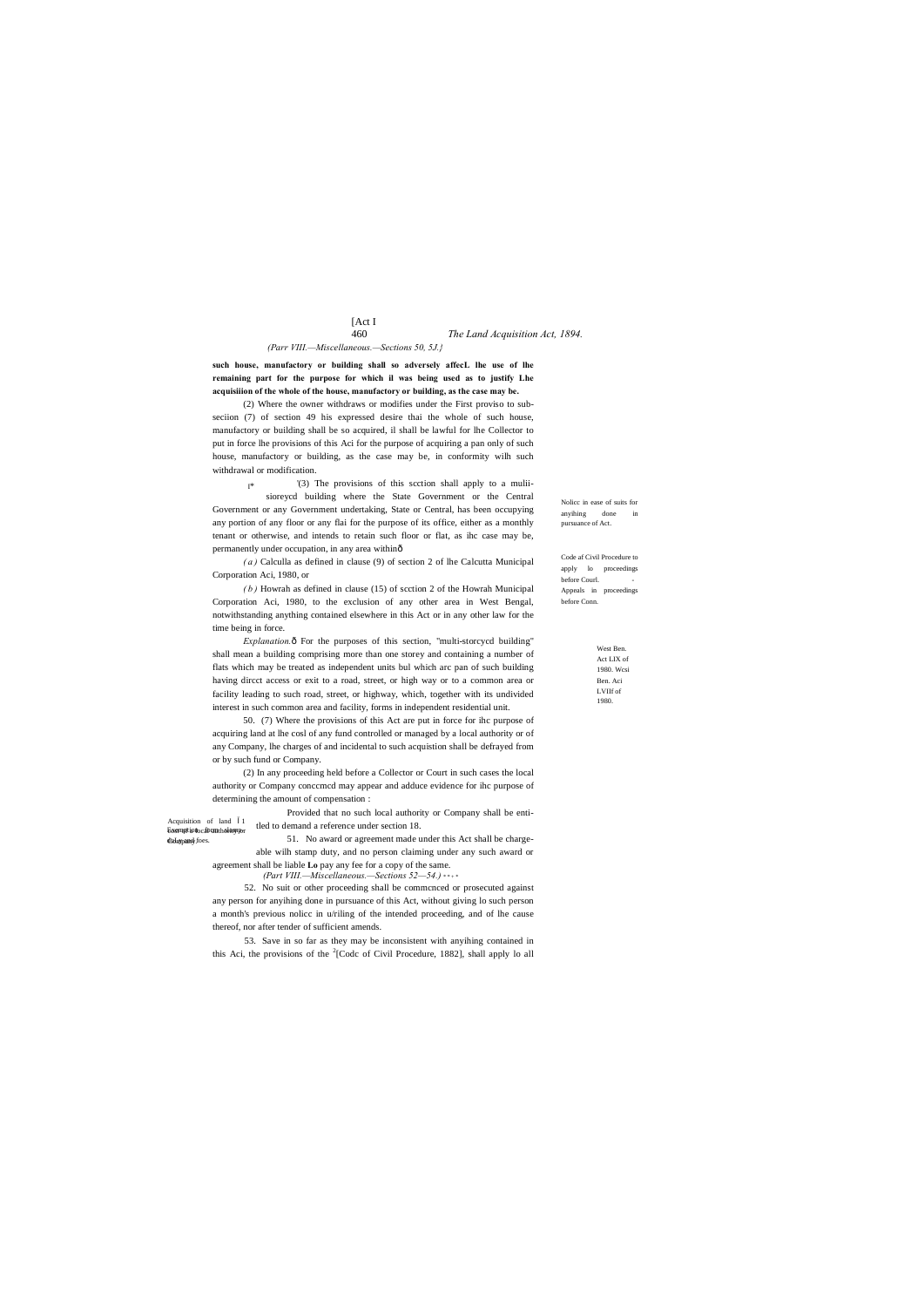of 1894.1 *The Land Acquisition Act, 1894.* 461

### proceedings before the Court under this Act.

 $354$ . Subject to the provisions of the Code of Civil Procedure, 1908, applicable to appeals from original dccrees, and notwithstanding anything to the contrary in any enactment for the lime being in force, an appeal shall only lie in any proceedings under this Act lo the High Courl from the award, or from any pan of the award, of lhe Court and From any decree of the High Court passed on such appeal as aforesaid an appeal shall lie to '[the Supreme Court] subject to lhe provisions contained in scction 110 of the Code of Civil Procedure, 1908, and in Order XLV thereof.

55. (I) The '[appropriate Government] shall  $2* * *$  have power to make rules consistent with this Act for the guidance of officers in all matters connected with its enforcement, and may from lime lo lime alter and add to the rules so made :

### *(Part VIII.—Miscellaneous.—Section 55.)*

a\* \* \* \* \*

•Provided thai the power to make rules for carrying out the purposes of Pari VII of ihis Act shall be exercisable by the Central Government and such rules may be made for the guidance of lhe State Governments and the officers of the Central Government and of lhe Stale Governments :

(J) All such rules, alterations and additions shall  $7$ \* \* \* be published in the *Official Gazette,* and shall thereupon have lhe force of law.

^Provided further that every such rule made b.y the Central Government shall be laid as soon as may be after il is made, before each House of Parliament while it is in session for a total period of thirty days which may be comprised in one session or two or more successive sessions", and if. <sup>s</sup>[before the expiry of the session in which it is so laid or the successive sessions aforesaid], both Houses agree in making any modification in the rule or both Houses agree that lhe rule should not be made, (he rule shall thereafter have effect only in such modified form or be of no effect, as the case may be; so however that any such modification or annulment shall be without prejudice to Ihc validity of

anything previously done under that rule.

 $6* * * * *$ 

(2) The power lo make, alter and add to rules under sub-section (I) shall be subject to lhe condition of the rules being made, altered or added to after previous publication.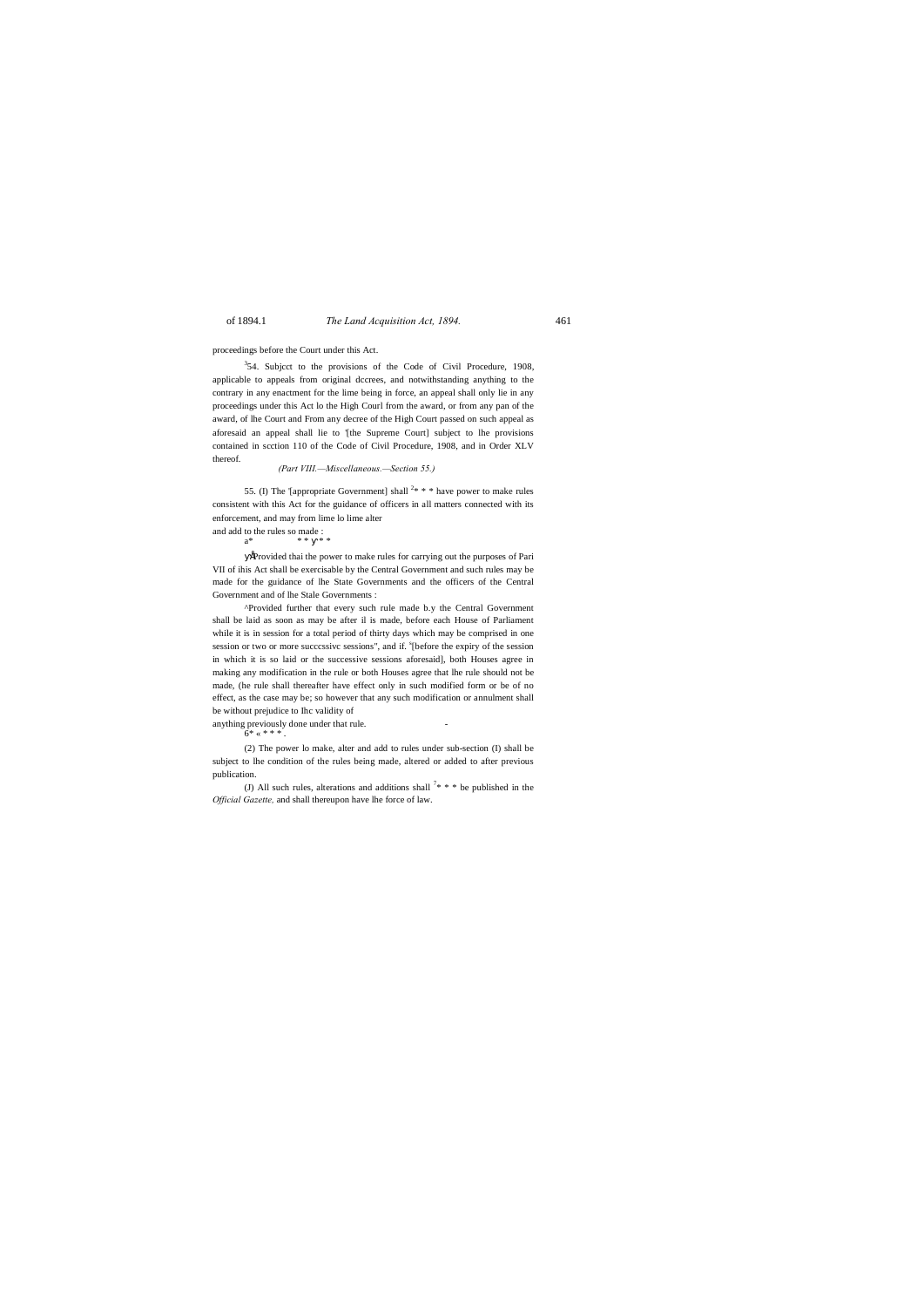VLL OF 1997 It is hereby enacted in the Sixty-second Year of the Republic of India, by the Legislature of West Bengal, as follows: $\hat{o}$ 



# *Extraordinary* Published by Authority

JYAISTHA 8) TUESDAY. MAY 29. 2012 [SAKA 1934

PART IIIô Acts of the West Bengal Legislature **GOVERNMENT OF WEST BENGAL LAW DEPARTMENT Legislative** 

**NOTIFICATION** 

No. 722-L.ô 29lh May. 2012.ô The following Act of the West Bengal Legislature, having been assented to by the President of India, is hereby published for general information: $\hat{o}$ 

# **West Bengal Act XXI of 2011**

# **THE WEST BENGAL LAND ACQUISITION LAWS . (AMENDMENT AND VALIDATION) ACT, 2011.**

*[Passed by the Wesl Bengal Legislature. ]*

[Assent of the President of India was first published in the *Kolkata Gazette, Extraordinary*, of the 29th May, 2012.]

shuntitleand 1. (1) This Act may be called the West Bengal Land Acquisition Laws commencement (Amendment and Validation) Act. 2011.



*An Act to amend the Land Acquisilion Act. 1894. in its application to West Bengal, and the Land Acquisition (West Bengal Amendment) Act, 1997, arul to validate the action taken thereto.*

WHEREAS it is expedient to amend the Land Acquisition Act. 1894. in its application Act loft 894 to West Bengal, and the Land Acquisition (West Bengal Amendment) Act, 1997. and to West Bon^ Aci validate the action taken thereto and in the manner hereinafter appearing;

(2) It shall be deemed to have come into force with effect from the 1st day of April. 1997.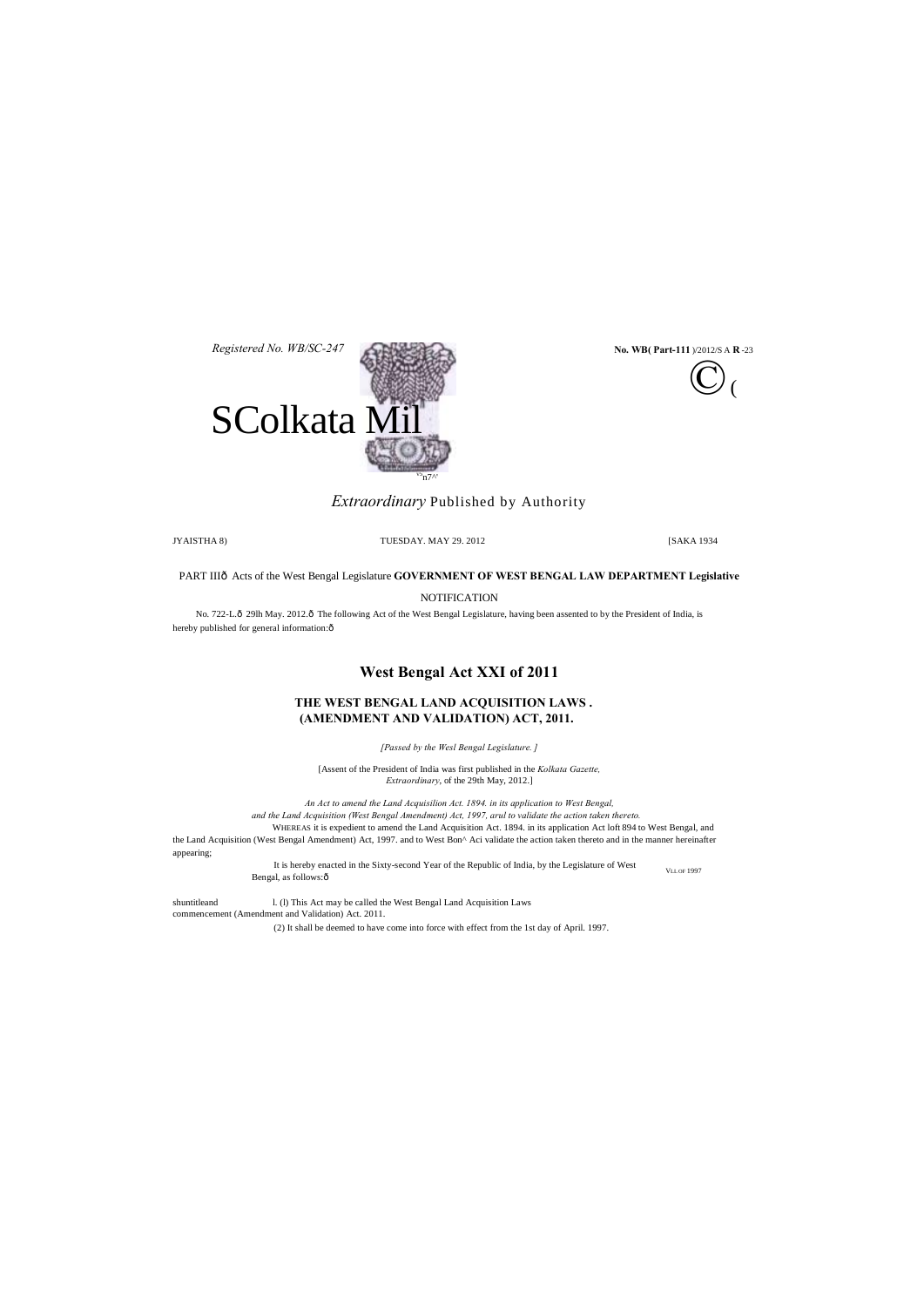Application and amendment of  $sub-section < 3B$ ) of scction 9 of Act I of 1894

> West Hen. Act VII of 1997

West Ben Act II of 1948 West Ben Act XV of 1977.

### **2 Example 1 THE KOLKATA GAZETTE. EXTRAORDINARY. MAY 29. 2012 Example 2012 Example 2013** *The West Bengal Land Acquisition Lows (Amendment and Validation) Act, 2011.*

Amendment of section I of West Ben Act Vll of 1997

'Validation.

Act I of 189-1

(2) In sub-section (3B) of scction 9 of the principal Act. to the second proviso, the following proviso shall be added:ô

### *(Sections 2-4.)*

2. (1) The Land Acquisiiion Act. 1894 (hereinafter referred to as the principal Act), shall, in its application to West Bengal, be amended for the purpose and in the manner hereinafter provided.

3. The Land Acquisition (West Bengal Amendment) Act. 1997. for sub-section (2) of section 1. the following sub-section shall be substituted: $\hat{o}$ 

4. (1) Notwithstanding anything contained in any judgement, decree or order of any court, tribunal or other authority, $\hat{o}$ 

"Provided also that in respect of acquisition of land made in accordance with the provisions of law in force prior to coming into force of the Land Acquisition (West Bengal Amendment) Act. 1997 (hereinafter referred to as the said Act) and subsequently notice issued and published under sub-section (la) of section 4 of the West Bengal Land (Requisition and Acquisiiion) Act, 1948, as re-enacted by the West Bengal Land (Requisition and Acquisition) Re-enacting Act, 1977. but lapsed, such notice shall be deemed to be valid and the process of acquisition shall be concluded within the British Calendar year 2015 in accordance with the provisions of sub-section (3B) of this section.".

as the case may be. shall, for all purposes, be deemed to be and to have always been validly issued in accordance with the provisions of the Land Acquisition Act. 1894, as amended by the said Act and this Act, and accordinglyô

(3) In section 11A of the principal Act, in the second proviso, for the words, figure, letter and brackets "and sub-section (3B),", the words, figure, letter and brackets "and sub-section (3B) except cases mentioned in the third proviso." shall be substituted.

"(2) It shall be deemed to have come into force on the 1st day of April. 1997.".

Enterprise). Kolkaia 700 056.<br>For Statement of Objccts and Reasons, *see* the *Galeae of India*, 1892, Pi, V. page 32; for Report of the Sclecl<br>Committee, *see ibid*, 1894, Pi, V, page 23; and for Proceedings in Council, pages 19, 24 lo 42.

(i) the notices issued under the principal Act as amended by section 2 above, or

fii) the notices issued under the principal Act as amended by section 3 above.

- (a) no suit or other proceeding shall be maintained or continued in any court for claiming compensation;
- (b) no court or other authority shall enforce any decree or order directing payment of compensation;

(c) anything done or any action taken or purported to have been taken . or done under the principal Act shall be deemed to be. and to

> have always been for all purposes, as validly and effectively taken or done as if the said amendments had been in force at all material time.

(2) For the removal of doubts, it is hereby declared that nothing in sub-section (1) of this section shall be construed as preventing any person from claiming compensation in accordance with the provisions of section 23. *read* with first proviso to sub-section (3B) of scction 9, of the principal Act. as amended by this Act.

By order of the Governor.

B. K. SRIVASTAVA. *Secy.-in-charge to the Govt, of West Bengal, Law Department.*

Published by the Controller of Printing and Stationery. West Bengal and printed at Saraswaty Press Ltd (Government of West Bengal

This Aci has been declared lo be in force in—

(3) Angul District by the Angtil Laws Regulation, 1936 (V of 1936). s. 3 and Seh. The AH has also been declared by notification under the Scheduled Districts Aci, 1874 (XIV of 1874), lo be in force in (1) the Districts of Hazaribagh, Lohardnga (now called the Ranchi District, see the Calcutta Gazelle, of 1899, Pi. 1, page 44)<br>and Manbhum. and in Pargana Dhalbhum and the Kolhan in the District of Sinjbhumô see the Gaz page 400 : and (2) the District of Palamau, *see* the *Gazelle of India,* 1894, Pi. 1, page 639.

The provisions of see lion 557 of the Caleulta Municipal Aci. 1899 (Ben. Act 111 of 1899). section 475 of the Calcutta Municipal Aci, 1923 (Ben. Act lit of 1923) and section 524 of the Calcutta Municipal Act. 1951 (Wcsl Be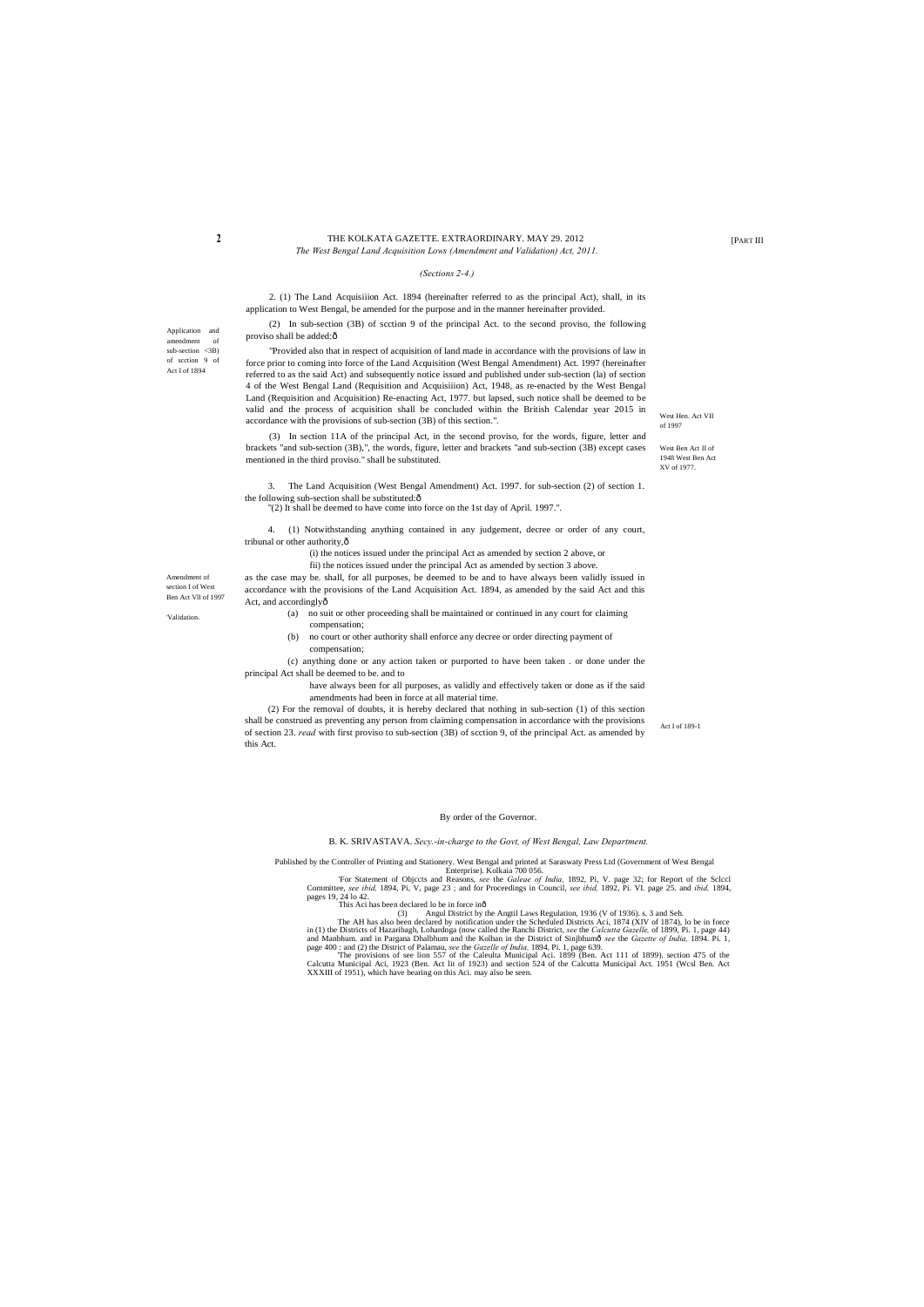'This *Explanation* was added wilh retrospective effect by s. 3(il). *ibid.*

'Inserted by s. 5 of the Land Acquisition (Amendment) Act, 1923 (XXXVIII of 1923).

'For [he purpose of acquisition of land for the Board or Trustees Tor Ihc improvement of Calcutta under the Calcutta Improvement Aci, 1911 (Ben. Act V of 1911). before the woids "'make an award under his hand" lhe word "after considering such evidence as may be adduced by the Board under sub section (2) of section 50" shall be deemed to be inserted, *vide* section 71 of, and paragraph IB of the Schedule to, that Act.

: For the purpose of acquisition of land for the Board of Trustees for the improvement of Howrah under the Howrah Improvement Act, 1956 (West Ben. Act XIV of 1956), before the words "make an award tinder his hand" live words "after considering such evidence as may be adduccd by the Board under sub-section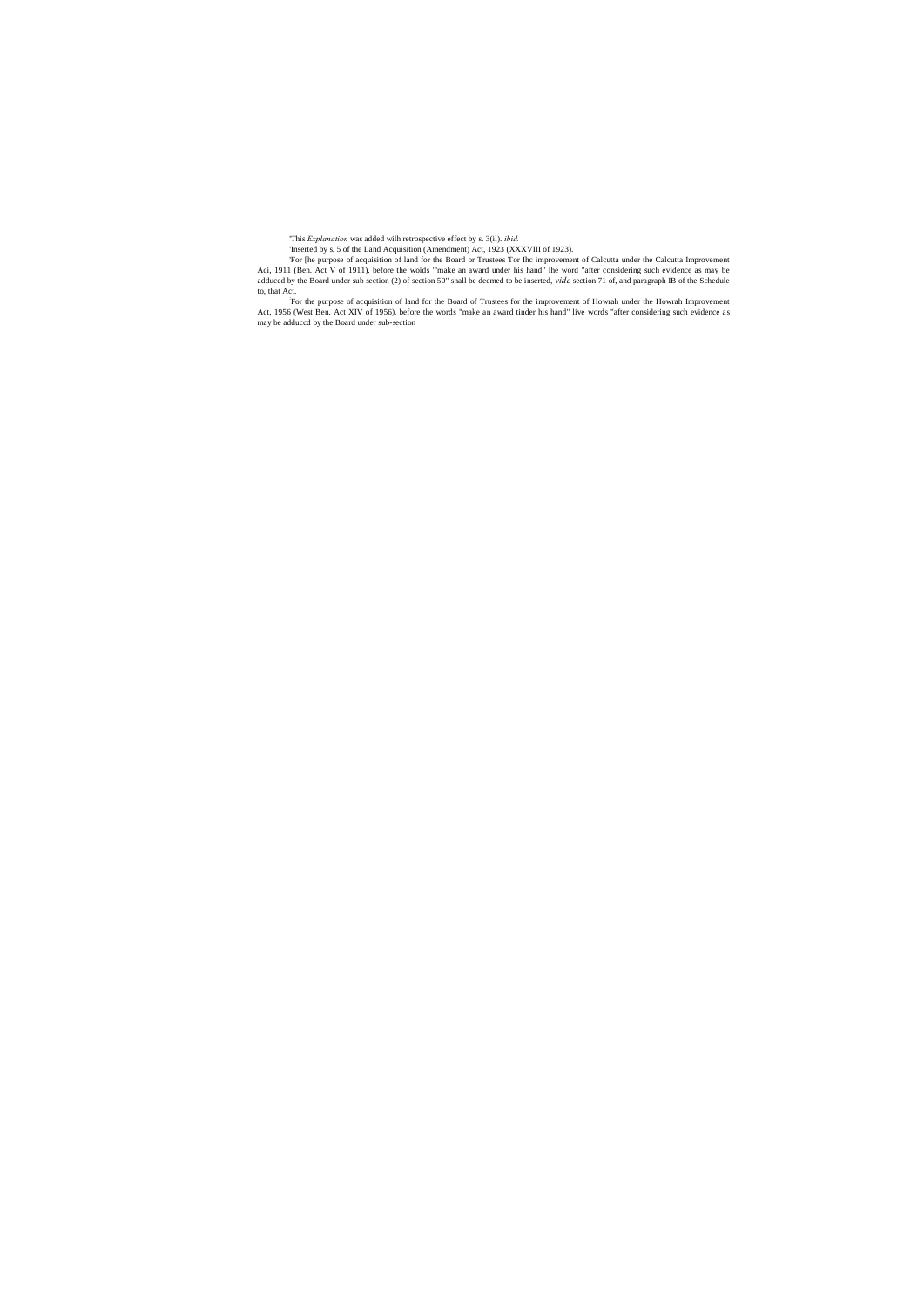'For Ihc purpose of acquisition or land for (he Board or Trustees for the improvement or Calcutta under die Calculla Improvement Act, 1911 (Ben, Act V

ol 1911). for clause *sevens Illy* or section 24 the following clause shall be deemed ID be subslituted, namely :ô

'For ihc purpose of acquisition of land for lhe Board of Trustees Tor the improvement of Howrah under the Howrah Improvement Act, 1956 (West Ben. Act XIV of 1956), for clause *seventhly* of section 24, the following clause shall be deemed lo be substituted, namely  $:\hat{0}$ 

*"Seventhly,* any outlay on additions or improvements lo [and acquired, which was incurred after the date wilh reference lo which the market-value is to be determined, unless such additions or improvements were necessary for lhe maintenance of any building in a proper stale or repair".

*"seventhly,* any outlay on additions or improvements lo land acquired, which was incurred after the date with reference to which (he market-value is to be determined, unless such additions or improvements were necessary for the maintenance of any building in a proper state of repair.

*Vide* scction 71 of, and paragraph 10 of the Schedule to. that Act.

Substituted by s. 8 of the Land Acquisition (Amendment) Aci, 1923 (XXXVIII or 1923) for Ihc words "declaration under section 6.".

The word "or" was inserted at  $\langle$ he end or<sup>1</sup> cluusc "seventhly" and after such amendment clause "eighthly" was added by s.l6(fe) of the Land Acquisition (Amcndmcni) Aci, 1984 (Act LXVIII of 1984). Laier, these amendments were nol in force as s,l6(Z>), *ibid* was repealed by s.2 of, and the 1st Schedule to, the Repealing and Amending Act, 19S8 (Act XIX of 1988).

'For the purpose of acquisition of land for the Board of Trustees for the improvement of Calcutta under ihc Calcuua Improvement Aci, 1911 (Ben. Aci V of 1911), after scction 24, the fallowing section shall be deemed lo be inserted, namely :ô

"24A. *Further provisions for determining compensation*.<sup>5</sup> In determining the amount of compensation to be awarded for any land acquired for the Board under this Act, the Tribunal shall also have regard lo the following provisions, namely :ô

*Vide* section 70 or, and paragraph 8 of lhe Schedule lo. that Act.

The words, figures and brackcLi"factions 6 Lo 16(b6th inclusive) midsections 18 to37 (both inclusive)\* wen? (substituted for Lhe wards, figures and brackets within (he square brackets hy e.23(a) of the Land Acquisition (Amendment) Act. 1954 (Act UCV111 of 1984). Later, this substitution wns not inforce as s,23 (a), j£>ui was repeated by s,2 of, and the 1s

\*The words "under this Pari' were inserted by 3.23(6) of the Land Acquisition {Amendment) Act, 1984 (Act LXVIII PF 1964)- LJILCT, this substitution VVCLS not in force as e,23 {&), *ibid* wAS repealed by *s*.2 of, and the J *13SSI*

- (7) when any intercsl in any land acquired under Ihis Aci has been acquired after the date with reference to which the marketvalue is to be determined, no separate estimate of the value of such interest shall be made so as to increase the amount or compensation to be paid for such land;
- (2) if, in the opinion of lhe Tribunal, any building is in a defective state, from a sanitary poinl of view, or is not in a reasonably good stale of repair, the amount of compensation shall not excccd ihc sum which the Tribunal considers the building would be worth if il were put into a sanitary condition or into a reasonably good slate or repair, as the case may be, *minus* lhe estimated cosl of putting il into such condition or state;
- (i) if, in the opinion of the Tribunal, any building, which is used or is intended or is likely la be used for human habitation, is nol reasonably capable of being made fit for human habitation, the amount of compensation shall nol exceed the value of the materials of the building, minur ihc cosl of demolishing the building;
- *(4)* if any tank in any area comprised within a scheme framed by the Board and published under section 49 of the Calcutta Improvement Aci, 1911, is, on account of accumulation of Tilth, rubbish or putrid matter or of the percolation of foul water rrom the kitchen, court-yard, privy or urinal, or for any other cause, in an unhygienic condition or contains water which is

(Fool-nole 4 concluded next page) ^Inserted by *b*. fi gT thi Land Acquisition (Amendment) Act, 1933 (XVI 1933). 'The words, figure\* and letter "Gocii&riB 4, 5A, S, 7 and 50" woro substituted far the word\*, figures and Jottor vri thin the &quarc brackets by e\_22 of tho Land Arquisi Li on (Am endrti ont) Act, 1984 (Act LXVIII of 1984). Later, this substitution was nol in forte Qs s.22, *ibid* was rep (Act XDC of 1988).

(XVI of 1933),

and ihc First Schedule of lhe Government of India (Adaptation of Indian Laws) Order. 1937.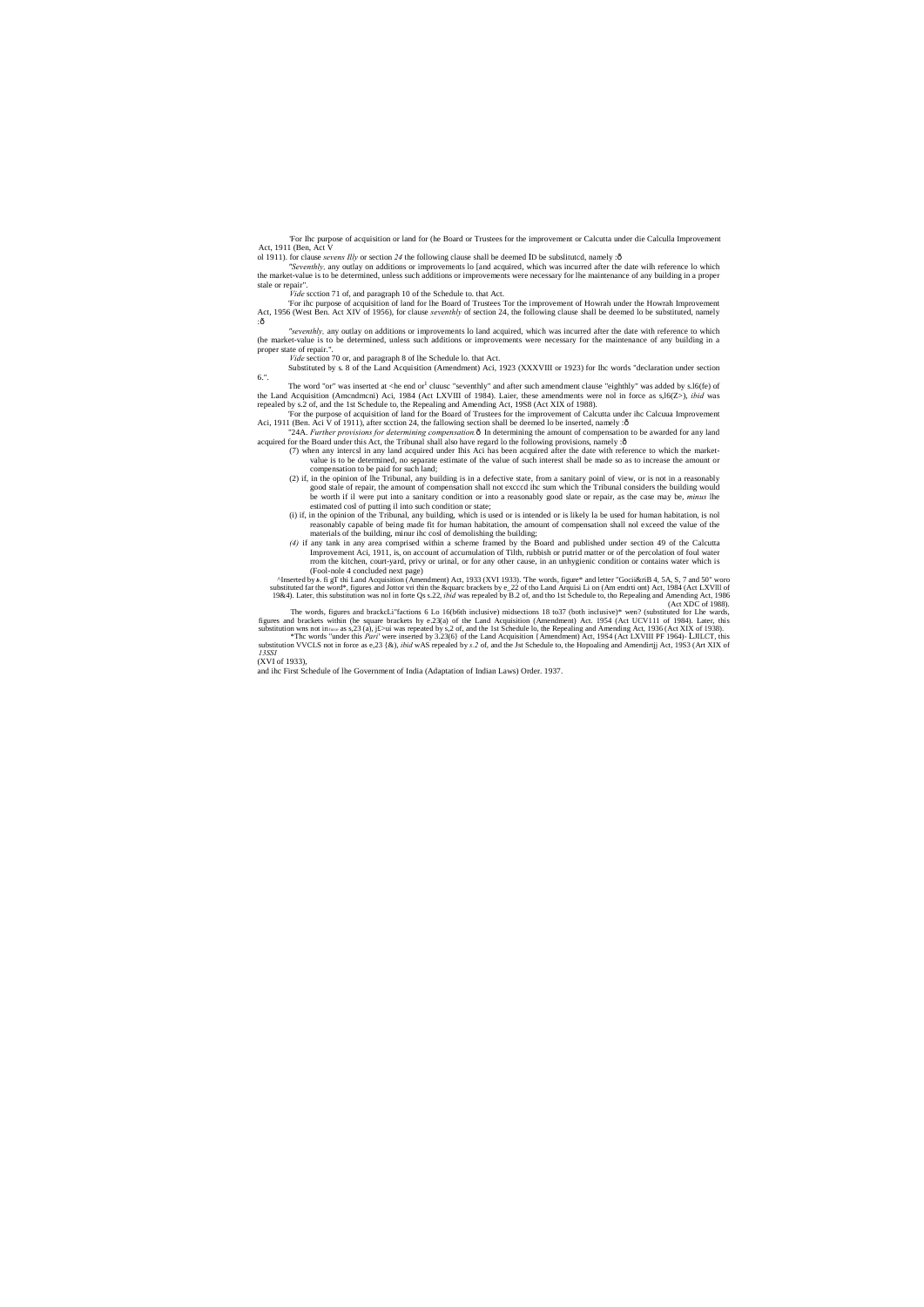'The words and figures "registered under sections 28 and 29 of the Indian Post Office Act, 1898"' were substituted for the words and figures wiihin square brackets by s.25 of the Lund Acquisition (Amendment) Act, 1984 (Act LXVIIl of 1984). Lalcr, this substitution was not in force as s,25, *ibid* was repealed by s.2 of. and the 1st Schedule to, the Repealing and Amending Aci, 1988 (Act XIX or 1988).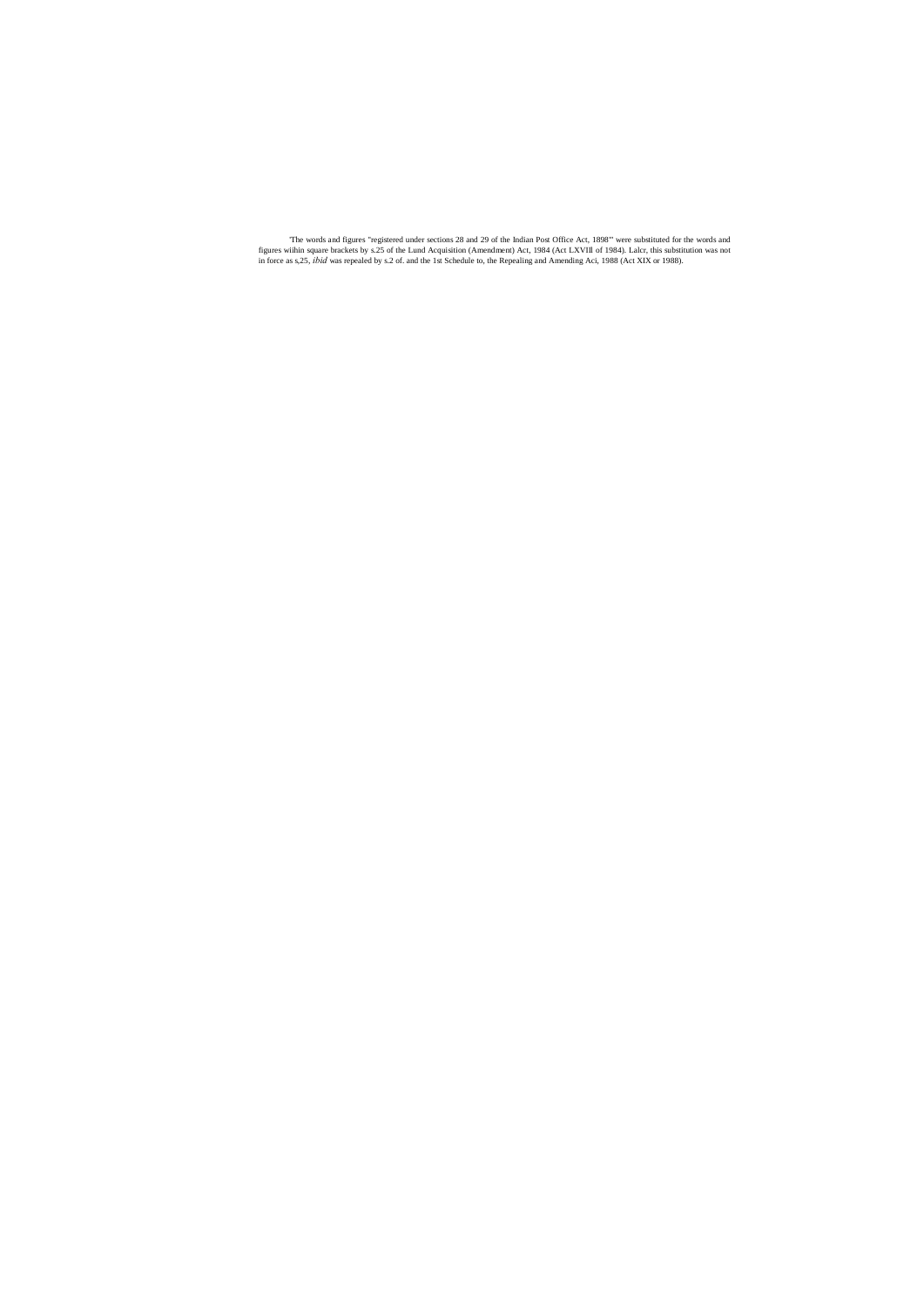'For the purpose or acquisition of land for the Board of Trustees Tor ihc improvement of Calcutta under Lhe Calcutta Improvement Act, 1911 (Ben. Act V of 1911), after section 48, the following sections shall be deemed to be inserted, nnmely : ô "48A. *Compensation !o be awarded when land not acquired within two*

*years.—*

(1) If, within a period of (wo years from the date of the issue of the public notice under sub-scction [/) of scction 9, in respect of any land, the Collector has not made an award under section 11 with respect lo such land, the owner of the land shall be entitled to rcccive compensation for the damage sufferred by him in consequence of the delay.

48B. Sections 48 and 43A not to apply in certain cases. $\hat{o}$  No compensation shall be payable in pursuance of see lion 48 or section 48 A when proceedings for the acquisition of land have been abandoned on the execution of an agreement, or the acccpUmcc of n payment, in pursuance of sub-section *(4)* of section 78 of the Calcutta Improvement Act, 1911 (Ben. A« V of 1911)."

(2) The provisions of Part III of this Act shall apply, so far as may be, lo the determination of the compensation payable under this section.

*Vide* section 71 of, and paragraph 13 of the Schedule to, that Act.

'For the purpose of acquisition of land for the Board of Trustees for the improvement of Howrah under the Howrah Improvement Act, 1956 (West Ben. Act XIV of 1956), after section 46, the following sections shall be deemed to be inserted, namely :  $\hat{o}$ "48A. *Compensation to be awarded when land not acquired within two*

In deciding on such a reference the Court shall have regard only *to* the question whether the land proposed to be taken is reasonably required for lhe full and unimpaired use of ihc remaining portion of the house, manufactory or building."

*years.—*

(1) If, within a period of two years from the date of the issue of the public notice under sub-section (/) of section 9, in respect of.any land, the Collector has not made on award under section II with respect to such land, the owner of the land shall be entitled to receive compensation for the damage suffered by him in eausequence of the delay.

*(Foot-note 2 from the previous page concluded)* <sup>3</sup>

 $3$ For the purpose of acquisition of land for lhe Board of Trustees for ihc improvement of Howrah under lhe Howrah Improvement Aci, 1956 (Wesl Ben. Aci XIV of 1956), for sub-section (J) of section 49, the following sub-section shall be deemed to be substituted, namely :ô

"(/) The provisions of this Act shall not be put in force for the purpose

of acquiring a pari only of any house, manufactory or other building if the acquisilion of Ihc part will render lhe full and unimpaired use of the remaining portion of the house, manufacalory or building impracticable :

Provided that if any question shall arise as lo whether the part proposed lo be acquired will render lhe full and unimpaired use of lhe remaining portion of the house, manufactory or building impracticable, lhe Collector shall refer the determination of such question to (he Court and shall not take possession of such part until after the question has been determined.

*Vide* seciion 70 of, and paragraph 12 of the "Schedule to, that Aci.

*'See* foot-note 6 on page 428, *ante. .*

-This scction with its marginal note was inserted by s. 3 of the Land Acquisition

(Wcsl Bengal Amendment) Act, 19S6 (Wesl Ben, Aci XXXVI of 1986).

'Tfiis sub-section with the *Explanation* was inserted by s.3 of the Land Acquisition (West Bengal Amendment) Act, 1993 (West Ben. Act XXV of 1993).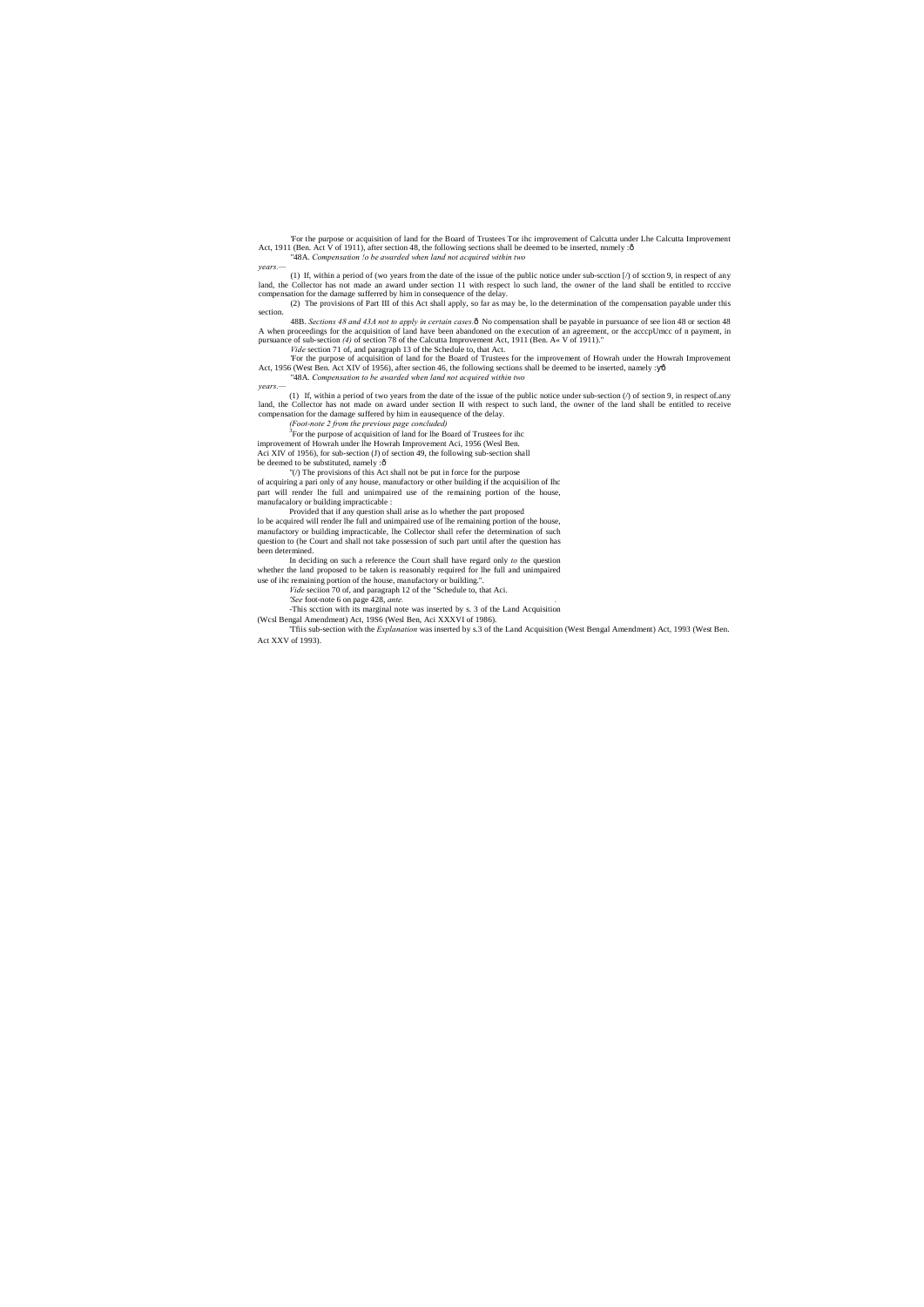'Seciion 51A was inserted by s.27 of ihc Land Acquisilion (Amendment) Act, 1984 (Act LXVIIl of 198\*1), Later, this insertion was nol in force as s.27, *ibid* was repealed by s.2 of, and ihc Isl Schedule lo, ihc Repealing and Amending Aci, 1988 (Aci XIX of 1938). *-See* now itie Code of Civil Procedure, 1908 (V of 190S).

Thereafter lhe words and figures "Code of Civil Procedure, 1908" were substituted for the words and figures wiihin square brackets by s,28 of the Land Acquisilion (Amendment) Aci, 198\*1 (Aci LXVIIl of 1984). Finally, ihis substitution was nut in force as J.28. *ibid* was repeated by s.2 of, and ihc 1st Schedule lo, lhe Repealing and Amending Act, 1988 (Ad XIX of 1988).

'Substituted for Ihc original scction by s. 3 of lhe Land Acquisition (Amendment) Aci, 1921 (XIX of 1921).

'Substituted for "His Majcsly in Council" by para. 3 and lhe First Schedule of the Adaptation of Laws Order, 1950.